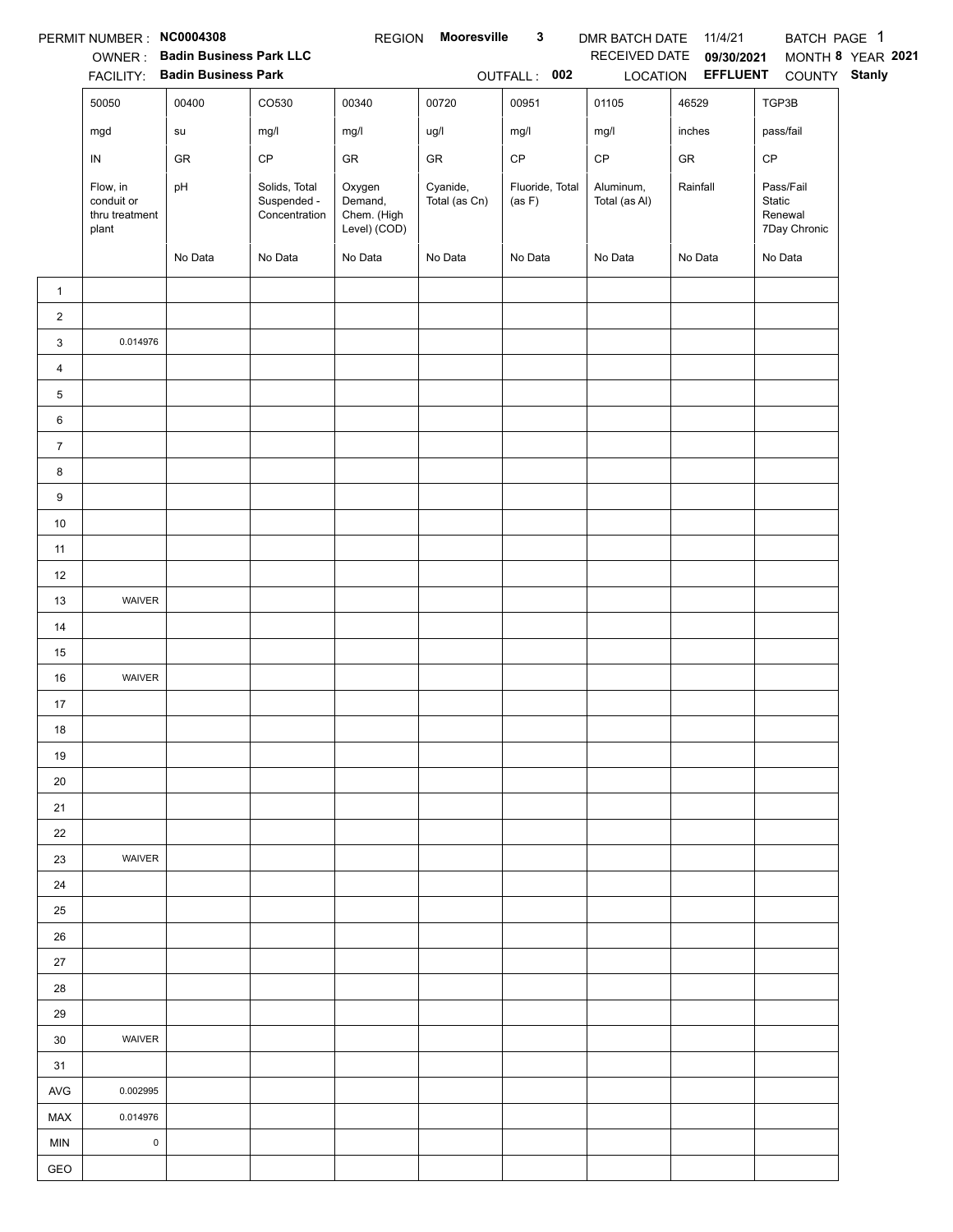|                | PERMIT NUMBER: NC0004308                          |                                |                                               | <b>REGION</b>                                    | <b>Mooresville</b>        | $\mathbf{3}$              | DMR BATCH DATE 11/4/21     |                   | BATCH PAGE 2                                   |                   |
|----------------|---------------------------------------------------|--------------------------------|-----------------------------------------------|--------------------------------------------------|---------------------------|---------------------------|----------------------------|-------------------|------------------------------------------------|-------------------|
|                |                                                   | OWNER: Badin Business Park LLC |                                               |                                                  |                           |                           | RECEIVED DATE              | 09/30/2021        |                                                | MONTH 8 YEAR 2021 |
|                |                                                   | FACILITY: Badin Business Park  |                                               |                                                  |                           | OUTFALL: 004              |                            | LOCATION EFFLUENT | COUNTY Stanly                                  |                   |
|                | 50050                                             | 00400                          | CO530                                         | 00340                                            | 00720                     | 00951                     | 01105                      | 46529             | TGP3B                                          |                   |
|                | mgd                                               | su                             | mg/l                                          | mg/l                                             | ug/l                      | mg/l                      | mg/l                       | inches            | pass/fail                                      |                   |
|                | IN                                                | GR                             | $\mathsf{CP}$                                 | ${\sf GR}$                                       | GR                        | $\mathsf{CP}$             | $\mathsf{CP}$              | ${\sf GR}$        | CP                                             |                   |
|                | Flow, in<br>conduit or<br>thru treatment<br>plant | pH                             | Solids, Total<br>Suspended -<br>Concentration | Oxygen<br>Demand,<br>Chem. (High<br>Level) (COD) | Cyanide,<br>Total (as Cn) | Fluoride, Total<br>(as F) | Aluminum,<br>Total (as Al) | Rainfall          | Pass/Fail<br>Static<br>Renewal<br>7Day Chronic |                   |
|                |                                                   | No Data                        | No Data                                       | No Data                                          | No Data                   | No Data                   | No Data                    | No Data           | No Data                                        |                   |
| $\mathbf{1}$   |                                                   |                                |                                               |                                                  |                           |                           |                            |                   |                                                |                   |
| $\overline{2}$ |                                                   |                                |                                               |                                                  |                           |                           |                            |                   |                                                |                   |
| 3              | 0.029952                                          |                                |                                               |                                                  |                           |                           |                            |                   |                                                |                   |
| $\overline{4}$ |                                                   |                                |                                               |                                                  |                           |                           |                            |                   |                                                |                   |
| 5              |                                                   |                                |                                               |                                                  |                           |                           |                            |                   |                                                |                   |
| 6              |                                                   |                                |                                               |                                                  |                           |                           |                            |                   |                                                |                   |
| $\overline{7}$ |                                                   |                                |                                               |                                                  |                           |                           |                            |                   |                                                |                   |
| 8              |                                                   |                                |                                               |                                                  |                           |                           |                            |                   |                                                |                   |
| 9              |                                                   |                                |                                               |                                                  |                           |                           |                            |                   |                                                |                   |
| $10\,$         |                                                   |                                |                                               |                                                  |                           |                           |                            |                   |                                                |                   |
| 11             |                                                   |                                |                                               |                                                  |                           |                           |                            |                   |                                                |                   |
| 12             |                                                   |                                |                                               |                                                  |                           |                           |                            |                   |                                                |                   |
| 13             | WAIVER                                            |                                |                                               |                                                  |                           |                           |                            |                   |                                                |                   |
| 14             |                                                   |                                |                                               |                                                  |                           |                           |                            |                   |                                                |                   |
| 15             |                                                   |                                |                                               |                                                  |                           |                           |                            |                   |                                                |                   |
| 16             | WAIVER                                            |                                |                                               |                                                  |                           |                           |                            |                   |                                                |                   |
| 17             |                                                   |                                |                                               |                                                  |                           |                           |                            |                   |                                                |                   |
| 18             |                                                   |                                |                                               |                                                  |                           |                           |                            |                   |                                                |                   |
| 19             |                                                   |                                |                                               |                                                  |                           |                           |                            |                   |                                                |                   |
| 20             |                                                   |                                |                                               |                                                  |                           |                           |                            |                   |                                                |                   |
| 21             |                                                   |                                |                                               |                                                  |                           |                           |                            |                   |                                                |                   |
| 22             |                                                   |                                |                                               |                                                  |                           |                           |                            |                   |                                                |                   |
| 23             | 0.00864                                           |                                |                                               |                                                  |                           |                           |                            |                   |                                                |                   |
| 24             |                                                   |                                |                                               |                                                  |                           |                           |                            |                   |                                                |                   |
| 25             |                                                   |                                |                                               |                                                  |                           |                           |                            |                   |                                                |                   |
| 26             |                                                   |                                |                                               |                                                  |                           |                           |                            |                   |                                                |                   |
| $27\,$         |                                                   |                                |                                               |                                                  |                           |                           |                            |                   |                                                |                   |
| 28             |                                                   |                                |                                               |                                                  |                           |                           |                            |                   |                                                |                   |
| 29             |                                                   |                                |                                               |                                                  |                           |                           |                            |                   |                                                |                   |
| 30             | <b>WAIVER</b>                                     |                                |                                               |                                                  |                           |                           |                            |                   |                                                |                   |
| 31             |                                                   |                                |                                               |                                                  |                           |                           |                            |                   |                                                |                   |
| AVG            | 0.007718                                          |                                |                                               |                                                  |                           |                           |                            |                   |                                                |                   |
| <b>MAX</b>     | 0.029952                                          |                                |                                               |                                                  |                           |                           |                            |                   |                                                |                   |
| <b>MIN</b>     | $\pmb{0}$                                         |                                |                                               |                                                  |                           |                           |                            |                   |                                                |                   |
| GEO            |                                                   |                                |                                               |                                                  |                           |                           |                            |                   |                                                |                   |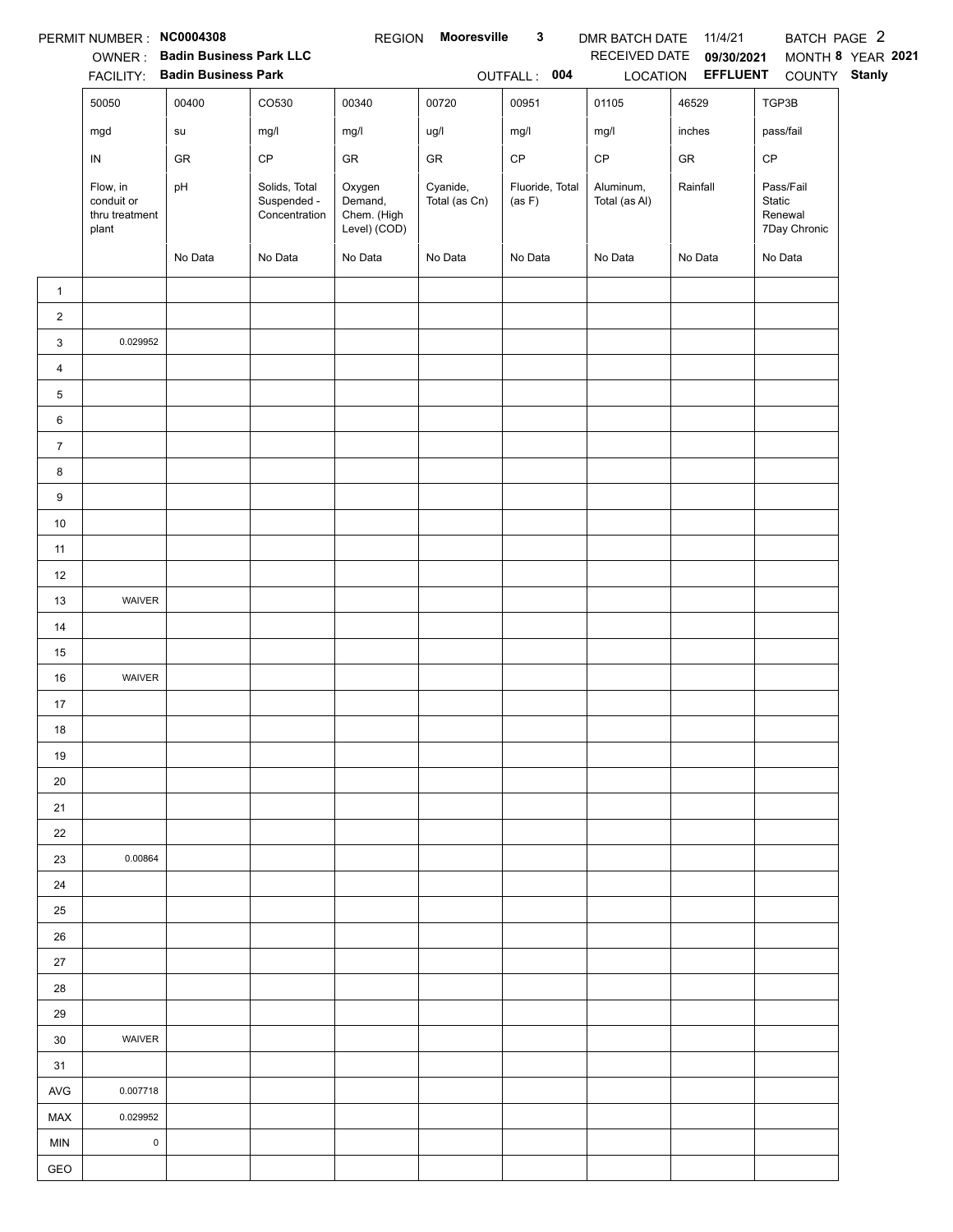|                | PERMIT NUMBER : NC0004308                         |                                                                 |            | <b>REGION</b>               | Mooresville                                   | $\mathbf{3}$              | DMR BATCH DATE            | 11/4/21                         | BATCH PAGE 3                                    |                   |
|----------------|---------------------------------------------------|-----------------------------------------------------------------|------------|-----------------------------|-----------------------------------------------|---------------------------|---------------------------|---------------------------------|-------------------------------------------------|-------------------|
|                |                                                   | OWNER: Badin Business Park LLC<br>FACILITY: Badin Business Park |            |                             |                                               | OUTFALL: 005              | RECEIVED DATE             | 09/30/2021<br>LOCATION EFFLUENT | COUNTY Stanly                                   | MONTH 8 YEAR 2021 |
|                | 50050                                             | 00010                                                           | 00400      | 50060                       | CO530                                         | 00720                     | 00951                     | 01105                           | TGE6C                                           |                   |
|                |                                                   | $\deg$ $\mathtt{c}$                                             | ${\sf su}$ |                             | mg/l                                          | ug/l                      | mg/l                      | ug/l                            | pass/fail                                       |                   |
|                | mgd                                               |                                                                 |            | ug/l                        |                                               |                           |                           |                                 |                                                 |                   |
|                | ${\sf IN}$                                        | ${\sf GR}$                                                      | ${\sf GR}$ | GR                          | $\mathsf{CP}$                                 | ${\sf GR}$                | $\mathsf{CP}$             | $\mathsf{CP}$                   | CP                                              |                   |
|                | Flow, in<br>conduit or<br>thru treatment<br>plant | Temperature,<br>Water Deg.<br>Centigrade                        | pH         | Chlorine, Total<br>Residual | Solids, Total<br>Suspended -<br>Concentration | Cyanide,<br>Total (as Cn) | Fluoride, Total<br>(as F) | Aluminum,<br>Total (as Al)      | Pass/Fail<br>Static 24hr<br>Acute<br>Pimephales |                   |
|                |                                                   | No Data                                                         |            |                             | No Data                                       |                           |                           | No Data                         |                                                 |                   |
| $\mathbf{1}$   |                                                   |                                                                 |            |                             |                                               |                           |                           |                                 |                                                 |                   |
| $\overline{2}$ |                                                   |                                                                 |            |                             |                                               |                           |                           |                                 |                                                 |                   |
| 3              | 0.057744                                          |                                                                 | 7.7        |                             |                                               | 10                        |                           |                                 |                                                 |                   |
| $\overline{4}$ | 0.05184                                           |                                                                 |            |                             |                                               |                           | $2.3\,$                   |                                 | $\mathbf{1}$                                    |                   |
| 5              |                                                   |                                                                 |            |                             |                                               |                           |                           |                                 |                                                 |                   |
| 6              | 0.036                                             |                                                                 |            |                             |                                               |                           |                           |                                 |                                                 |                   |
| $\overline{7}$ | 0.18                                              |                                                                 |            |                             |                                               | $6.2\,$                   | 1.8                       |                                 |                                                 |                   |
| 8              |                                                   |                                                                 |            |                             |                                               |                           |                           |                                 |                                                 |                   |
| 9              |                                                   |                                                                 |            |                             |                                               |                           |                           |                                 |                                                 |                   |
| 10             |                                                   |                                                                 |            |                             |                                               |                           |                           |                                 |                                                 |                   |
| 11             |                                                   |                                                                 |            |                             |                                               |                           |                           |                                 |                                                 |                   |
| 12             |                                                   |                                                                 |            |                             |                                               |                           |                           |                                 |                                                 |                   |
| 13             | 0.079056                                          |                                                                 |            |                             |                                               |                           |                           |                                 |                                                 |                   |
| 14             |                                                   |                                                                 |            |                             |                                               |                           |                           |                                 |                                                 |                   |
| 15             |                                                   |                                                                 |            |                             |                                               |                           |                           |                                 |                                                 |                   |
| 16             | 0.07776                                           |                                                                 |            |                             |                                               |                           |                           |                                 |                                                 |                   |
| 17             |                                                   |                                                                 |            |                             |                                               |                           |                           |                                 |                                                 |                   |
| 18             |                                                   |                                                                 |            |                             |                                               |                           |                           |                                 |                                                 |                   |
| 19             |                                                   |                                                                 |            |                             |                                               |                           |                           |                                 |                                                 |                   |
| 20             |                                                   |                                                                 |            |                             |                                               | $6$                       |                           |                                 |                                                 |                   |
| 21             |                                                   |                                                                 |            |                             |                                               |                           |                           |                                 |                                                 |                   |
| 22             |                                                   |                                                                 |            |                             |                                               |                           |                           |                                 |                                                 |                   |
| 23             | 0.063648                                          |                                                                 |            |                             |                                               | $6$                       |                           |                                 |                                                 |                   |
| 24             | 0.09288                                           |                                                                 |            | 17                          |                                               |                           |                           |                                 |                                                 |                   |
| 25             |                                                   |                                                                 |            |                             |                                               |                           |                           |                                 |                                                 |                   |
| 26             |                                                   |                                                                 |            |                             |                                               |                           |                           |                                 |                                                 |                   |
| 27             | 0.039027                                          |                                                                 |            |                             |                                               |                           |                           |                                 |                                                 |                   |
| 28             | 0.047664                                          |                                                                 |            |                             |                                               |                           | $2.4\,$                   |                                 |                                                 |                   |
| 29             | 0.09392                                           |                                                                 |            |                             |                                               |                           | 2.3                       |                                 |                                                 |                   |
| 30             | 0.042912                                          |                                                                 |            |                             |                                               |                           |                           |                                 |                                                 |                   |
| 31             | 0.04824                                           |                                                                 |            |                             |                                               |                           | 2.3                       |                                 |                                                 |                   |
| AVG            | 0.070053                                          |                                                                 |            | 17                          |                                               | 4.05                      | 2.22                      |                                 |                                                 |                   |
| MAX            | 0.18                                              |                                                                 | 7.7        | 17                          |                                               | 10                        | 2.4                       |                                 |                                                 |                   |
| <b>MIN</b>     | 0.036                                             |                                                                 | 7.7        | $17$                        |                                               | $\pmb{0}$                 | 1.8                       |                                 |                                                 |                   |
| GEO            |                                                   |                                                                 |            |                             |                                               |                           |                           |                                 |                                                 |                   |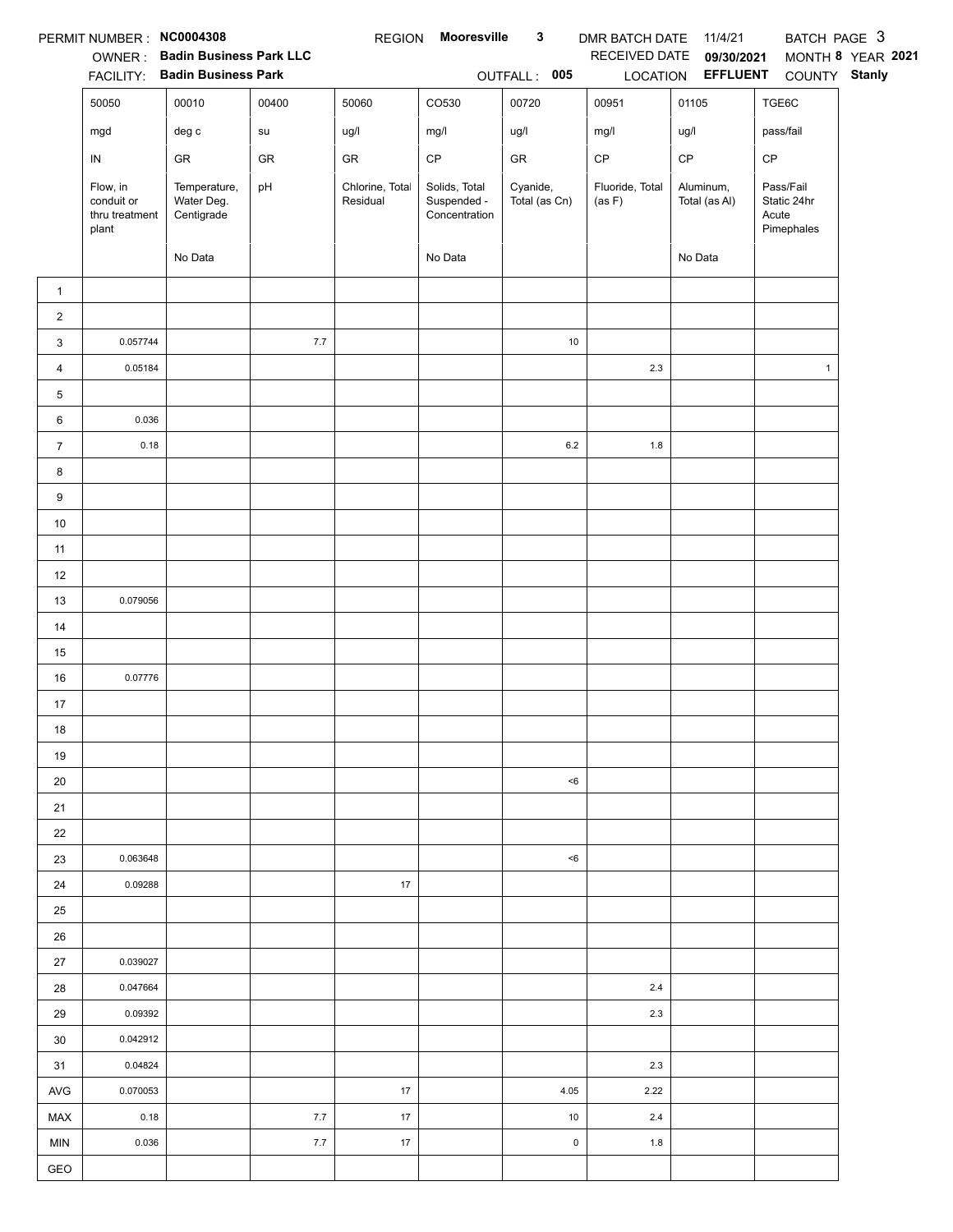|                | PERMIT NUMBER: NC0004308                          |                                |                                               | <b>REGION</b>             | <b>Mooresville</b>        | $\mathbf{3}$               | DMR BATCH DATE 11/4/21 |                   | BATCH PAGE 4                            |                   |
|----------------|---------------------------------------------------|--------------------------------|-----------------------------------------------|---------------------------|---------------------------|----------------------------|------------------------|-------------------|-----------------------------------------|-------------------|
|                |                                                   | OWNER: Badin Business Park LLC |                                               |                           |                           |                            | RECEIVED DATE          | 09/30/2021        |                                         | MONTH 8 YEAR 2021 |
|                |                                                   | FACILITY: Badin Business Park  |                                               |                           |                           | OUTFALL: 011               |                        | LOCATION EFFLUENT | COUNTY Stanly                           |                   |
|                | 50050                                             | 00400                          | CO530                                         | 00720                     | 00951                     | 01105                      | 39180                  | 46529             | TAE6C                                   |                   |
|                | mgd                                               | su                             | mg/l                                          | ug/l                      | mg/l                      | ug/l                       | ug/l                   | inches            | percent                                 |                   |
|                | IN                                                | GR                             | $\mathsf{CP}$                                 | GR                        | $\mathsf{CP}$             | $\mathsf{CP}$              | ${\sf GR}$             | ${\sf GR}$        | CP                                      |                   |
|                | Flow, in<br>conduit or<br>thru treatment<br>plant | pH                             | Solids, Total<br>Suspended -<br>Concentration | Cyanide,<br>Total (as Cn) | Fluoride, Total<br>(as F) | Aluminum,<br>Total (as Al) | Trichloroethyl<br>ene  | Rainfall          | LC50 Static<br>24hr Acute<br>Pimephales |                   |
|                |                                                   |                                |                                               |                           |                           |                            |                        |                   | No Data                                 |                   |
| $\mathbf{1}$   |                                                   |                                |                                               |                           |                           |                            |                        |                   |                                         |                   |
| $\overline{2}$ |                                                   |                                |                                               |                           |                           |                            |                        |                   |                                         |                   |
| 3              | WAIVER                                            |                                |                                               |                           |                           |                            |                        |                   |                                         |                   |
| $\overline{4}$ |                                                   |                                |                                               |                           |                           |                            |                        |                   |                                         |                   |
| 5              |                                                   |                                |                                               |                           |                           |                            |                        |                   |                                         |                   |
| 6              |                                                   |                                |                                               |                           |                           |                            |                        |                   |                                         |                   |
| $\overline{7}$ | 0.001584                                          | $7.2\,$                        | $2.7\,$                                       | $<\!6$                    | 0.69                      | $200$                      | < 1                    | 2.875             |                                         |                   |
| 8              |                                                   |                                |                                               |                           |                           |                            |                        |                   |                                         |                   |
| 9              |                                                   |                                |                                               |                           |                           |                            |                        |                   |                                         |                   |
| $10\,$         |                                                   |                                |                                               |                           |                           |                            |                        |                   |                                         |                   |
| 11             |                                                   |                                |                                               |                           |                           |                            |                        |                   |                                         |                   |
| 12             |                                                   |                                |                                               |                           |                           |                            |                        |                   |                                         |                   |
| 13             | WAIVER                                            |                                |                                               |                           |                           |                            |                        |                   |                                         |                   |
| 14             |                                                   |                                |                                               |                           |                           |                            |                        |                   |                                         |                   |
| 15             |                                                   |                                |                                               |                           |                           |                            |                        |                   |                                         |                   |
| 16             | WAIVER                                            |                                |                                               |                           |                           |                            |                        |                   |                                         |                   |
| 17             |                                                   |                                |                                               |                           |                           |                            |                        |                   |                                         |                   |
| 18             |                                                   |                                |                                               |                           |                           |                            |                        |                   |                                         |                   |
| 19             |                                                   |                                |                                               |                           |                           |                            |                        |                   |                                         |                   |
| 20             |                                                   |                                |                                               |                           |                           |                            |                        |                   |                                         |                   |
| 21             |                                                   |                                |                                               |                           |                           |                            |                        |                   |                                         |                   |
| 22             |                                                   |                                |                                               |                           |                           |                            |                        |                   |                                         |                   |
| 23             | <b>WAIVER</b>                                     |                                |                                               |                           |                           |                            |                        |                   |                                         |                   |
| 24             |                                                   |                                |                                               |                           |                           |                            |                        |                   |                                         |                   |
| 25             |                                                   |                                |                                               |                           |                           |                            |                        |                   |                                         |                   |
| 26             |                                                   |                                |                                               |                           |                           |                            |                        |                   |                                         |                   |
| 27             |                                                   |                                |                                               |                           |                           |                            |                        |                   |                                         |                   |
| 28             |                                                   |                                |                                               |                           |                           |                            |                        |                   |                                         |                   |
| 29             |                                                   |                                |                                               |                           |                           |                            |                        |                   |                                         |                   |
| 30             | <b>WAIVER</b>                                     |                                |                                               |                           |                           |                            |                        |                   |                                         |                   |
| 31             |                                                   |                                |                                               |                           |                           |                            |                        |                   |                                         |                   |
| AVG            | 0.000264                                          |                                | 2.7                                           | $\mathsf{O}\xspace$       | 0.69                      | $\pmb{0}$                  | $\mathsf 0$            | 2.875             |                                         |                   |
| MAX            | 0.001584                                          | 7.2                            | 2.7                                           | $\mathsf 0$               | 0.69                      | $\mathsf 0$                | $\mathbf 0$            | 2.875             |                                         |                   |
| <b>MIN</b>     | $\mathsf 0$                                       | $7.2\,$                        | 2.7                                           | $\mathsf{O}\xspace$       | 0.69                      | $\pmb{0}$                  | $\pmb{0}$              | 2.875             |                                         |                   |
| GEO            |                                                   |                                |                                               |                           |                           |                            |                        |                   |                                         |                   |
|                |                                                   |                                |                                               |                           |                           |                            |                        |                   |                                         |                   |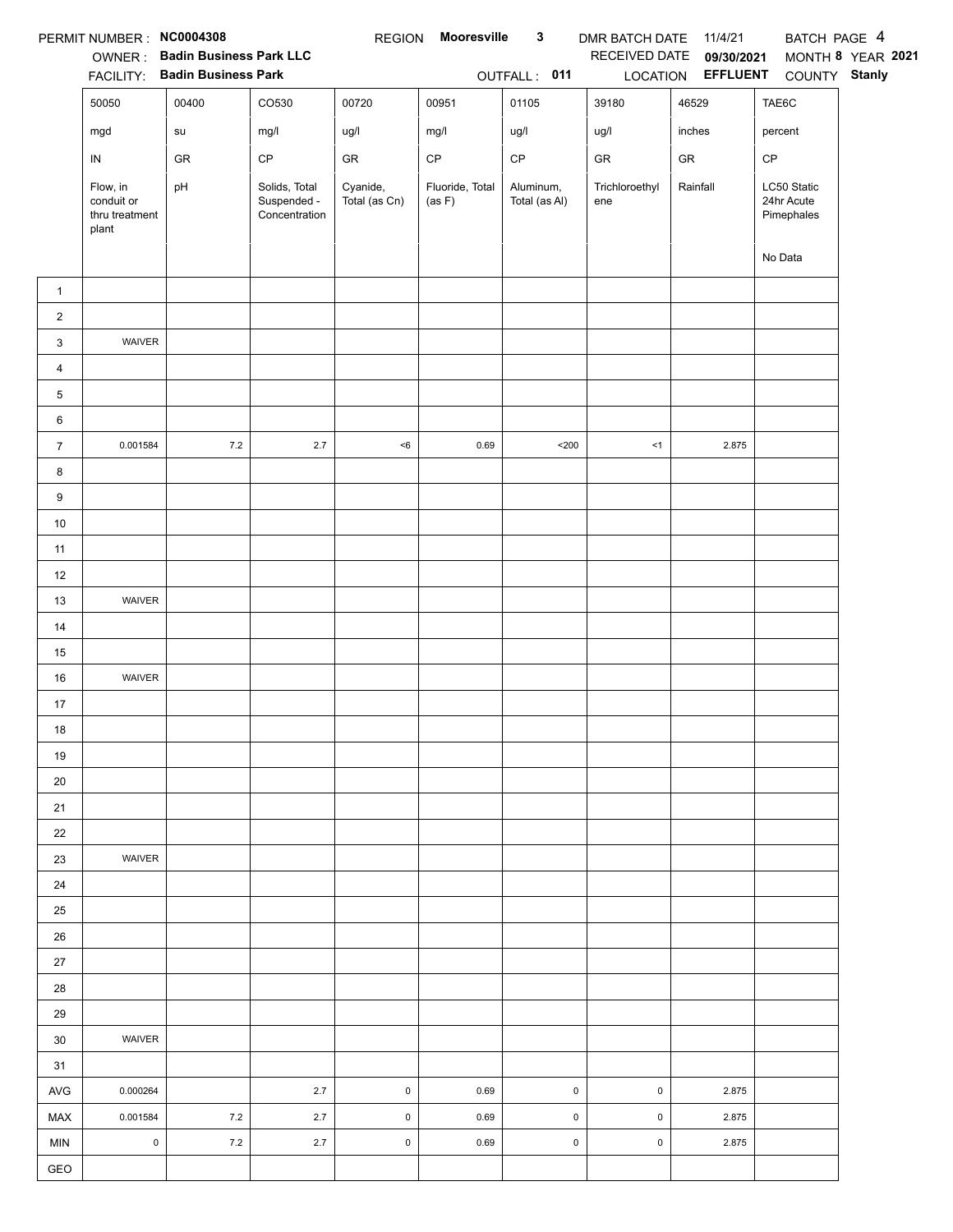|                  | PERMIT NUMBER: NC0004308                          | <b>OWNER: Badin Business Park LLC</b><br>FACILITY: Badin Business Park |                                               |                           | REGION Mooresville        | $\mathbf{3}$<br>OUTFALL: 012 | DMR BATCH DATE 11/4/21<br>LOCATION | RECEIVED DATE 09/30/2021<br><b>EFFLUENT</b>    | BATCH PAGE 5<br>MONTH 8 YEAR 2021<br>COUNTY Stanly |
|------------------|---------------------------------------------------|------------------------------------------------------------------------|-----------------------------------------------|---------------------------|---------------------------|------------------------------|------------------------------------|------------------------------------------------|----------------------------------------------------|
|                  | 50050                                             | 00400                                                                  | CO530                                         | 00720                     | 00951                     | 01105                        | 39180                              | TGP3B                                          |                                                    |
|                  | mgd                                               | su                                                                     | mg/l                                          | ug/l                      | mg/l                      | ug/l                         | ug/l                               | pass/fail                                      |                                                    |
|                  | ${\sf IN}$                                        | GR                                                                     | $\mathsf{CP}$                                 | ${\sf GR}$                | $\mathsf{CP}$             | $\mathsf{CP}$                | GR                                 | $\mathsf{CP}$                                  |                                                    |
|                  | Flow, in<br>conduit or<br>thru treatment<br>plant | pH                                                                     | Solids, Total<br>Suspended -<br>Concentration | Cyanide,<br>Total (as Cn) | Fluoride, Total<br>(as F) | Aluminum,<br>Total (as Al)   | Trichloroethyl<br>ene              | Pass/Fail<br>Static<br>Renewal<br>7Day Chronic |                                                    |
|                  |                                                   |                                                                        | No Data                                       |                           | No Data                   | No Data                      |                                    | No Data                                        |                                                    |
| $\mathbf{1}$     |                                                   |                                                                        |                                               |                           |                           |                              |                                    |                                                |                                                    |
| $\overline{a}$   |                                                   |                                                                        |                                               |                           |                           |                              |                                    |                                                |                                                    |
| 3                | WAIVER                                            | $7.6\,$                                                                |                                               | 6.2                       |                           |                              |                                    |                                                |                                                    |
| $\overline{4}$   | 0.000035                                          |                                                                        |                                               |                           |                           |                              | <1                                 |                                                |                                                    |
| 5                |                                                   |                                                                        |                                               |                           |                           |                              |                                    |                                                |                                                    |
| 6                |                                                   |                                                                        |                                               |                           |                           |                              |                                    |                                                |                                                    |
| $\boldsymbol{7}$ |                                                   |                                                                        |                                               |                           |                           |                              |                                    |                                                |                                                    |
| 8                |                                                   |                                                                        |                                               |                           |                           |                              |                                    |                                                |                                                    |
| 9                |                                                   |                                                                        |                                               |                           |                           |                              |                                    |                                                |                                                    |
| 10               |                                                   |                                                                        |                                               |                           |                           |                              |                                    |                                                |                                                    |
| 11               |                                                   |                                                                        |                                               |                           |                           |                              |                                    |                                                |                                                    |
| 12               |                                                   |                                                                        |                                               |                           |                           |                              |                                    |                                                |                                                    |
| 13               | 0.001565                                          |                                                                        |                                               |                           |                           |                              |                                    |                                                |                                                    |
| 14               |                                                   |                                                                        |                                               |                           |                           |                              |                                    |                                                |                                                    |
| 15               |                                                   |                                                                        |                                               |                           |                           |                              |                                    |                                                |                                                    |
| 16               | <b>WAIVER</b>                                     |                                                                        |                                               |                           |                           |                              |                                    |                                                |                                                    |
| 17               |                                                   |                                                                        |                                               |                           |                           |                              |                                    |                                                |                                                    |
| 18               |                                                   |                                                                        |                                               |                           |                           |                              |                                    |                                                |                                                    |
| 19               |                                                   |                                                                        |                                               |                           |                           |                              |                                    |                                                |                                                    |
| 20               |                                                   |                                                                        |                                               |                           |                           |                              |                                    |                                                |                                                    |
| 21               |                                                   |                                                                        |                                               |                           |                           |                              |                                    |                                                |                                                    |
| 22               |                                                   |                                                                        |                                               |                           |                           |                              |                                    |                                                |                                                    |
| 23               | 0.000095                                          |                                                                        |                                               |                           |                           |                              |                                    |                                                |                                                    |
| 24               |                                                   |                                                                        |                                               |                           |                           |                              |                                    |                                                |                                                    |
| 25               |                                                   |                                                                        |                                               |                           |                           |                              |                                    |                                                |                                                    |
| 26<br>27         |                                                   |                                                                        |                                               |                           |                           |                              |                                    |                                                |                                                    |
| 28               |                                                   |                                                                        |                                               |                           |                           |                              |                                    |                                                |                                                    |
| 29               |                                                   |                                                                        |                                               |                           |                           |                              |                                    |                                                |                                                    |
| 30               | 0.000019                                          |                                                                        |                                               |                           |                           |                              |                                    |                                                |                                                    |
| 31               |                                                   |                                                                        |                                               |                           |                           |                              |                                    |                                                |                                                    |
| AVG              | 0.000286                                          |                                                                        |                                               | 6.2                       |                           |                              | $\pmb{0}$                          |                                                |                                                    |
| MAX              | 0.001565                                          | $7.6\,$                                                                |                                               | 6.2                       |                           |                              | $\mathsf 0$                        |                                                |                                                    |
| <b>MIN</b>       | $\mathbf 0$                                       | $7.6\,$                                                                |                                               | 6.2                       |                           |                              | $\pmb{0}$                          |                                                |                                                    |
| GEO              |                                                   |                                                                        |                                               |                           |                           |                              |                                    |                                                |                                                    |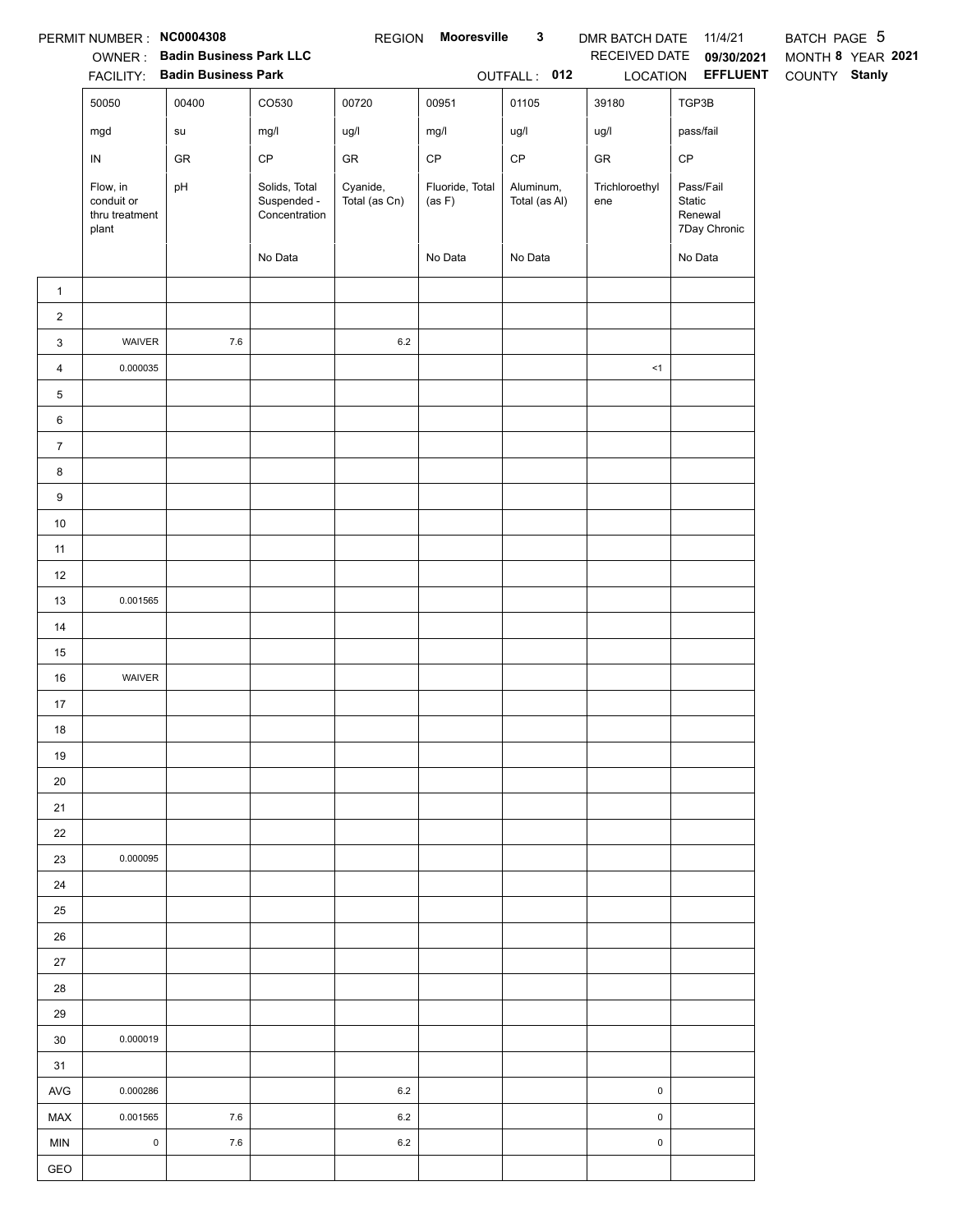|                | PERMIT NUMBER : NC0004308                         |                                          |            | <b>REGION</b>               | Mooresville                                   | $\mathbf{3}$              | DMR BATCH DATE 11/4/21    |                            | BATCH PAGE 6                            |                   |
|----------------|---------------------------------------------------|------------------------------------------|------------|-----------------------------|-----------------------------------------------|---------------------------|---------------------------|----------------------------|-----------------------------------------|-------------------|
|                |                                                   | OWNER: Badin Business Park LLC           |            |                             |                                               |                           | RECEIVED DATE             | 09/30/2021                 |                                         | MONTH 8 YEAR 2021 |
|                |                                                   | FACILITY: Badin Business Park            | 00400      |                             |                                               | OUTFALL: 013<br>00720     |                           | LOCATION EFFLUENT          | COUNTY Stanly                           |                   |
|                | 50050                                             | 00010                                    |            | 50060                       | CO530                                         |                           | 00951                     | 01105                      | TAE6C                                   |                   |
|                | mgd                                               | $\deg$ $\mathtt{c}$                      | su         | ug/l                        | mg/l                                          | ug/l                      | mg/l                      | ug/l                       | percent                                 |                   |
|                | ${\sf IN}$                                        | GR                                       | ${\sf GR}$ | ${\sf GR}$                  | $\mathsf{CP}$                                 | ${\sf GR}$                | $\mathsf{CP}$             | $\mathsf{CP}$              | CP                                      |                   |
|                | Flow, in<br>conduit or<br>thru treatment<br>plant | Temperature,<br>Water Deg.<br>Centigrade | pH         | Chlorine, Total<br>Residual | Solids, Total<br>Suspended -<br>Concentration | Cyanide,<br>Total (as Cn) | Fluoride, Total<br>(as F) | Aluminum,<br>Total (as Al) | LC50 Static<br>24hr Acute<br>Pimephales |                   |
|                |                                                   | No Data                                  |            | No Data                     | No Data                                       |                           | No Data                   | No Data                    |                                         |                   |
| $\mathbf{1}$   |                                                   |                                          |            |                             |                                               |                           |                           |                            |                                         |                   |
| $\sqrt{2}$     |                                                   |                                          |            |                             |                                               |                           |                           |                            |                                         |                   |
| 3              | 0.002909                                          |                                          | $\bf 8.2$  |                             |                                               | < 6                       |                           |                            |                                         |                   |
| $\overline{4}$ | 0.002909                                          |                                          |            |                             |                                               |                           |                           |                            | >100                                    |                   |
| 5              |                                                   |                                          |            |                             |                                               |                           |                           |                            |                                         |                   |
| 6              |                                                   |                                          |            |                             |                                               |                           |                           |                            |                                         |                   |
| $\overline{7}$ |                                                   |                                          |            |                             |                                               |                           |                           |                            |                                         |                   |
| 8              |                                                   |                                          |            |                             |                                               |                           |                           |                            |                                         |                   |
| 9              |                                                   |                                          |            |                             |                                               |                           |                           |                            |                                         |                   |
| $10\,$         |                                                   |                                          |            |                             |                                               |                           |                           |                            |                                         |                   |
| 11             |                                                   |                                          |            |                             |                                               |                           |                           |                            |                                         |                   |
| 12             |                                                   |                                          |            |                             |                                               |                           |                           |                            |                                         |                   |
| 13             | 0.002909                                          |                                          |            |                             |                                               |                           |                           |                            |                                         |                   |
| $14$           |                                                   |                                          |            |                             |                                               |                           |                           |                            |                                         |                   |
| 15             |                                                   |                                          |            |                             |                                               |                           |                           |                            |                                         |                   |
| 16             | 0.004896                                          |                                          |            |                             |                                               |                           |                           |                            |                                         |                   |
| 17             |                                                   |                                          |            |                             |                                               |                           |                           |                            |                                         |                   |
| 18             |                                                   |                                          |            |                             |                                               |                           |                           |                            |                                         |                   |
| 19             |                                                   |                                          |            |                             |                                               |                           |                           |                            |                                         |                   |
| 20             |                                                   |                                          |            |                             |                                               |                           |                           |                            |                                         |                   |
| 21             |                                                   |                                          |            |                             |                                               |                           |                           |                            |                                         |                   |
| 22             |                                                   |                                          |            |                             |                                               |                           |                           |                            |                                         |                   |
| 23             | 0.002909                                          |                                          |            |                             |                                               |                           |                           |                            |                                         |                   |
| 24             |                                                   |                                          |            |                             |                                               |                           |                           |                            |                                         |                   |
| 25             |                                                   |                                          |            |                             |                                               |                           |                           |                            |                                         |                   |
| 26             |                                                   |                                          |            |                             |                                               |                           |                           |                            |                                         |                   |
| 27             |                                                   |                                          |            |                             |                                               |                           |                           |                            |                                         |                   |
| 28             |                                                   |                                          |            |                             |                                               |                           |                           |                            |                                         |                   |
| 29             |                                                   |                                          |            |                             |                                               |                           |                           |                            |                                         |                   |
| 30             | 0.002909                                          |                                          |            |                             |                                               |                           |                           |                            |                                         |                   |
| 31             |                                                   |                                          |            |                             |                                               |                           |                           |                            |                                         |                   |
| AVG            | 0.00324                                           |                                          |            |                             |                                               | $\pmb{0}$                 |                           |                            | 100                                     |                   |
| MAX            | 0.004896                                          |                                          | 8.2        |                             |                                               | $\pmb{0}$                 |                           |                            | 100                                     |                   |
| MIN            | 0.002909                                          |                                          | 8.2        |                             |                                               | $\pmb{0}$                 |                           |                            | 100                                     |                   |
| GEO            |                                                   |                                          |            |                             |                                               |                           |                           |                            |                                         |                   |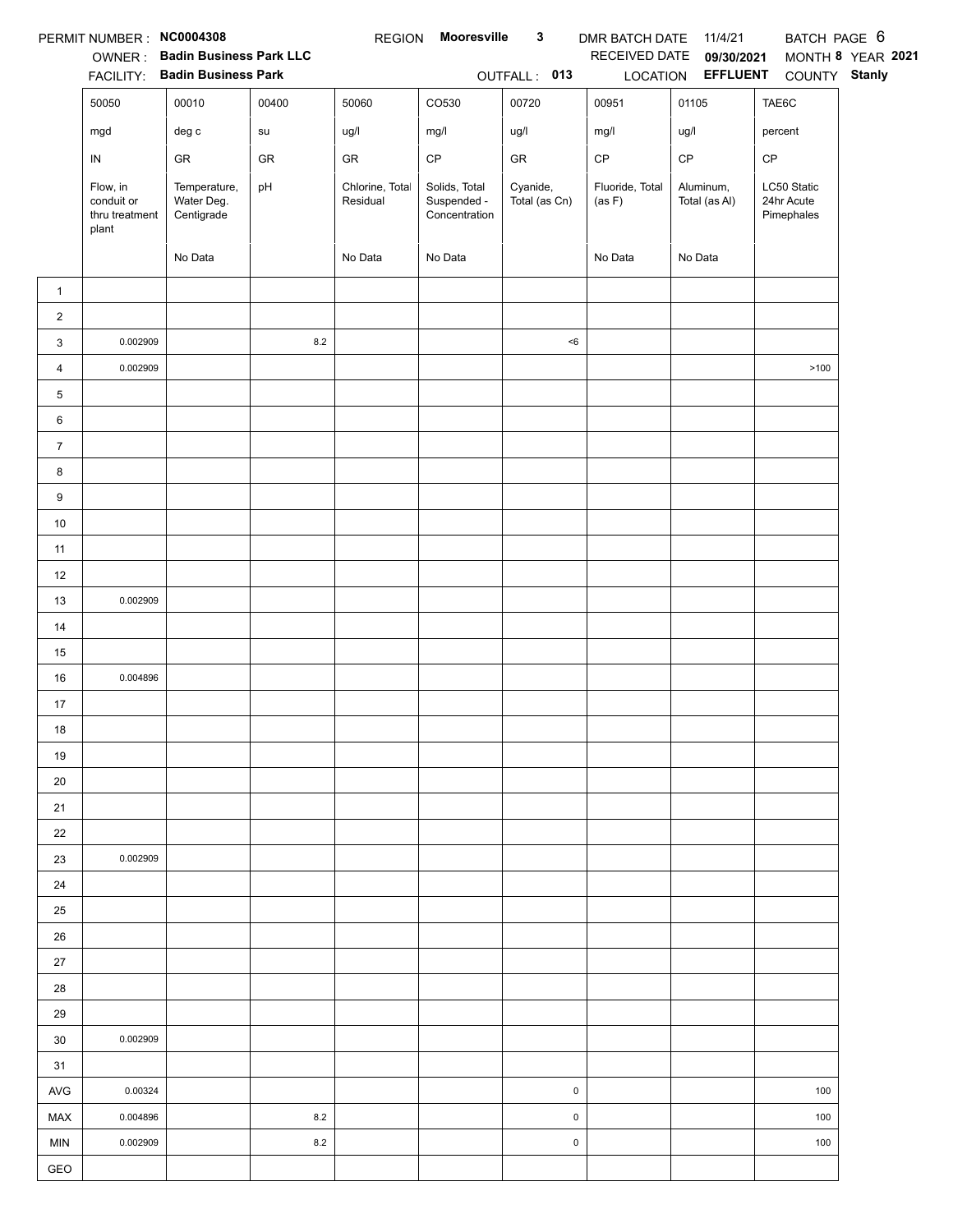|                     | PERMIT NUMBER : NC0004308                         |                                                                 |                                               | <b>REGION</b>                                    | Mooresville               | $\mathbf{3}$                    | DMR BATCH DATE             | 11/4/21                                              | BATCH PAGE 7                                   |                   |
|---------------------|---------------------------------------------------|-----------------------------------------------------------------|-----------------------------------------------|--------------------------------------------------|---------------------------|---------------------------------|----------------------------|------------------------------------------------------|------------------------------------------------|-------------------|
|                     |                                                   | OWNER: Badin Business Park LLC<br>FACILITY: Badin Business Park |                                               |                                                  |                           | Not Discharging<br>OUTFALL: 017 |                            | RECEIVED DATE 09/30/2021<br>LOCATION <b>EFFLUENT</b> | COUNTY Stanly                                  | MONTH 8 YEAR 2021 |
|                     | 50050                                             | 00400                                                           | CO530                                         | 00340                                            | 00720                     | 00951                           | 01105                      | 46529                                                | TGP3B                                          |                   |
|                     | mgd                                               | su                                                              | mg/l                                          | mg/l                                             | ug/l                      | mg/l                            | mg/l                       | inches                                               | pass/fail                                      |                   |
|                     | ${\sf IN}$                                        | GR                                                              | CP                                            | GR                                               | GR                        | $\mathsf{CP}$                   | $\mathsf{CP}$              | ${\sf GR}$                                           | CP                                             |                   |
|                     | Flow, in<br>conduit or<br>thru treatment<br>plant | pH                                                              | Solids, Total<br>Suspended -<br>Concentration | Oxygen<br>Demand,<br>Chem. (High<br>Level) (COD) | Cyanide,<br>Total (as Cn) | Fluoride, Total<br>(as F)       | Aluminum,<br>Total (as Al) | Rainfall                                             | Pass/Fail<br>Static<br>Renewal<br>7Day Chronic |                   |
|                     |                                                   | No Data                                                         | No Data                                       | No Data                                          | No Data                   | No Data                         | No Data                    | No Data                                              | No Data                                        |                   |
| $\mathbf{1}$        |                                                   |                                                                 |                                               |                                                  |                           |                                 |                            |                                                      |                                                |                   |
| $\overline{2}$      |                                                   |                                                                 |                                               |                                                  |                           |                                 |                            |                                                      |                                                |                   |
| 3<br>$\overline{4}$ | WAIVER                                            |                                                                 |                                               |                                                  |                           |                                 |                            |                                                      |                                                |                   |
| 5                   |                                                   |                                                                 |                                               |                                                  |                           |                                 |                            |                                                      |                                                |                   |
| 6                   |                                                   |                                                                 |                                               |                                                  |                           |                                 |                            |                                                      |                                                |                   |
| $\overline{7}$      |                                                   |                                                                 |                                               |                                                  |                           |                                 |                            |                                                      |                                                |                   |
| 8                   |                                                   |                                                                 |                                               |                                                  |                           |                                 |                            |                                                      |                                                |                   |
| 9                   |                                                   |                                                                 |                                               |                                                  |                           |                                 |                            |                                                      |                                                |                   |
| $10\,$              |                                                   |                                                                 |                                               |                                                  |                           |                                 |                            |                                                      |                                                |                   |
| 11                  |                                                   |                                                                 |                                               |                                                  |                           |                                 |                            |                                                      |                                                |                   |
| 12                  |                                                   |                                                                 |                                               |                                                  |                           |                                 |                            |                                                      |                                                |                   |
| 13                  | WAIVER                                            |                                                                 |                                               |                                                  |                           |                                 |                            |                                                      |                                                |                   |
| 14                  |                                                   |                                                                 |                                               |                                                  |                           |                                 |                            |                                                      |                                                |                   |
| 15                  |                                                   |                                                                 |                                               |                                                  |                           |                                 |                            |                                                      |                                                |                   |
| 16                  | WAIVER                                            |                                                                 |                                               |                                                  |                           |                                 |                            |                                                      |                                                |                   |
| 17                  |                                                   |                                                                 |                                               |                                                  |                           |                                 |                            |                                                      |                                                |                   |
| 18                  |                                                   |                                                                 |                                               |                                                  |                           |                                 |                            |                                                      |                                                |                   |
| 19                  |                                                   |                                                                 |                                               |                                                  |                           |                                 |                            |                                                      |                                                |                   |
| 20                  |                                                   |                                                                 |                                               |                                                  |                           |                                 |                            |                                                      |                                                |                   |
| 21                  |                                                   |                                                                 |                                               |                                                  |                           |                                 |                            |                                                      |                                                |                   |
| 22                  |                                                   |                                                                 |                                               |                                                  |                           |                                 |                            |                                                      |                                                |                   |
| 23                  | WAIVER                                            |                                                                 |                                               |                                                  |                           |                                 |                            |                                                      |                                                |                   |
| 24                  |                                                   |                                                                 |                                               |                                                  |                           |                                 |                            |                                                      |                                                |                   |
| 25                  |                                                   |                                                                 |                                               |                                                  |                           |                                 |                            |                                                      |                                                |                   |
| 26                  |                                                   |                                                                 |                                               |                                                  |                           |                                 |                            |                                                      |                                                |                   |
| 27                  |                                                   |                                                                 |                                               |                                                  |                           |                                 |                            |                                                      |                                                |                   |
| 28                  |                                                   |                                                                 |                                               |                                                  |                           |                                 |                            |                                                      |                                                |                   |
| 29                  |                                                   |                                                                 |                                               |                                                  |                           |                                 |                            |                                                      |                                                |                   |
| 30                  | WAIVER                                            |                                                                 |                                               |                                                  |                           |                                 |                            |                                                      |                                                |                   |
| 31                  |                                                   |                                                                 |                                               |                                                  |                           |                                 |                            |                                                      |                                                |                   |
| <b>AVG</b>          | $\mathsf 0$                                       |                                                                 |                                               |                                                  |                           |                                 |                            |                                                      |                                                |                   |
| MAX<br><b>MIN</b>   | $\mathsf{O}\xspace$<br>$\pmb{0}$                  |                                                                 |                                               |                                                  |                           |                                 |                            |                                                      |                                                |                   |
| GEO                 |                                                   |                                                                 |                                               |                                                  |                           |                                 |                            |                                                      |                                                |                   |
|                     |                                                   |                                                                 |                                               |                                                  |                           |                                 |                            |                                                      |                                                |                   |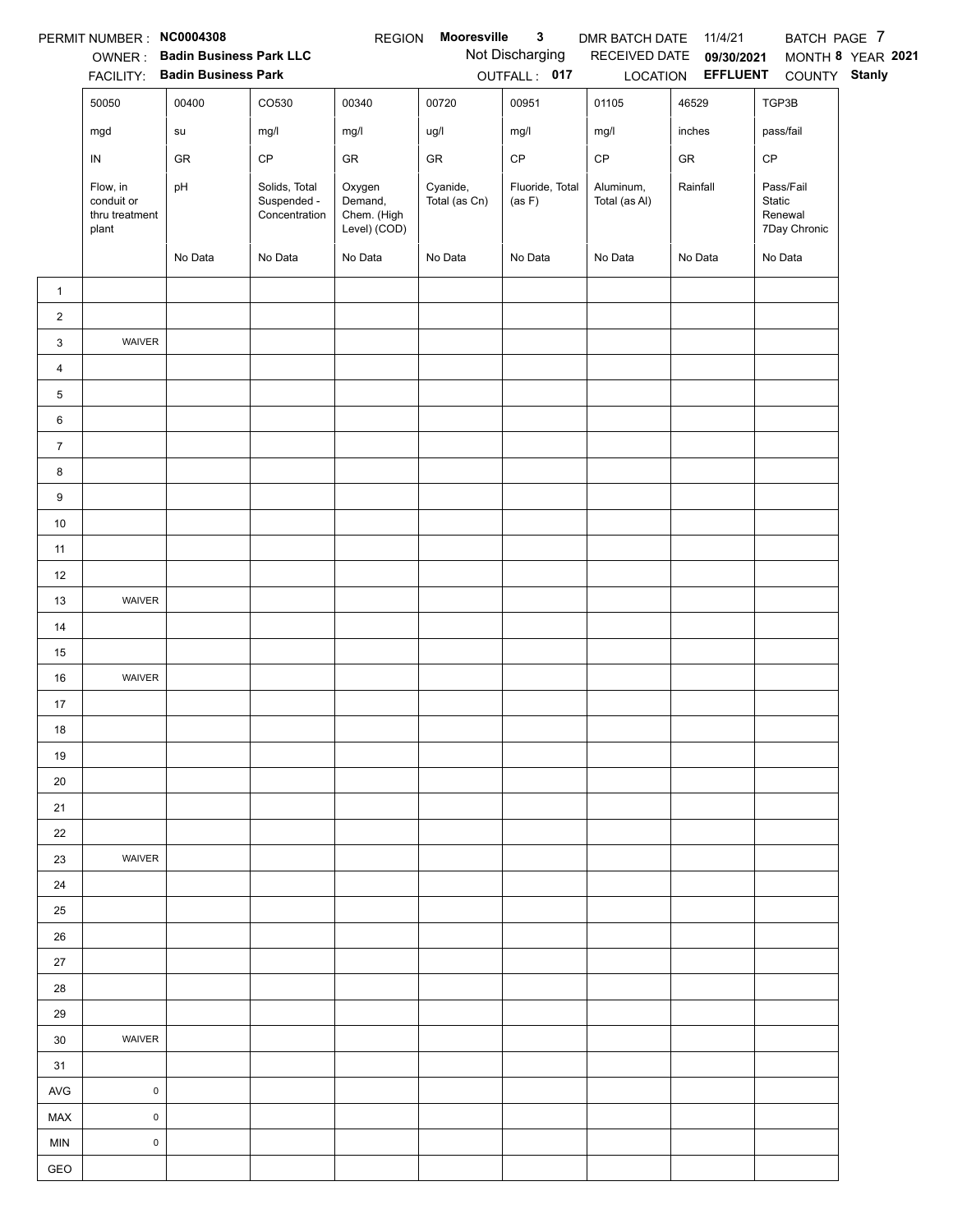|                   | PERMIT NUMBER : NC0004308                         |                                                                 |                                               | <b>REGION</b>                                    | Mooresville               | $\mathbf{3}$                    | DMR BATCH DATE             | 11/4/21                                              | BATCH PAGE 8                                   |                   |
|-------------------|---------------------------------------------------|-----------------------------------------------------------------|-----------------------------------------------|--------------------------------------------------|---------------------------|---------------------------------|----------------------------|------------------------------------------------------|------------------------------------------------|-------------------|
|                   |                                                   | OWNER: Badin Business Park LLC<br>FACILITY: Badin Business Park |                                               |                                                  |                           | Not Discharging<br>OUTFALL: 018 |                            | RECEIVED DATE 09/30/2021<br>LOCATION <b>EFFLUENT</b> | COUNTY Stanly                                  | MONTH 8 YEAR 2021 |
|                   | 50050                                             | 00400                                                           | CO530                                         | 00340                                            | 00720                     | 00951                           | 01105                      | 46529                                                | TGP3B                                          |                   |
|                   | mgd                                               | su                                                              | mg/l                                          | mg/l                                             | ug/l                      | mg/l                            | mg/l                       | inches                                               | pass/fail                                      |                   |
|                   | ${\sf IN}$                                        | GR                                                              | CP                                            | GR                                               | GR                        | $\mathsf{CP}$                   | $\mathsf{CP}$              | ${\sf GR}$                                           | CP                                             |                   |
|                   | Flow, in<br>conduit or<br>thru treatment<br>plant | pH                                                              | Solids, Total<br>Suspended -<br>Concentration | Oxygen<br>Demand,<br>Chem. (High<br>Level) (COD) | Cyanide,<br>Total (as Cn) | Fluoride, Total<br>(as F)       | Aluminum,<br>Total (as Al) | Rainfall                                             | Pass/Fail<br>Static<br>Renewal<br>7Day Chronic |                   |
|                   |                                                   | No Data                                                         | No Data                                       | No Data                                          | No Data                   | No Data                         | No Data                    | No Data                                              | No Data                                        |                   |
| $\mathbf{1}$      |                                                   |                                                                 |                                               |                                                  |                           |                                 |                            |                                                      |                                                |                   |
| $\overline{2}$    |                                                   |                                                                 |                                               |                                                  |                           |                                 |                            |                                                      |                                                |                   |
| 3                 | WAIVER                                            |                                                                 |                                               |                                                  |                           |                                 |                            |                                                      |                                                |                   |
| $\overline{4}$    |                                                   |                                                                 |                                               |                                                  |                           |                                 |                            |                                                      |                                                |                   |
| 5                 |                                                   |                                                                 |                                               |                                                  |                           |                                 |                            |                                                      |                                                |                   |
| 6                 |                                                   |                                                                 |                                               |                                                  |                           |                                 |                            |                                                      |                                                |                   |
| $\overline{7}$    |                                                   |                                                                 |                                               |                                                  |                           |                                 |                            |                                                      |                                                |                   |
| 8                 |                                                   |                                                                 |                                               |                                                  |                           |                                 |                            |                                                      |                                                |                   |
| 9                 |                                                   |                                                                 |                                               |                                                  |                           |                                 |                            |                                                      |                                                |                   |
| $10\,$            |                                                   |                                                                 |                                               |                                                  |                           |                                 |                            |                                                      |                                                |                   |
| 11                |                                                   |                                                                 |                                               |                                                  |                           |                                 |                            |                                                      |                                                |                   |
| 12                |                                                   |                                                                 |                                               |                                                  |                           |                                 |                            |                                                      |                                                |                   |
| 13                | WAIVER                                            |                                                                 |                                               |                                                  |                           |                                 |                            |                                                      |                                                |                   |
| 14                |                                                   |                                                                 |                                               |                                                  |                           |                                 |                            |                                                      |                                                |                   |
| 15                |                                                   |                                                                 |                                               |                                                  |                           |                                 |                            |                                                      |                                                |                   |
| 16                | WAIVER                                            |                                                                 |                                               |                                                  |                           |                                 |                            |                                                      |                                                |                   |
| 17                |                                                   |                                                                 |                                               |                                                  |                           |                                 |                            |                                                      |                                                |                   |
| 18                |                                                   |                                                                 |                                               |                                                  |                           |                                 |                            |                                                      |                                                |                   |
| 19                |                                                   |                                                                 |                                               |                                                  |                           |                                 |                            |                                                      |                                                |                   |
| 20                |                                                   |                                                                 |                                               |                                                  |                           |                                 |                            |                                                      |                                                |                   |
| 21                |                                                   |                                                                 |                                               |                                                  |                           |                                 |                            |                                                      |                                                |                   |
| 22                |                                                   |                                                                 |                                               |                                                  |                           |                                 |                            |                                                      |                                                |                   |
| 23                | WAIVER                                            |                                                                 |                                               |                                                  |                           |                                 |                            |                                                      |                                                |                   |
| 24                |                                                   |                                                                 |                                               |                                                  |                           |                                 |                            |                                                      |                                                |                   |
| 25                |                                                   |                                                                 |                                               |                                                  |                           |                                 |                            |                                                      |                                                |                   |
| 26                |                                                   |                                                                 |                                               |                                                  |                           |                                 |                            |                                                      |                                                |                   |
| 27                |                                                   |                                                                 |                                               |                                                  |                           |                                 |                            |                                                      |                                                |                   |
| 28                |                                                   |                                                                 |                                               |                                                  |                           |                                 |                            |                                                      |                                                |                   |
| 29                |                                                   |                                                                 |                                               |                                                  |                           |                                 |                            |                                                      |                                                |                   |
| 30                | WAIVER                                            |                                                                 |                                               |                                                  |                           |                                 |                            |                                                      |                                                |                   |
| 31                | $\mathsf 0$                                       |                                                                 |                                               |                                                  |                           |                                 |                            |                                                      |                                                |                   |
| <b>AVG</b><br>MAX | $\mathsf{O}\xspace$                               |                                                                 |                                               |                                                  |                           |                                 |                            |                                                      |                                                |                   |
| <b>MIN</b>        | $\pmb{0}$                                         |                                                                 |                                               |                                                  |                           |                                 |                            |                                                      |                                                |                   |
| GEO               |                                                   |                                                                 |                                               |                                                  |                           |                                 |                            |                                                      |                                                |                   |
|                   |                                                   |                                                                 |                                               |                                                  |                           |                                 |                            |                                                      |                                                |                   |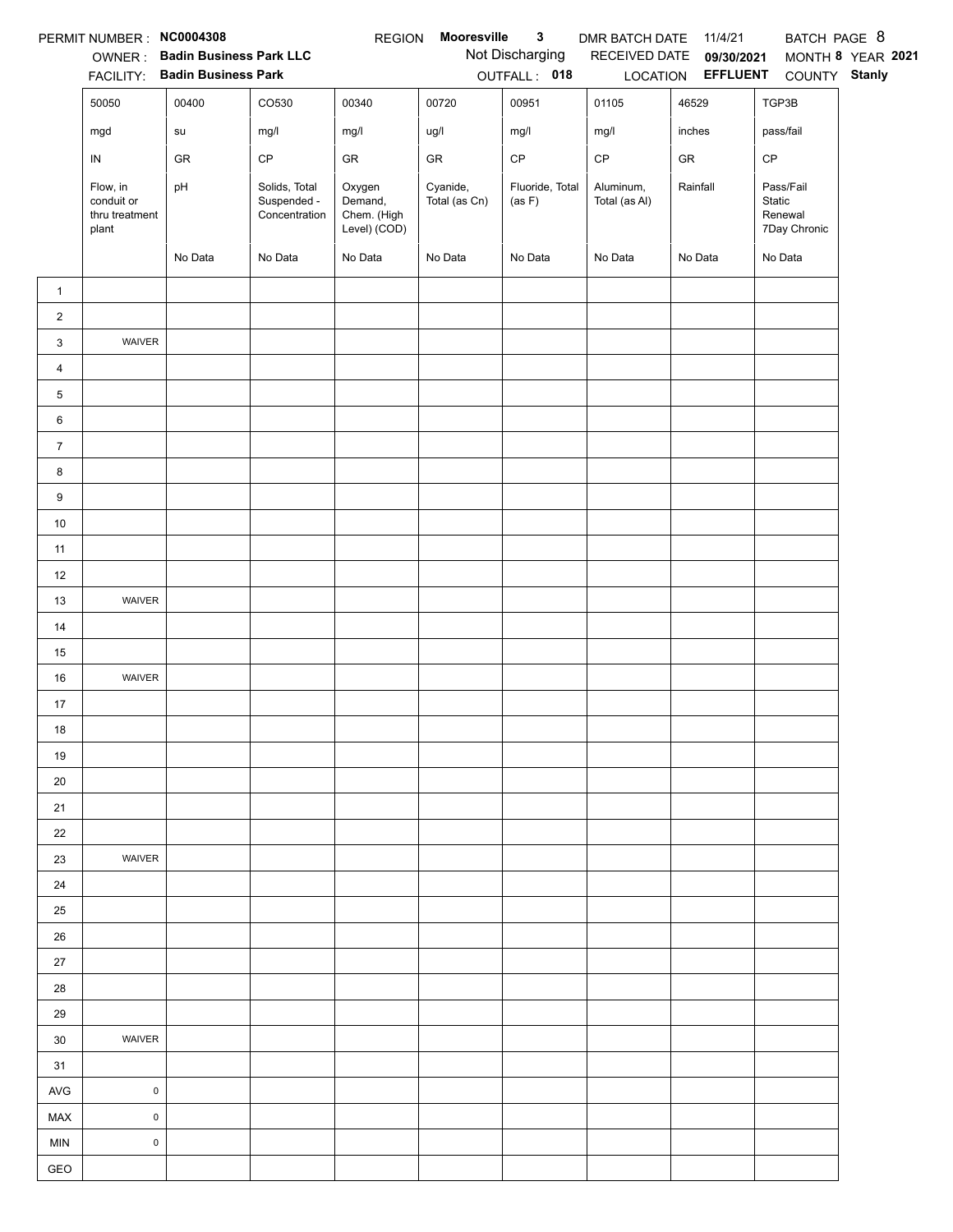|                | PERMIT NUMBER: NC0004308                          |                                |                                               | <b>REGION</b>                                    | Mooresville               | 3                         | DMR BATCH DATE             | 11/4/21                  | BATCH PAGE 9                            |                                                |
|----------------|---------------------------------------------------|--------------------------------|-----------------------------------------------|--------------------------------------------------|---------------------------|---------------------------|----------------------------|--------------------------|-----------------------------------------|------------------------------------------------|
|                | OWNER:                                            | <b>Badin Business Park LLC</b> |                                               |                                                  |                           | Not Discharging           | RECEIVED DATE              | 09/30/2021               |                                         | MONTH 8 YEAR 2021                              |
|                | <b>FACILITY:</b>                                  | <b>Badin Business Park</b>     |                                               |                                                  |                           | OUTFALL: 019              |                            | LOCATION <b>EFFLUENT</b> | COUNTY Stanly                           |                                                |
|                | 50050                                             | 00400                          | CO530                                         | 00340                                            | 00720                     | 00951                     | 01105                      | 46529                    | TAE6C                                   | TGP3B                                          |
|                | mgd                                               | su                             | mg/l                                          | mg/l                                             | ug/l                      | mg/l                      | mg/l                       | inches                   | percent                                 | pass/fail                                      |
|                | IN                                                | GR                             | CP                                            | GR                                               | GR                        | CP                        | CP                         | GR                       | GR                                      | $\mathsf{CP}$                                  |
|                | Flow, in<br>conduit or<br>thru treatment<br>plant | pH                             | Solids, Total<br>Suspended -<br>Concentration | Oxygen<br>Demand,<br>Chem. (High<br>Level) (COD) | Cyanide,<br>Total (as Cn) | Fluoride, Total<br>(as F) | Aluminum,<br>Total (as Al) | Rainfall                 | LC50 Static<br>24hr Acute<br>Pimephales | Pass/Fail<br>Static<br>Renewal<br>7Day Chronic |
|                |                                                   | No Data                        | No Data                                       | No Data                                          | No Data                   | No Data                   | No Data                    | No Data                  | No Data                                 | No Data                                        |
| $\mathbf{1}$   |                                                   |                                |                                               |                                                  |                           |                           |                            |                          |                                         |                                                |
| $\overline{2}$ |                                                   |                                |                                               |                                                  |                           |                           |                            |                          |                                         |                                                |
| 3              | WAIVER                                            |                                |                                               |                                                  |                           |                           |                            |                          |                                         |                                                |
| $\overline{4}$ |                                                   |                                |                                               |                                                  |                           |                           |                            |                          |                                         |                                                |
| 5              |                                                   |                                |                                               |                                                  |                           |                           |                            |                          |                                         |                                                |
| 6              |                                                   |                                |                                               |                                                  |                           |                           |                            |                          |                                         |                                                |
| $\overline{7}$ |                                                   |                                |                                               |                                                  |                           |                           |                            |                          |                                         |                                                |
| 8              |                                                   |                                |                                               |                                                  |                           |                           |                            |                          |                                         |                                                |
| 9              |                                                   |                                |                                               |                                                  |                           |                           |                            |                          |                                         |                                                |
| 10             |                                                   |                                |                                               |                                                  |                           |                           |                            |                          |                                         |                                                |
| 11             |                                                   |                                |                                               |                                                  |                           |                           |                            |                          |                                         |                                                |
| 12             |                                                   |                                |                                               |                                                  |                           |                           |                            |                          |                                         |                                                |
| 13             | WAIVER                                            |                                |                                               |                                                  |                           |                           |                            |                          |                                         |                                                |
| 14             |                                                   |                                |                                               |                                                  |                           |                           |                            |                          |                                         |                                                |
| 15             |                                                   |                                |                                               |                                                  |                           |                           |                            |                          |                                         |                                                |
| 16             | WAIVER                                            |                                |                                               |                                                  |                           |                           |                            |                          |                                         |                                                |
| 17             |                                                   |                                |                                               |                                                  |                           |                           |                            |                          |                                         |                                                |
| 18             |                                                   |                                |                                               |                                                  |                           |                           |                            |                          |                                         |                                                |
| 19             |                                                   |                                |                                               |                                                  |                           |                           |                            |                          |                                         |                                                |
| 20             |                                                   |                                |                                               |                                                  |                           |                           |                            |                          |                                         |                                                |
| 21             |                                                   |                                |                                               |                                                  |                           |                           |                            |                          |                                         |                                                |
| 22             |                                                   |                                |                                               |                                                  |                           |                           |                            |                          |                                         |                                                |
| 23             | <b>WAIVER</b>                                     |                                |                                               |                                                  |                           |                           |                            |                          |                                         |                                                |
| 24             |                                                   |                                |                                               |                                                  |                           |                           |                            |                          |                                         |                                                |
| 25             |                                                   |                                |                                               |                                                  |                           |                           |                            |                          |                                         |                                                |
| 26             |                                                   |                                |                                               |                                                  |                           |                           |                            |                          |                                         |                                                |
| 27             |                                                   |                                |                                               |                                                  |                           |                           |                            |                          |                                         |                                                |
| 28             |                                                   |                                |                                               |                                                  |                           |                           |                            |                          |                                         |                                                |
| 29             |                                                   |                                |                                               |                                                  |                           |                           |                            |                          |                                         |                                                |
| 30             | WAIVER                                            |                                |                                               |                                                  |                           |                           |                            |                          |                                         |                                                |
| 31             |                                                   |                                |                                               |                                                  |                           |                           |                            |                          |                                         |                                                |
| <b>AVG</b>     | $\mathsf 0$                                       |                                |                                               |                                                  |                           |                           |                            |                          |                                         |                                                |
| MAX            | $\mathsf 0$                                       |                                |                                               |                                                  |                           |                           |                            |                          |                                         |                                                |
| <b>MIN</b>     | $\pmb{0}$                                         |                                |                                               |                                                  |                           |                           |                            |                          |                                         |                                                |
| GEO            |                                                   |                                |                                               |                                                  |                           |                           |                            |                          |                                         |                                                |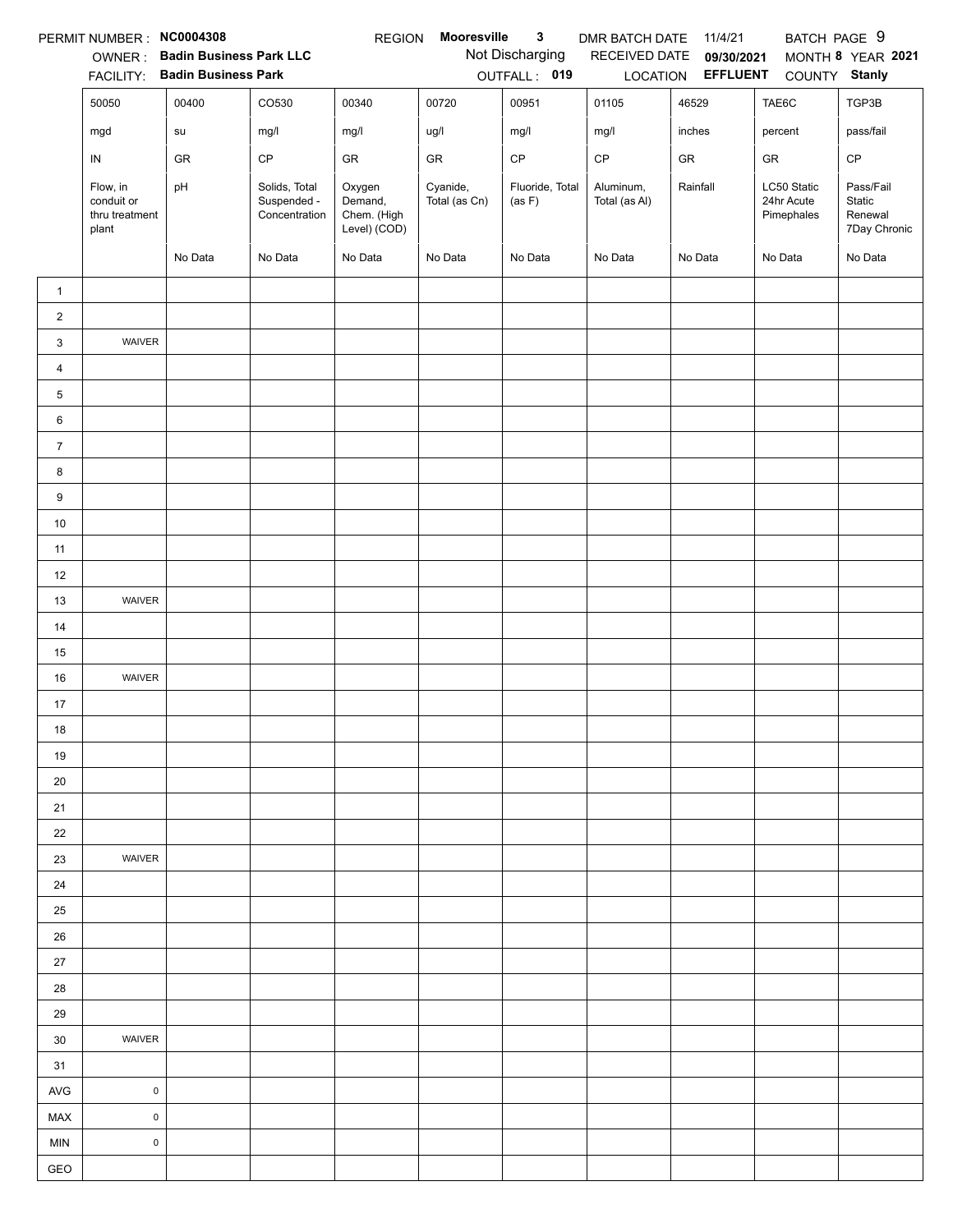|                | PERMIT NUMBER : NC0004308                         |                                                                 |                                               | <b>REGION</b>                                    | Mooresville               | $\mathbf{3}$                    | DMR BATCH DATE 11/4/21     |                                                      |                                                | BATCH PAGE 10     |
|----------------|---------------------------------------------------|-----------------------------------------------------------------|-----------------------------------------------|--------------------------------------------------|---------------------------|---------------------------------|----------------------------|------------------------------------------------------|------------------------------------------------|-------------------|
|                |                                                   | OWNER: Badin Business Park LLC<br>FACILITY: Badin Business Park |                                               |                                                  |                           | Not Discharging<br>OUTFALL: 020 |                            | RECEIVED DATE 09/30/2021<br>LOCATION <b>EFFLUENT</b> | COUNTY Stanly                                  | MONTH 8 YEAR 2021 |
|                | 50050                                             | 00400                                                           | CO530                                         | 00340                                            | 00720                     | 00951                           | 01105                      | 46529                                                | TGP3B                                          |                   |
|                | mgd                                               | ${\sf su}$                                                      | mg/l                                          | mg/l                                             | ug/l                      | mg/l                            | mg/l                       | inches                                               | pass/fail                                      |                   |
|                |                                                   | GR                                                              | $\mathsf{CP}$                                 | GR                                               | ${\sf GR}$                | $\mathsf{CP}$                   | $\mathsf{CP}$              | ${\sf GR}$                                           | $\mathsf{CP}$                                  |                   |
|                | IN                                                |                                                                 |                                               |                                                  |                           |                                 |                            |                                                      |                                                |                   |
|                | Flow, in<br>conduit or<br>thru treatment<br>plant | pH                                                              | Solids, Total<br>Suspended -<br>Concentration | Oxygen<br>Demand,<br>Chem. (High<br>Level) (COD) | Cyanide,<br>Total (as Cn) | Fluoride, Total<br>(as F)       | Aluminum,<br>Total (as Al) | Rainfall                                             | Pass/Fail<br>Static<br>Renewal<br>7Day Chronic |                   |
|                |                                                   | No Data                                                         | No Data                                       | No Data                                          | No Data                   | No Data                         | No Data                    | No Data                                              | No Data                                        |                   |
| $\mathbf{1}$   |                                                   |                                                                 |                                               |                                                  |                           |                                 |                            |                                                      |                                                |                   |
| $\overline{2}$ |                                                   |                                                                 |                                               |                                                  |                           |                                 |                            |                                                      |                                                |                   |
| 3              | WAIVER                                            |                                                                 |                                               |                                                  |                           |                                 |                            |                                                      |                                                |                   |
| $\overline{4}$ |                                                   |                                                                 |                                               |                                                  |                           |                                 |                            |                                                      |                                                |                   |
| 5              |                                                   |                                                                 |                                               |                                                  |                           |                                 |                            |                                                      |                                                |                   |
| 6              |                                                   |                                                                 |                                               |                                                  |                           |                                 |                            |                                                      |                                                |                   |
| $\overline{7}$ |                                                   |                                                                 |                                               |                                                  |                           |                                 |                            |                                                      |                                                |                   |
| 8              |                                                   |                                                                 |                                               |                                                  |                           |                                 |                            |                                                      |                                                |                   |
| 9              |                                                   |                                                                 |                                               |                                                  |                           |                                 |                            |                                                      |                                                |                   |
| $10\,$         |                                                   |                                                                 |                                               |                                                  |                           |                                 |                            |                                                      |                                                |                   |
| 11             |                                                   |                                                                 |                                               |                                                  |                           |                                 |                            |                                                      |                                                |                   |
| 12             |                                                   |                                                                 |                                               |                                                  |                           |                                 |                            |                                                      |                                                |                   |
| 13             | WAIVER                                            |                                                                 |                                               |                                                  |                           |                                 |                            |                                                      |                                                |                   |
| 14             |                                                   |                                                                 |                                               |                                                  |                           |                                 |                            |                                                      |                                                |                   |
| 15             |                                                   |                                                                 |                                               |                                                  |                           |                                 |                            |                                                      |                                                |                   |
| 16             | WAIVER                                            |                                                                 |                                               |                                                  |                           |                                 |                            |                                                      |                                                |                   |
| 17             |                                                   |                                                                 |                                               |                                                  |                           |                                 |                            |                                                      |                                                |                   |
| 18             |                                                   |                                                                 |                                               |                                                  |                           |                                 |                            |                                                      |                                                |                   |
| 19             |                                                   |                                                                 |                                               |                                                  |                           |                                 |                            |                                                      |                                                |                   |
| 20             |                                                   |                                                                 |                                               |                                                  |                           |                                 |                            |                                                      |                                                |                   |
| 21             |                                                   |                                                                 |                                               |                                                  |                           |                                 |                            |                                                      |                                                |                   |
| 22             |                                                   |                                                                 |                                               |                                                  |                           |                                 |                            |                                                      |                                                |                   |
| 23             | WAIVER                                            |                                                                 |                                               |                                                  |                           |                                 |                            |                                                      |                                                |                   |
| 24             |                                                   |                                                                 |                                               |                                                  |                           |                                 |                            |                                                      |                                                |                   |
| 25             |                                                   |                                                                 |                                               |                                                  |                           |                                 |                            |                                                      |                                                |                   |
| 26             |                                                   |                                                                 |                                               |                                                  |                           |                                 |                            |                                                      |                                                |                   |
| 27             |                                                   |                                                                 |                                               |                                                  |                           |                                 |                            |                                                      |                                                |                   |
| 28             |                                                   |                                                                 |                                               |                                                  |                           |                                 |                            |                                                      |                                                |                   |
| 29             |                                                   |                                                                 |                                               |                                                  |                           |                                 |                            |                                                      |                                                |                   |
| 30             | WAIVER                                            |                                                                 |                                               |                                                  |                           |                                 |                            |                                                      |                                                |                   |
| 31             |                                                   |                                                                 |                                               |                                                  |                           |                                 |                            |                                                      |                                                |                   |
| AVG            | $\mathsf{O}\xspace$                               |                                                                 |                                               |                                                  |                           |                                 |                            |                                                      |                                                |                   |
| MAX            | $\mathsf 0$                                       |                                                                 |                                               |                                                  |                           |                                 |                            |                                                      |                                                |                   |
| <b>MIN</b>     | $\mathsf 0$                                       |                                                                 |                                               |                                                  |                           |                                 |                            |                                                      |                                                |                   |
| GEO            |                                                   |                                                                 |                                               |                                                  |                           |                                 |                            |                                                      |                                                |                   |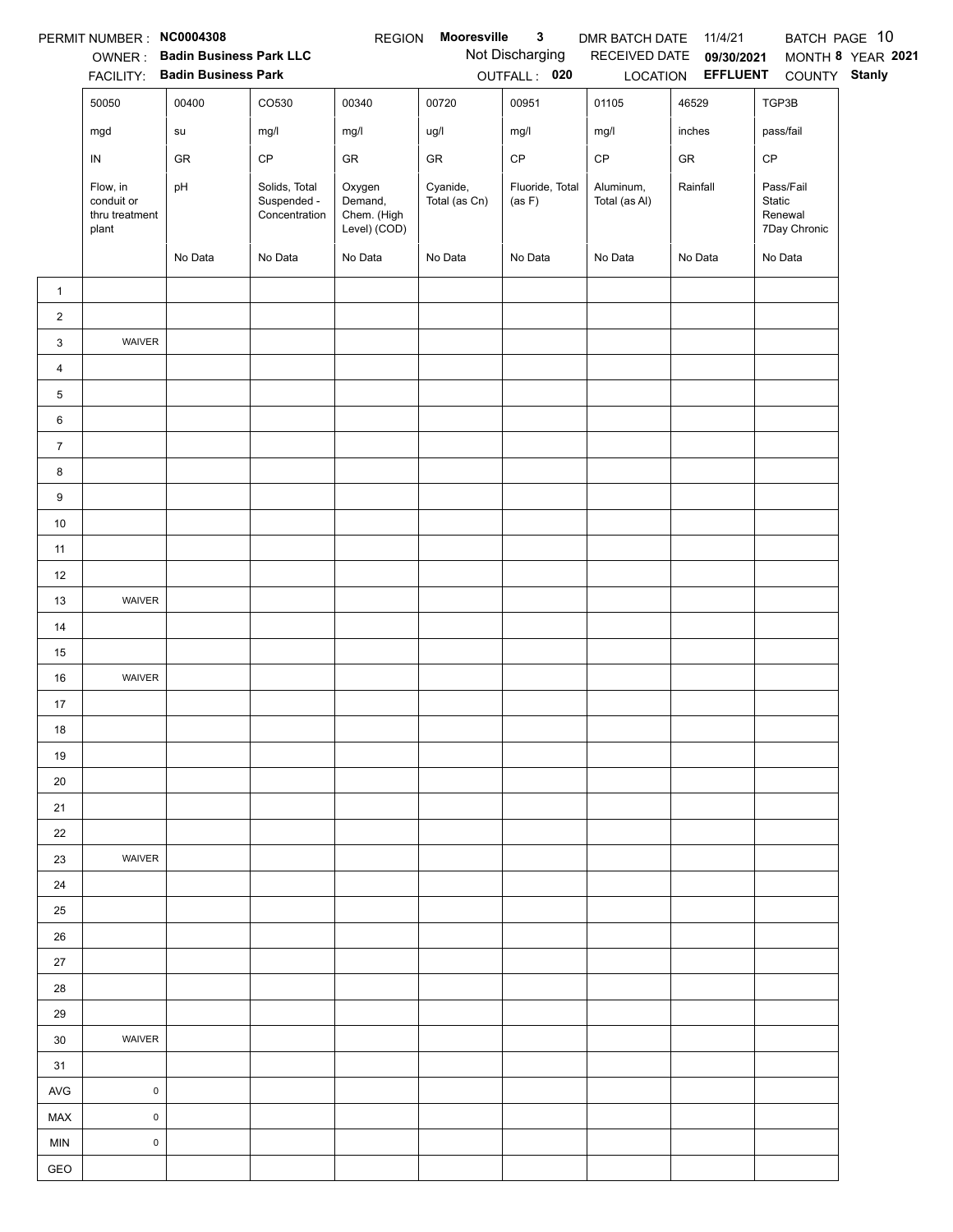|                | PERMIT NUMBER : NC0004308                         |                                                                 |                                               | <b>REGION</b>                                    | Mooresville               | $\mathbf{3}$                    | DMR BATCH DATE             | 11/4/21                                              | BATCH PAGE 11                                  |                   |
|----------------|---------------------------------------------------|-----------------------------------------------------------------|-----------------------------------------------|--------------------------------------------------|---------------------------|---------------------------------|----------------------------|------------------------------------------------------|------------------------------------------------|-------------------|
|                |                                                   | OWNER: Badin Business Park LLC<br>FACILITY: Badin Business Park |                                               |                                                  |                           | Not Discharging<br>OUTFALL: 022 |                            | RECEIVED DATE 09/30/2021<br>LOCATION <b>EFFLUENT</b> | COUNTY Stanly                                  | MONTH 8 YEAR 2021 |
|                | 50050                                             | 00400                                                           | CO530                                         | 00340                                            | 00720                     | 00951                           | 01105                      | 46529                                                | TGP3B                                          |                   |
|                | mgd                                               | su                                                              | mg/l                                          | mg/l                                             | ug/l                      | mg/l                            | mg/l                       | inches                                               | pass/fail                                      |                   |
|                | ${\sf IN}$                                        | GR                                                              | CP                                            | GR                                               | GR                        | $\mathsf{CP}$                   | $\mathsf{CP}$              | ${\sf GR}$                                           | CP                                             |                   |
|                | Flow, in<br>conduit or<br>thru treatment<br>plant | pH                                                              | Solids, Total<br>Suspended -<br>Concentration | Oxygen<br>Demand,<br>Chem. (High<br>Level) (COD) | Cyanide,<br>Total (as Cn) | Fluoride, Total<br>(as F)       | Aluminum,<br>Total (as Al) | Rainfall                                             | Pass/Fail<br>Static<br>Renewal<br>7Day Chronic |                   |
|                |                                                   | No Data                                                         | No Data                                       | No Data                                          | No Data                   | No Data                         | No Data                    | No Data                                              | No Data                                        |                   |
| $\mathbf{1}$   |                                                   |                                                                 |                                               |                                                  |                           |                                 |                            |                                                      |                                                |                   |
| $\overline{2}$ |                                                   |                                                                 |                                               |                                                  |                           |                                 |                            |                                                      |                                                |                   |
| 3              | WAIVER                                            |                                                                 |                                               |                                                  |                           |                                 |                            |                                                      |                                                |                   |
| $\overline{4}$ |                                                   |                                                                 |                                               |                                                  |                           |                                 |                            |                                                      |                                                |                   |
| 5              |                                                   |                                                                 |                                               |                                                  |                           |                                 |                            |                                                      |                                                |                   |
| 6              |                                                   |                                                                 |                                               |                                                  |                           |                                 |                            |                                                      |                                                |                   |
| $\overline{7}$ |                                                   |                                                                 |                                               |                                                  |                           |                                 |                            |                                                      |                                                |                   |
| 8              |                                                   |                                                                 |                                               |                                                  |                           |                                 |                            |                                                      |                                                |                   |
| 9              |                                                   |                                                                 |                                               |                                                  |                           |                                 |                            |                                                      |                                                |                   |
| $10\,$         |                                                   |                                                                 |                                               |                                                  |                           |                                 |                            |                                                      |                                                |                   |
| 11             |                                                   |                                                                 |                                               |                                                  |                           |                                 |                            |                                                      |                                                |                   |
| 12             |                                                   |                                                                 |                                               |                                                  |                           |                                 |                            |                                                      |                                                |                   |
| 13             | WAIVER                                            |                                                                 |                                               |                                                  |                           |                                 |                            |                                                      |                                                |                   |
| 14             |                                                   |                                                                 |                                               |                                                  |                           |                                 |                            |                                                      |                                                |                   |
| 15             |                                                   |                                                                 |                                               |                                                  |                           |                                 |                            |                                                      |                                                |                   |
| 16             | WAIVER                                            |                                                                 |                                               |                                                  |                           |                                 |                            |                                                      |                                                |                   |
| 17             |                                                   |                                                                 |                                               |                                                  |                           |                                 |                            |                                                      |                                                |                   |
| 18             |                                                   |                                                                 |                                               |                                                  |                           |                                 |                            |                                                      |                                                |                   |
| 19             |                                                   |                                                                 |                                               |                                                  |                           |                                 |                            |                                                      |                                                |                   |
| 20             |                                                   |                                                                 |                                               |                                                  |                           |                                 |                            |                                                      |                                                |                   |
| 21             |                                                   |                                                                 |                                               |                                                  |                           |                                 |                            |                                                      |                                                |                   |
| 22             |                                                   |                                                                 |                                               |                                                  |                           |                                 |                            |                                                      |                                                |                   |
| 23             | WAIVER                                            |                                                                 |                                               |                                                  |                           |                                 |                            |                                                      |                                                |                   |
| 24             |                                                   |                                                                 |                                               |                                                  |                           |                                 |                            |                                                      |                                                |                   |
| 25             |                                                   |                                                                 |                                               |                                                  |                           |                                 |                            |                                                      |                                                |                   |
| 26             |                                                   |                                                                 |                                               |                                                  |                           |                                 |                            |                                                      |                                                |                   |
| 27             |                                                   |                                                                 |                                               |                                                  |                           |                                 |                            |                                                      |                                                |                   |
| 28             |                                                   |                                                                 |                                               |                                                  |                           |                                 |                            |                                                      |                                                |                   |
| 29             |                                                   |                                                                 |                                               |                                                  |                           |                                 |                            |                                                      |                                                |                   |
| 30             | WAIVER                                            |                                                                 |                                               |                                                  |                           |                                 |                            |                                                      |                                                |                   |
| 31             |                                                   |                                                                 |                                               |                                                  |                           |                                 |                            |                                                      |                                                |                   |
| <b>AVG</b>     | $\mathsf 0$                                       |                                                                 |                                               |                                                  |                           |                                 |                            |                                                      |                                                |                   |
| MAX            | $\mathsf{O}\xspace$                               |                                                                 |                                               |                                                  |                           |                                 |                            |                                                      |                                                |                   |
| <b>MIN</b>     | $\pmb{0}$                                         |                                                                 |                                               |                                                  |                           |                                 |                            |                                                      |                                                |                   |
| GEO            |                                                   |                                                                 |                                               |                                                  |                           |                                 |                            |                                                      |                                                |                   |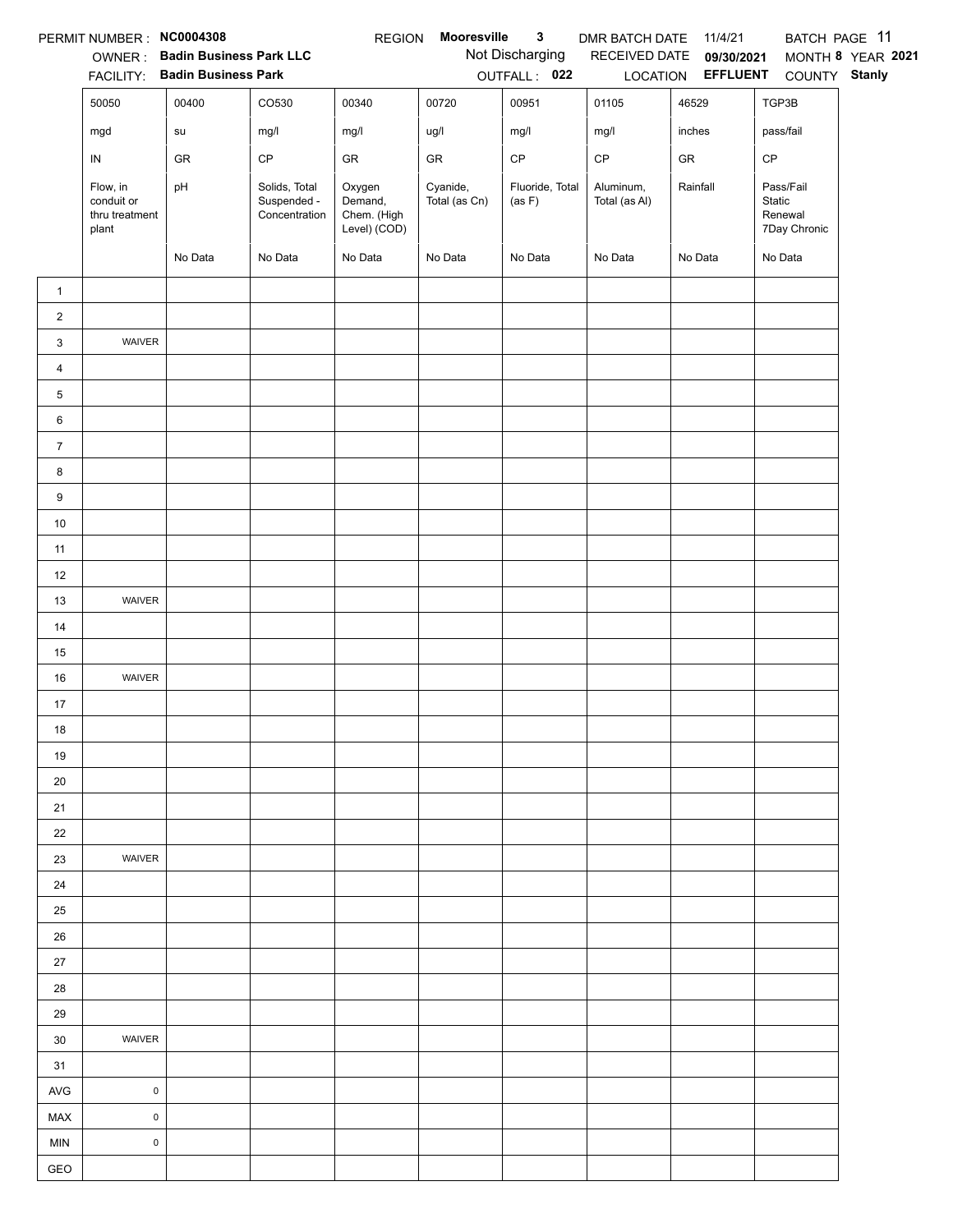|                       | PERMIT NUMBER : NC0004308             |                                                                 |                           |                       | REGION Mooresville | $\mathbf{3}$ | DMR BATCH DATE 11/4/21   |                                 | BATCH PAGE 12     |  |
|-----------------------|---------------------------------------|-----------------------------------------------------------------|---------------------------|-----------------------|--------------------|--------------|--------------------------|---------------------------------|-------------------|--|
|                       |                                       | OWNER: Badin Business Park LLC<br>FACILITY: Badin Business Park |                           |                       | OUTFALL: MZ1       |              | RECEIVED DATE 09/30/2021 | LOCATION DOWNSTRE COUNTY Stanly | MONTH 8 YEAR 2021 |  |
|                       | 00400                                 | 00720                                                           | 00951                     | 39180                 |                    |              |                          |                                 |                   |  |
|                       |                                       |                                                                 |                           |                       |                    |              |                          |                                 |                   |  |
|                       | $\operatorname{\mathsf{su}}\nolimits$ | ug/l                                                            | mg/l                      | ug/l                  |                    |              |                          |                                 |                   |  |
|                       | ${\sf GR}$                            | ${\sf GR}$                                                      | ${\sf GR}$                | ${\sf GR}$            |                    |              |                          |                                 |                   |  |
|                       | pH                                    | Cyanide,<br>Total (as Cn)                                       | Fluoride, Total<br>(as F) | Trichloroethyl<br>ene |                    |              |                          |                                 |                   |  |
|                       |                                       |                                                                 |                           |                       |                    |              |                          |                                 |                   |  |
|                       |                                       |                                                                 |                           |                       |                    |              |                          |                                 |                   |  |
|                       |                                       |                                                                 |                           |                       |                    |              |                          |                                 |                   |  |
| $\mathbf{1}$          |                                       |                                                                 |                           |                       |                    |              |                          |                                 |                   |  |
| $\overline{2}$        |                                       |                                                                 |                           |                       |                    |              |                          |                                 |                   |  |
| $\mathbf{3}$          |                                       |                                                                 |                           |                       |                    |              |                          |                                 |                   |  |
| $\overline{4}$        |                                       |                                                                 |                           |                       |                    |              |                          |                                 |                   |  |
| $\,$ 5 $\,$           |                                       |                                                                 |                           |                       |                    |              |                          |                                 |                   |  |
| $\,6$                 |                                       |                                                                 |                           |                       |                    |              |                          |                                 |                   |  |
| $\overline{7}$        |                                       |                                                                 |                           |                       |                    |              |                          |                                 |                   |  |
| 8<br>$\boldsymbol{9}$ |                                       |                                                                 |                           |                       |                    |              |                          |                                 |                   |  |
| 10                    |                                       |                                                                 |                           |                       |                    |              |                          |                                 |                   |  |
| 11                    | $6.9\,$                               | $<\!6$                                                          | 0.12                      | $\leq$ 1              |                    |              |                          |                                 |                   |  |
| 12                    |                                       |                                                                 |                           |                       |                    |              |                          |                                 |                   |  |
| 13                    |                                       |                                                                 |                           |                       |                    |              |                          |                                 |                   |  |
| 14                    |                                       |                                                                 |                           |                       |                    |              |                          |                                 |                   |  |
| 15                    |                                       |                                                                 |                           |                       |                    |              |                          |                                 |                   |  |
| 16                    |                                       |                                                                 |                           |                       |                    |              |                          |                                 |                   |  |
| $17$                  |                                       |                                                                 |                           |                       |                    |              |                          |                                 |                   |  |
| 18                    |                                       |                                                                 |                           |                       |                    |              |                          |                                 |                   |  |
| 19                    |                                       |                                                                 |                           |                       |                    |              |                          |                                 |                   |  |
| $20\,$                |                                       |                                                                 |                           |                       |                    |              |                          |                                 |                   |  |
| 21                    |                                       |                                                                 |                           |                       |                    |              |                          |                                 |                   |  |
| $22\,$                |                                       |                                                                 |                           |                       |                    |              |                          |                                 |                   |  |
| 23                    |                                       |                                                                 |                           |                       |                    |              |                          |                                 |                   |  |
| 24                    |                                       |                                                                 |                           |                       |                    |              |                          |                                 |                   |  |
| $25\,$                |                                       |                                                                 |                           |                       |                    |              |                          |                                 |                   |  |
| 26                    |                                       |                                                                 |                           |                       |                    |              |                          |                                 |                   |  |
| 27                    |                                       |                                                                 |                           |                       |                    |              |                          |                                 |                   |  |
| 28                    |                                       |                                                                 |                           |                       |                    |              |                          |                                 |                   |  |
| 29                    |                                       |                                                                 |                           |                       |                    |              |                          |                                 |                   |  |
| $30\,$                |                                       |                                                                 |                           |                       |                    |              |                          |                                 |                   |  |
| 31                    |                                       |                                                                 |                           |                       |                    |              |                          |                                 |                   |  |
| AVG                   |                                       | $\mathbf 0$                                                     | 0.12                      | $\pmb{0}$             |                    |              |                          |                                 |                   |  |
| MAX                   | 6.9                                   | $\mathbf 0$                                                     | 0.12                      | $\mathsf 0$           |                    |              |                          |                                 |                   |  |
| MIN                   | 6.9                                   | $\mathbf 0$                                                     | 0.12                      | $\mathsf 0$           |                    |              |                          |                                 |                   |  |
| GEO                   |                                       |                                                                 |                           |                       |                    |              |                          |                                 |                   |  |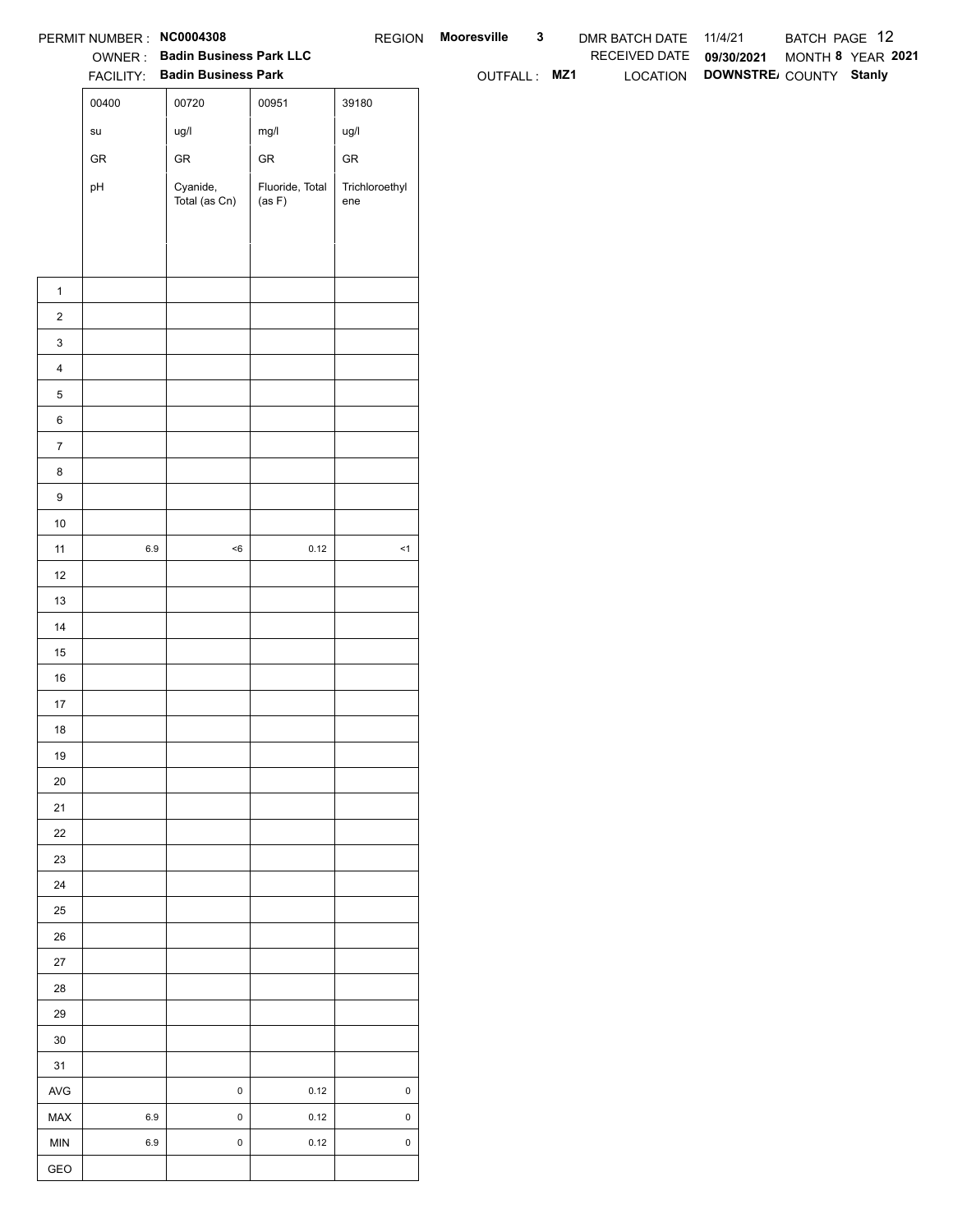|                  | PERMIT NUMBER : NC0004308             |                                                                 |                           |                       | REGION Mooresville | $\mathbf{3}$ | DMR BATCH DATE 11/4/21   |                                 | BATCH PAGE 13     |  |
|------------------|---------------------------------------|-----------------------------------------------------------------|---------------------------|-----------------------|--------------------|--------------|--------------------------|---------------------------------|-------------------|--|
|                  |                                       | OWNER: Badin Business Park LLC<br>FACILITY: Badin Business Park |                           |                       |                    |              | RECEIVED DATE 09/30/2021 |                                 | MONTH 8 YEAR 2021 |  |
|                  |                                       |                                                                 |                           |                       | OUTFALL: MZ2       |              |                          | LOCATION DOWNSTRE COUNTY Stanly |                   |  |
|                  | 00400                                 | 00720                                                           | 00951                     | 39180                 |                    |              |                          |                                 |                   |  |
|                  | $\operatorname{\mathsf{su}}\nolimits$ | ug/l                                                            | mg/l                      | ug/l                  |                    |              |                          |                                 |                   |  |
|                  | ${\sf GR}$                            | ${\sf GR}$                                                      | ${\sf GR}$                | ${\sf GR}$            |                    |              |                          |                                 |                   |  |
|                  | pH                                    | Cyanide,<br>Total (as Cn)                                       | Fluoride, Total<br>(as F) | Trichloroethyl<br>ene |                    |              |                          |                                 |                   |  |
|                  |                                       |                                                                 |                           |                       |                    |              |                          |                                 |                   |  |
|                  |                                       |                                                                 |                           |                       |                    |              |                          |                                 |                   |  |
|                  |                                       |                                                                 |                           |                       |                    |              |                          |                                 |                   |  |
| $\mathbf{1}$     |                                       |                                                                 |                           |                       |                    |              |                          |                                 |                   |  |
| $\overline{2}$   |                                       |                                                                 |                           |                       |                    |              |                          |                                 |                   |  |
| $\mathbf{3}$     |                                       |                                                                 |                           |                       |                    |              |                          |                                 |                   |  |
| $\overline{4}$   |                                       |                                                                 |                           |                       |                    |              |                          |                                 |                   |  |
| $\mathbf 5$      |                                       |                                                                 |                           |                       |                    |              |                          |                                 |                   |  |
| $\,6\,$          |                                       |                                                                 |                           |                       |                    |              |                          |                                 |                   |  |
| $\overline{7}$   |                                       |                                                                 |                           |                       |                    |              |                          |                                 |                   |  |
| 8                |                                       |                                                                 |                           |                       |                    |              |                          |                                 |                   |  |
| $\boldsymbol{9}$ |                                       |                                                                 |                           |                       |                    |              |                          |                                 |                   |  |
| 10               |                                       |                                                                 |                           |                       |                    |              |                          |                                 |                   |  |
| 11               | $6.8\,$                               | $<\!6$                                                          | $0.1\,$                   | $\leq$ 1              |                    |              |                          |                                 |                   |  |
| 12               |                                       |                                                                 |                           |                       |                    |              |                          |                                 |                   |  |
| 13               |                                       |                                                                 |                           |                       |                    |              |                          |                                 |                   |  |
| 14               |                                       |                                                                 |                           |                       |                    |              |                          |                                 |                   |  |
| 15               |                                       |                                                                 |                           |                       |                    |              |                          |                                 |                   |  |
| $16\,$           |                                       |                                                                 |                           |                       |                    |              |                          |                                 |                   |  |
| 17               |                                       |                                                                 |                           |                       |                    |              |                          |                                 |                   |  |
| 18               |                                       |                                                                 |                           |                       |                    |              |                          |                                 |                   |  |
| 19               |                                       |                                                                 |                           |                       |                    |              |                          |                                 |                   |  |
| $20\,$           |                                       |                                                                 |                           |                       |                    |              |                          |                                 |                   |  |
| 21               |                                       |                                                                 |                           |                       |                    |              |                          |                                 |                   |  |
| 22               |                                       |                                                                 |                           |                       |                    |              |                          |                                 |                   |  |
| 23               |                                       |                                                                 |                           |                       |                    |              |                          |                                 |                   |  |
| 24               |                                       |                                                                 |                           |                       |                    |              |                          |                                 |                   |  |
| $25\,$           |                                       |                                                                 |                           |                       |                    |              |                          |                                 |                   |  |
| $26\,$           |                                       |                                                                 |                           |                       |                    |              |                          |                                 |                   |  |
| $27\,$           |                                       |                                                                 |                           |                       |                    |              |                          |                                 |                   |  |
| 28               |                                       |                                                                 |                           |                       |                    |              |                          |                                 |                   |  |
| 29               |                                       |                                                                 |                           |                       |                    |              |                          |                                 |                   |  |
| $30\,$           |                                       |                                                                 |                           |                       |                    |              |                          |                                 |                   |  |
| 31               |                                       |                                                                 |                           |                       |                    |              |                          |                                 |                   |  |
| $\mathsf{AVG}$   |                                       | $\pmb{0}$                                                       | 0.1                       | $\mathsf{O}\xspace$   |                    |              |                          |                                 |                   |  |
| MAX              | $6.8\,$                               | $\mathbf 0$                                                     | $0.1\,$                   | $\mathsf 0$           |                    |              |                          |                                 |                   |  |
| <b>MIN</b>       | $6.8\,$                               | $\pmb{0}$                                                       | $0.1\,$                   | $\mathsf 0$           |                    |              |                          |                                 |                   |  |
| GEO              |                                       |                                                                 |                           |                       |                    |              |                          |                                 |                   |  |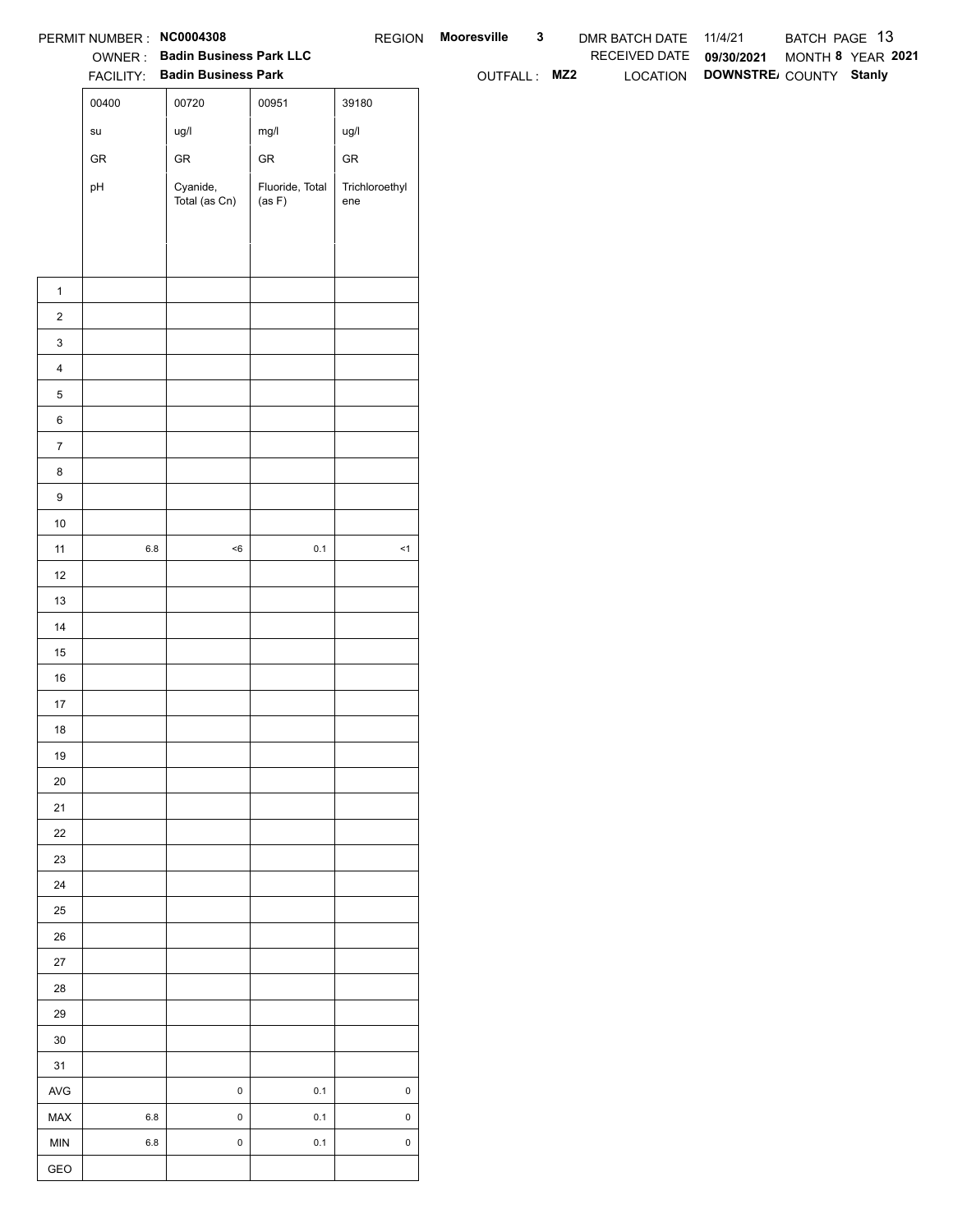|                  | PERMIT NUMBER : NC0004308             |                                                                 |                           |                       | REGION Mooresville | $\mathbf{3}$ | DMR BATCH DATE 11/4/21   |                                 | BATCH PAGE 14     |  |
|------------------|---------------------------------------|-----------------------------------------------------------------|---------------------------|-----------------------|--------------------|--------------|--------------------------|---------------------------------|-------------------|--|
|                  |                                       | OWNER: Badin Business Park LLC<br>FACILITY: Badin Business Park |                           |                       |                    |              | RECEIVED DATE 09/30/2021 | LOCATION DOWNSTRE COUNTY Stanly | MONTH 8 YEAR 2021 |  |
|                  | 00400                                 | 00720                                                           | 00951                     | 39180                 | OUTFALL: MZ3       |              |                          |                                 |                   |  |
|                  |                                       |                                                                 |                           |                       |                    |              |                          |                                 |                   |  |
|                  | $\operatorname{\mathsf{su}}\nolimits$ | ug/l                                                            | mg/l                      | ug/l                  |                    |              |                          |                                 |                   |  |
|                  | ${\sf GR}$                            | ${\sf GR}$                                                      | ${\sf GR}$                | ${\sf GR}$            |                    |              |                          |                                 |                   |  |
|                  | pH                                    | Cyanide,<br>Total (as Cn)                                       | Fluoride, Total<br>(as F) | Trichloroethyl<br>ene |                    |              |                          |                                 |                   |  |
|                  |                                       |                                                                 |                           |                       |                    |              |                          |                                 |                   |  |
|                  |                                       |                                                                 |                           |                       |                    |              |                          |                                 |                   |  |
|                  |                                       |                                                                 |                           |                       |                    |              |                          |                                 |                   |  |
| $\mathbf{1}$     |                                       |                                                                 |                           |                       |                    |              |                          |                                 |                   |  |
| $\overline{2}$   |                                       |                                                                 |                           |                       |                    |              |                          |                                 |                   |  |
| $\mathbf{3}$     |                                       |                                                                 |                           |                       |                    |              |                          |                                 |                   |  |
| $\overline{4}$   |                                       |                                                                 |                           |                       |                    |              |                          |                                 |                   |  |
| $\mathbf 5$      |                                       |                                                                 |                           |                       |                    |              |                          |                                 |                   |  |
| $\,6\,$          |                                       |                                                                 |                           |                       |                    |              |                          |                                 |                   |  |
| $\overline{7}$   |                                       |                                                                 |                           |                       |                    |              |                          |                                 |                   |  |
| 8                |                                       |                                                                 |                           |                       |                    |              |                          |                                 |                   |  |
| $\boldsymbol{9}$ |                                       |                                                                 |                           |                       |                    |              |                          |                                 |                   |  |
| 10               |                                       |                                                                 |                           |                       |                    |              |                          |                                 |                   |  |
| 11               | $6.7\,$                               | $<\!6$                                                          | $0.1\,$                   | $\leq$ 1              |                    |              |                          |                                 |                   |  |
| 12               |                                       |                                                                 |                           |                       |                    |              |                          |                                 |                   |  |
| 13               |                                       |                                                                 |                           |                       |                    |              |                          |                                 |                   |  |
| 14               |                                       |                                                                 |                           |                       |                    |              |                          |                                 |                   |  |
| 15               |                                       |                                                                 |                           |                       |                    |              |                          |                                 |                   |  |
| $16\,$           |                                       |                                                                 |                           |                       |                    |              |                          |                                 |                   |  |
| 17               |                                       |                                                                 |                           |                       |                    |              |                          |                                 |                   |  |
| 18               |                                       |                                                                 |                           |                       |                    |              |                          |                                 |                   |  |
| 19               |                                       |                                                                 |                           |                       |                    |              |                          |                                 |                   |  |
| $20\,$           |                                       |                                                                 |                           |                       |                    |              |                          |                                 |                   |  |
| 21               |                                       |                                                                 |                           |                       |                    |              |                          |                                 |                   |  |
| $22\,$           |                                       |                                                                 |                           |                       |                    |              |                          |                                 |                   |  |
| 23               |                                       |                                                                 |                           |                       |                    |              |                          |                                 |                   |  |
| 24               |                                       |                                                                 |                           |                       |                    |              |                          |                                 |                   |  |
| $25\,$           |                                       |                                                                 |                           |                       |                    |              |                          |                                 |                   |  |
| $26\,$<br>$27\,$ |                                       |                                                                 |                           |                       |                    |              |                          |                                 |                   |  |
| 28               |                                       |                                                                 |                           |                       |                    |              |                          |                                 |                   |  |
| 29               |                                       |                                                                 |                           |                       |                    |              |                          |                                 |                   |  |
| $30\,$           |                                       |                                                                 |                           |                       |                    |              |                          |                                 |                   |  |
| 31               |                                       |                                                                 |                           |                       |                    |              |                          |                                 |                   |  |
| $\mathsf{AVG}$   |                                       | $\pmb{0}$                                                       | 0.1                       | $\mathsf{O}\xspace$   |                    |              |                          |                                 |                   |  |
| MAX              | $6.7\,$                               | $\mathbf 0$                                                     | $0.1\,$                   | $\mathsf 0$           |                    |              |                          |                                 |                   |  |
| <b>MIN</b>       | $6.7\,$                               | $\pmb{0}$                                                       | $0.1\,$                   | $\mathsf 0$           |                    |              |                          |                                 |                   |  |
|                  |                                       |                                                                 |                           |                       |                    |              |                          |                                 |                   |  |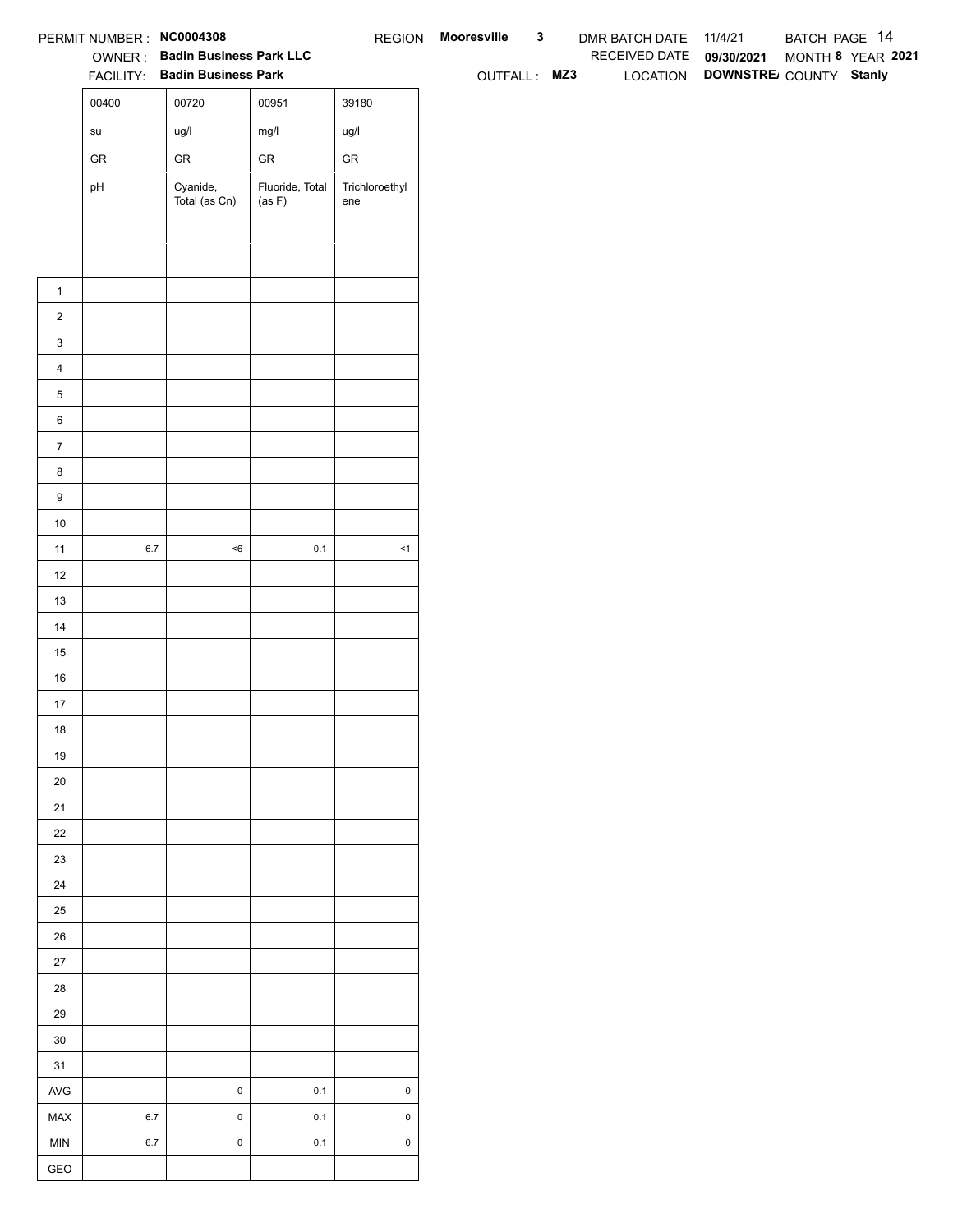|                | PERMIT NUMBER : NC0004308                         |                                        |                                               | <b>REGION</b>                                    | Mooresville               | $\mathbf{3}$              | DMR BATCH DATE             | 11/4/21                           |                                                | BATCH PAGE 15     |
|----------------|---------------------------------------------------|----------------------------------------|-----------------------------------------------|--------------------------------------------------|---------------------------|---------------------------|----------------------------|-----------------------------------|------------------------------------------------|-------------------|
|                |                                                   | OWNER: Badin Business Park LLC         |                                               |                                                  |                           | Not Discharging           | RECEIVED DATE              | 10/29/2021                        |                                                | MONTH 9 YEAR 2021 |
|                | 50050                                             | FACILITY: Badin Business Park<br>00400 | CO530                                         | 00340                                            | 00720                     | OUTFALL: 002<br>00951     | 01105                      | LOCATION <b>EFFLUENT</b><br>46529 | COUNTY Stanly<br>TGP3B                         |                   |
|                |                                                   |                                        |                                               |                                                  |                           |                           |                            |                                   |                                                |                   |
|                | mgd                                               | su                                     | mg/l                                          | mg/l                                             | ug/l                      | mg/l                      | mg/l                       | inches                            | pass/fail                                      |                   |
|                | ${\sf IN}$                                        | GR                                     | CP                                            | GR                                               | GR                        | $\mathsf{CP}$             | $\mathsf{CP}$              | ${\sf GR}$                        | CP                                             |                   |
|                | Flow, in<br>conduit or<br>thru treatment<br>plant | pH                                     | Solids, Total<br>Suspended -<br>Concentration | Oxygen<br>Demand,<br>Chem. (High<br>Level) (COD) | Cyanide,<br>Total (as Cn) | Fluoride, Total<br>(as F) | Aluminum,<br>Total (as Al) | Rainfall                          | Pass/Fail<br>Static<br>Renewal<br>7Day Chronic |                   |
|                |                                                   | No Data                                | No Data                                       | No Data                                          | No Data                   | No Data                   | No Data                    | No Data                           | No Data                                        |                   |
| $\mathbf{1}$   |                                                   |                                        |                                               |                                                  |                           |                           |                            |                                   |                                                |                   |
| $\overline{2}$ |                                                   |                                        |                                               |                                                  |                           |                           |                            |                                   |                                                |                   |
| 3              |                                                   |                                        |                                               |                                                  |                           |                           |                            |                                   |                                                |                   |
| $\overline{4}$ |                                                   |                                        |                                               |                                                  |                           |                           |                            |                                   |                                                |                   |
| 5              |                                                   |                                        |                                               |                                                  |                           |                           |                            |                                   |                                                |                   |
| 6              |                                                   |                                        |                                               |                                                  |                           |                           |                            |                                   |                                                |                   |
| $\overline{7}$ |                                                   |                                        |                                               |                                                  |                           |                           |                            |                                   |                                                |                   |
| 8              | WAIVER                                            |                                        |                                               |                                                  |                           |                           |                            |                                   |                                                |                   |
| 9              |                                                   |                                        |                                               |                                                  |                           |                           |                            |                                   |                                                |                   |
| $10\,$         |                                                   |                                        |                                               |                                                  |                           |                           |                            |                                   |                                                |                   |
| 11             |                                                   |                                        |                                               |                                                  |                           |                           |                            |                                   |                                                |                   |
| 12             |                                                   |                                        |                                               |                                                  |                           |                           |                            |                                   |                                                |                   |
| 13             |                                                   |                                        |                                               |                                                  |                           |                           |                            |                                   |                                                |                   |
| 14             |                                                   |                                        |                                               |                                                  |                           |                           |                            |                                   |                                                |                   |
| 15             | WAIVER                                            |                                        |                                               |                                                  |                           |                           |                            |                                   |                                                |                   |
| 16             |                                                   |                                        |                                               |                                                  |                           |                           |                            |                                   |                                                |                   |
| 17             |                                                   |                                        |                                               |                                                  |                           |                           |                            |                                   |                                                |                   |
| 18             |                                                   |                                        |                                               |                                                  |                           |                           |                            |                                   |                                                |                   |
| 19             |                                                   |                                        |                                               |                                                  |                           |                           |                            |                                   |                                                |                   |
| 20             |                                                   |                                        |                                               |                                                  |                           |                           |                            |                                   |                                                |                   |
| 21             |                                                   |                                        |                                               |                                                  |                           |                           |                            |                                   |                                                |                   |
| 22             |                                                   |                                        |                                               |                                                  |                           |                           |                            |                                   |                                                |                   |
| 23             |                                                   |                                        |                                               |                                                  |                           |                           |                            |                                   |                                                |                   |
| 24             | WAIVER                                            |                                        |                                               |                                                  |                           |                           |                            |                                   |                                                |                   |
| 25             |                                                   |                                        |                                               |                                                  |                           |                           |                            |                                   |                                                |                   |
| 26             |                                                   |                                        |                                               |                                                  |                           |                           |                            |                                   |                                                |                   |
| 27             |                                                   |                                        |                                               |                                                  |                           |                           |                            |                                   |                                                |                   |
| 28             |                                                   |                                        |                                               |                                                  |                           |                           |                            |                                   |                                                |                   |
| 29             |                                                   |                                        |                                               |                                                  |                           |                           |                            |                                   |                                                |                   |
| 30             |                                                   |                                        |                                               |                                                  |                           |                           |                            |                                   |                                                |                   |
| 31             |                                                   |                                        |                                               |                                                  |                           |                           |                            |                                   |                                                |                   |
| <b>AVG</b>     | $\pmb{0}$                                         |                                        |                                               |                                                  |                           |                           |                            |                                   |                                                |                   |
| MAX            | $\mathsf{O}\xspace$                               |                                        |                                               |                                                  |                           |                           |                            |                                   |                                                |                   |
| <b>MIN</b>     | $\pmb{0}$                                         |                                        |                                               |                                                  |                           |                           |                            |                                   |                                                |                   |
| GEO            |                                                   |                                        |                                               |                                                  |                           |                           |                            |                                   |                                                |                   |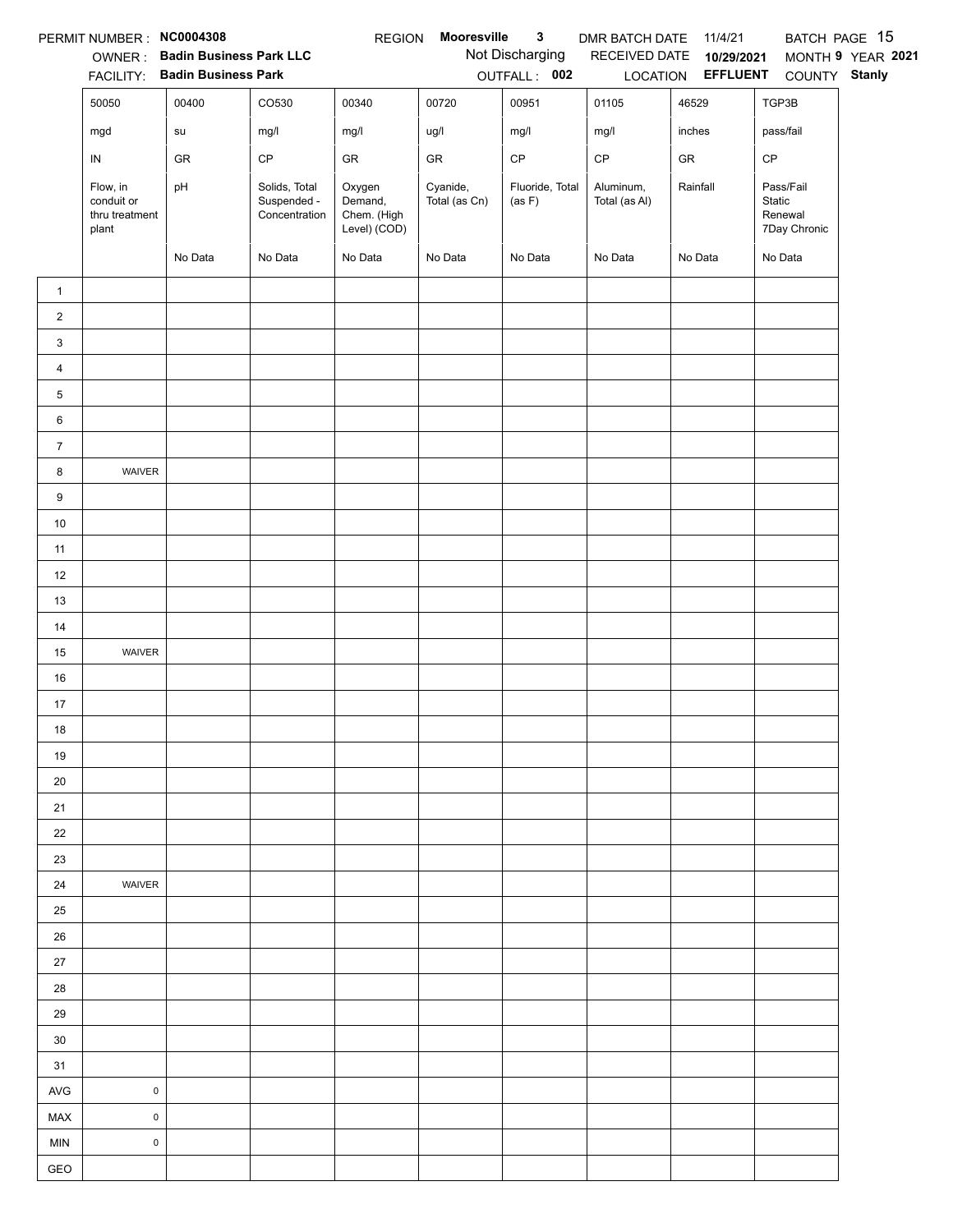|                | PERMIT NUMBER : NC0004308                         |                                                                 |                                               | <b>REGION</b>                                    | Mooresville               | $\mathbf{3}$                    | DMR BATCH DATE 11/4/21     |                                    |                                                | BATCH PAGE 16 |
|----------------|---------------------------------------------------|-----------------------------------------------------------------|-----------------------------------------------|--------------------------------------------------|---------------------------|---------------------------------|----------------------------|------------------------------------|------------------------------------------------|---------------|
|                |                                                   | OWNER: Badin Business Park LLC<br>FACILITY: Badin Business Park |                                               |                                                  |                           | Not Discharging<br>OUTFALL: 004 | RECEIVED DATE 10/29/2021   | MONTH 9 YEAR 2021<br>COUNTY Stanly |                                                |               |
|                | 50050                                             | 00400                                                           | CO530                                         | 00340                                            | 00720                     | 00951                           | 01105                      | LOCATION <b>EFFLUENT</b><br>46529  | TGP3B                                          |               |
|                |                                                   |                                                                 |                                               |                                                  |                           |                                 |                            | inches                             |                                                |               |
|                | mgd                                               | ${\sf su}$                                                      | mg/l                                          | mg/l                                             | ug/l                      | mg/l                            | mg/l                       |                                    | pass/fail                                      |               |
|                | IN                                                | GR                                                              | $\mathsf{CP}$                                 | ${\sf GR}$                                       | ${\sf GR}$                | $\mathsf{CP}$                   | $\mathsf{CP}$              | ${\sf GR}$                         | $\mathsf{CP}$                                  |               |
|                | Flow, in<br>conduit or<br>thru treatment<br>plant | pH                                                              | Solids, Total<br>Suspended -<br>Concentration | Oxygen<br>Demand,<br>Chem. (High<br>Level) (COD) | Cyanide,<br>Total (as Cn) | Fluoride, Total<br>(as F)       | Aluminum,<br>Total (as Al) | Rainfall                           | Pass/Fail<br>Static<br>Renewal<br>7Day Chronic |               |
|                |                                                   | No Data                                                         | No Data                                       | No Data                                          | No Data                   | No Data                         | No Data                    | No Data                            | No Data                                        |               |
| $\mathbf{1}$   |                                                   |                                                                 |                                               |                                                  |                           |                                 |                            |                                    |                                                |               |
| $\overline{2}$ |                                                   |                                                                 |                                               |                                                  |                           |                                 |                            |                                    |                                                |               |
| 3              |                                                   |                                                                 |                                               |                                                  |                           |                                 |                            |                                    |                                                |               |
| $\overline{4}$ |                                                   |                                                                 |                                               |                                                  |                           |                                 |                            |                                    |                                                |               |
| 5              |                                                   |                                                                 |                                               |                                                  |                           |                                 |                            |                                    |                                                |               |
| 6              |                                                   |                                                                 |                                               |                                                  |                           |                                 |                            |                                    |                                                |               |
| $\overline{7}$ |                                                   |                                                                 |                                               |                                                  |                           |                                 |                            |                                    |                                                |               |
| 8              | WAIVER                                            |                                                                 |                                               |                                                  |                           |                                 |                            |                                    |                                                |               |
| 9              |                                                   |                                                                 |                                               |                                                  |                           |                                 |                            |                                    |                                                |               |
| $10\,$         |                                                   |                                                                 |                                               |                                                  |                           |                                 |                            |                                    |                                                |               |
| 11             |                                                   |                                                                 |                                               |                                                  |                           |                                 |                            |                                    |                                                |               |
| 12             |                                                   |                                                                 |                                               |                                                  |                           |                                 |                            |                                    |                                                |               |
| 13             |                                                   |                                                                 |                                               |                                                  |                           |                                 |                            |                                    |                                                |               |
| 14             |                                                   |                                                                 |                                               |                                                  |                           |                                 |                            |                                    |                                                |               |
| 15             | WAIVER                                            |                                                                 |                                               |                                                  |                           |                                 |                            |                                    |                                                |               |
| 16             |                                                   |                                                                 |                                               |                                                  |                           |                                 |                            |                                    |                                                |               |
| 17             |                                                   |                                                                 |                                               |                                                  |                           |                                 |                            |                                    |                                                |               |
| 18             |                                                   |                                                                 |                                               |                                                  |                           |                                 |                            |                                    |                                                |               |
| 19             |                                                   |                                                                 |                                               |                                                  |                           |                                 |                            |                                    |                                                |               |
| 20             |                                                   |                                                                 |                                               |                                                  |                           |                                 |                            |                                    |                                                |               |
| 21             |                                                   |                                                                 |                                               |                                                  |                           |                                 |                            |                                    |                                                |               |
| 22             |                                                   |                                                                 |                                               |                                                  |                           |                                 |                            |                                    |                                                |               |
| 23             |                                                   |                                                                 |                                               |                                                  |                           |                                 |                            |                                    |                                                |               |
| 24             | WAIVER                                            |                                                                 |                                               |                                                  |                           |                                 |                            |                                    |                                                |               |
| 25             |                                                   |                                                                 |                                               |                                                  |                           |                                 |                            |                                    |                                                |               |
| 26             |                                                   |                                                                 |                                               |                                                  |                           |                                 |                            |                                    |                                                |               |
| $27\,$         |                                                   |                                                                 |                                               |                                                  |                           |                                 |                            |                                    |                                                |               |
| 28             |                                                   |                                                                 |                                               |                                                  |                           |                                 |                            |                                    |                                                |               |
| 29             |                                                   |                                                                 |                                               |                                                  |                           |                                 |                            |                                    |                                                |               |
| 30             |                                                   |                                                                 |                                               |                                                  |                           |                                 |                            |                                    |                                                |               |
| 31             |                                                   |                                                                 |                                               |                                                  |                           |                                 |                            |                                    |                                                |               |
| AVG            | $\pmb{0}$                                         |                                                                 |                                               |                                                  |                           |                                 |                            |                                    |                                                |               |
| MAX            | $\mathsf 0$                                       |                                                                 |                                               |                                                  |                           |                                 |                            |                                    |                                                |               |
| <b>MIN</b>     | $\mathsf 0$                                       |                                                                 |                                               |                                                  |                           |                                 |                            |                                    |                                                |               |
| GEO            |                                                   |                                                                 |                                               |                                                  |                           |                                 |                            |                                    |                                                |               |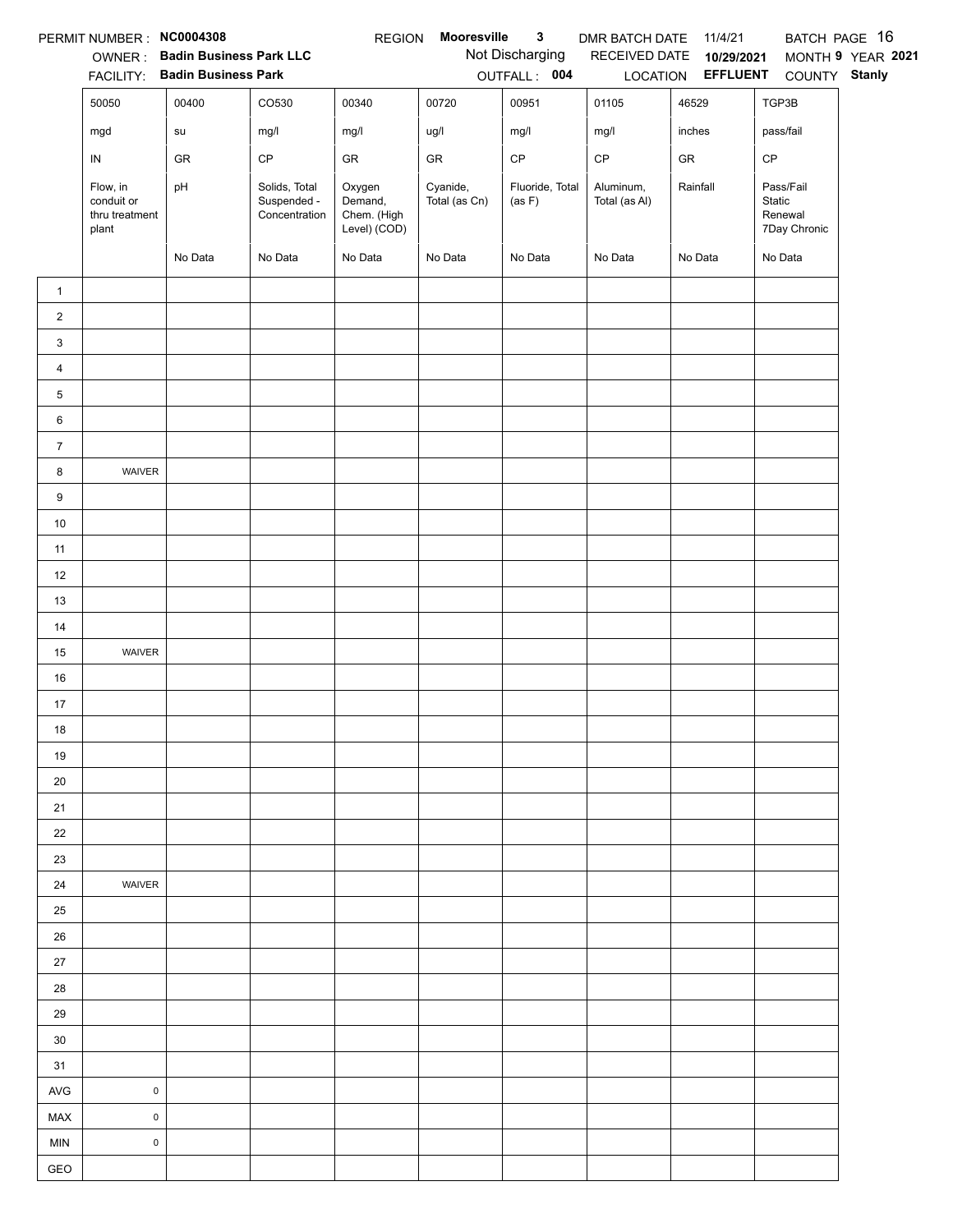|                | PERMIT NUMBER : NC0004308                         |                                                                 |            | <b>REGION</b>               | <b>Mooresville</b>                            | $\mathbf{3}$              | DMR BATCH DATE 11/4/21    |                                 |                                                 | BATCH PAGE 17     |
|----------------|---------------------------------------------------|-----------------------------------------------------------------|------------|-----------------------------|-----------------------------------------------|---------------------------|---------------------------|---------------------------------|-------------------------------------------------|-------------------|
|                |                                                   | OWNER: Badin Business Park LLC<br>FACILITY: Badin Business Park |            |                             |                                               | OUTFALL: 005              | RECEIVED DATE             | 10/29/2021<br>LOCATION EFFLUENT | COUNTY Stanly                                   | MONTH 9 YEAR 2021 |
|                | 50050                                             | 00010                                                           | 00400      | 50060                       | CO530                                         | 00720                     | 00951                     | 01105                           | TGE6C                                           |                   |
|                |                                                   |                                                                 |            |                             |                                               |                           |                           |                                 |                                                 |                   |
|                | mgd                                               | $\deg$ c                                                        | su         | ug/l                        | mg/l                                          | ug/l                      | mg/l                      | ug/l                            | pass/fail                                       |                   |
|                | IN                                                | ${\sf GR}$                                                      | ${\sf GR}$ | GR                          | $\mathsf{CP}$                                 | ${\sf GR}$                | $\mathsf{CP}$             | CP                              | CP                                              |                   |
|                | Flow, in<br>conduit or<br>thru treatment<br>plant | Temperature,<br>Water Deg.<br>Centigrade                        | pH         | Chlorine, Total<br>Residual | Solids, Total<br>Suspended -<br>Concentration | Cyanide,<br>Total (as Cn) | Fluoride, Total<br>(as F) | Aluminum,<br>Total (as Al)      | Pass/Fail<br>Static 24hr<br>Acute<br>Pimephales |                   |
|                |                                                   | No Data                                                         |            |                             | No Data                                       |                           |                           | No Data                         | No Data                                         |                   |
| $\mathbf{1}$   |                                                   |                                                                 |            |                             |                                               |                           |                           |                                 |                                                 |                   |
| $\overline{2}$ |                                                   |                                                                 |            |                             |                                               |                           |                           |                                 |                                                 |                   |
| 3              |                                                   |                                                                 |            |                             |                                               |                           |                           |                                 |                                                 |                   |
| 4              |                                                   |                                                                 |            |                             |                                               |                           |                           |                                 |                                                 |                   |
| 5              |                                                   |                                                                 |            |                             |                                               |                           |                           |                                 |                                                 |                   |
| 6              |                                                   |                                                                 |            |                             |                                               |                           |                           |                                 |                                                 |                   |
| $\overline{7}$ |                                                   |                                                                 |            |                             |                                               |                           |                           |                                 |                                                 |                   |
| 8              | 0.06048                                           |                                                                 | $7.4$      |                             |                                               |                           |                           |                                 |                                                 |                   |
| 9              | 0.05256                                           |                                                                 |            |                             |                                               |                           | $2.4\,$                   |                                 |                                                 |                   |
| $10\,$         |                                                   |                                                                 |            |                             |                                               |                           |                           |                                 |                                                 |                   |
| 11             |                                                   |                                                                 |            |                             |                                               |                           |                           |                                 |                                                 |                   |
| 12             |                                                   |                                                                 |            |                             |                                               |                           |                           |                                 |                                                 |                   |
| 13             |                                                   |                                                                 |            |                             |                                               |                           |                           |                                 |                                                 |                   |
| $14$           |                                                   |                                                                 |            |                             |                                               |                           |                           |                                 |                                                 |                   |
| 15             | 0.03528                                           |                                                                 |            | $10\,$                      |                                               | < 6                       |                           |                                 |                                                 |                   |
| 16             |                                                   |                                                                 |            |                             |                                               |                           |                           |                                 |                                                 |                   |
| 17             |                                                   |                                                                 |            |                             |                                               |                           |                           |                                 |                                                 |                   |
| $18$           |                                                   |                                                                 |            |                             |                                               |                           |                           |                                 |                                                 |                   |
| 19             |                                                   |                                                                 |            |                             |                                               |                           |                           |                                 |                                                 |                   |
| 20             |                                                   |                                                                 |            |                             |                                               |                           |                           |                                 |                                                 |                   |
| 21             | 0.06408                                           |                                                                 |            |                             |                                               |                           |                           |                                 |                                                 |                   |
| 22             | 0.26712                                           |                                                                 |            |                             |                                               |                           | 1.6                       |                                 |                                                 |                   |
| 23             | 0.406368                                          |                                                                 |            |                             |                                               |                           | 1.8                       |                                 |                                                 |                   |
| 24             | 0.211824                                          |                                                                 |            |                             |                                               |                           |                           |                                 |                                                 |                   |
| 25             | 0.175104                                          |                                                                 |            |                             |                                               |                           |                           |                                 |                                                 |                   |
| 26             |                                                   |                                                                 |            |                             |                                               |                           |                           |                                 |                                                 |                   |
| 27             |                                                   |                                                                 |            |                             |                                               |                           |                           |                                 |                                                 |                   |
| 28             |                                                   |                                                                 |            |                             |                                               |                           |                           |                                 |                                                 |                   |
| 29             |                                                   |                                                                 |            |                             |                                               |                           |                           |                                 |                                                 |                   |
| 30             |                                                   |                                                                 |            |                             |                                               |                           |                           |                                 |                                                 |                   |
| 31             |                                                   |                                                                 |            |                             |                                               |                           |                           |                                 |                                                 |                   |
| AVG            | 0.159102                                          |                                                                 |            | 10                          |                                               | $\pmb{0}$                 | 1.933333                  |                                 |                                                 |                   |
| MAX            | 0.406368                                          |                                                                 | 7.4        | 10                          |                                               | $\pmb{0}$                 | 2.4                       |                                 |                                                 |                   |
| <b>MIN</b>     | 0.03528                                           |                                                                 | 7.4        | 10                          |                                               | $\pmb{0}$                 | 1.6                       |                                 |                                                 |                   |
| GEO            |                                                   |                                                                 |            |                             |                                               |                           |                           |                                 |                                                 |                   |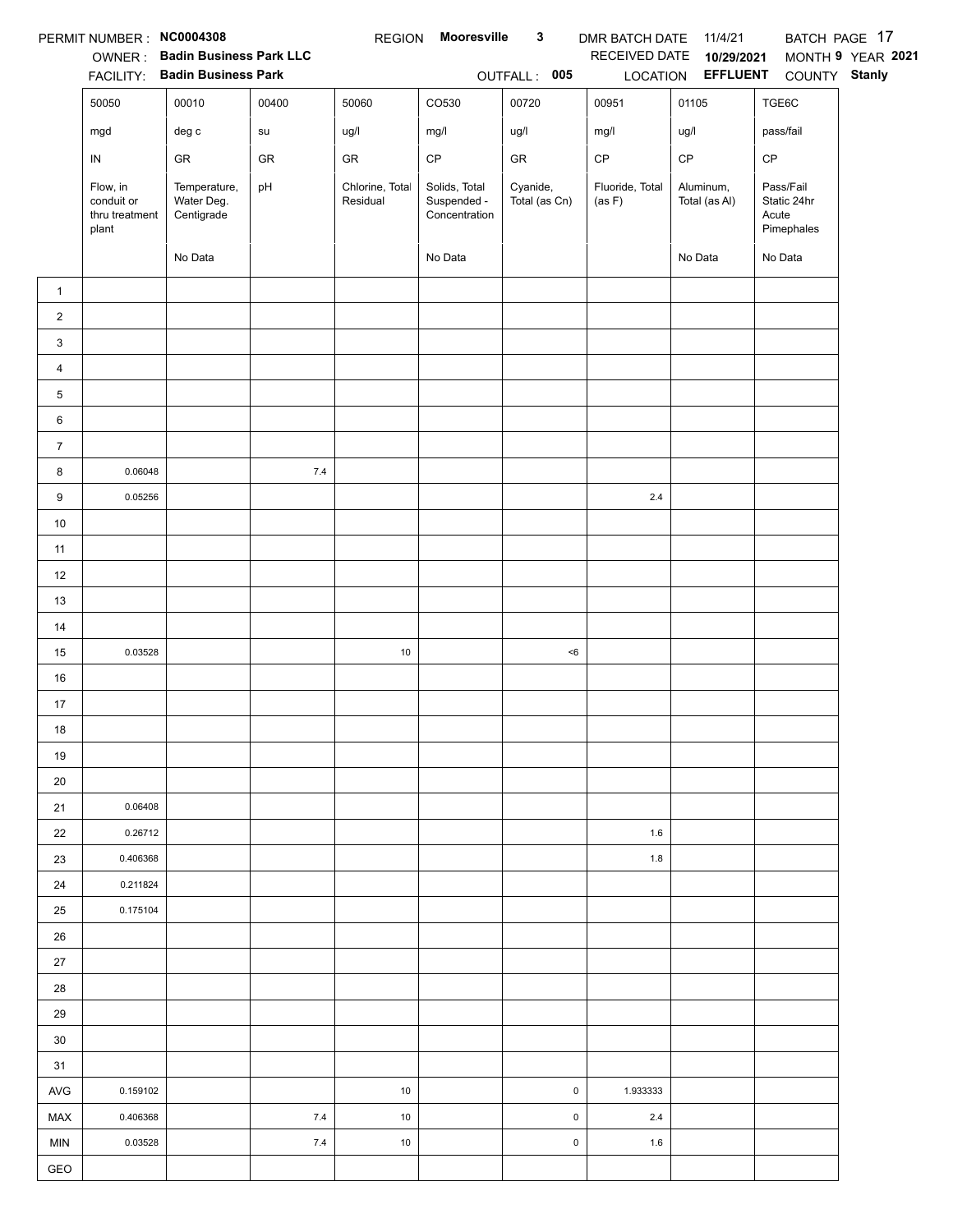|                | PERMIT NUMBER: NC0004308                          |                                |                                               | <b>REGION</b>             | <b>Mooresville</b>        | $\mathbf{3}$               | DMR BATCH DATE 11/4/21 |                         |                                         | BATCH PAGE 18     |
|----------------|---------------------------------------------------|--------------------------------|-----------------------------------------------|---------------------------|---------------------------|----------------------------|------------------------|-------------------------|-----------------------------------------|-------------------|
|                |                                                   | OWNER: Badin Business Park LLC |                                               |                           |                           |                            | RECEIVED DATE          | 10/29/2021              |                                         | MONTH 9 YEAR 2021 |
|                |                                                   | FACILITY: Badin Business Park  |                                               |                           |                           | OUTFALL: 011               |                        | LOCATION EFFLUENT       | COUNTY Stanly                           |                   |
|                | 50050                                             | 00400                          | CO530                                         | 00720                     | 00951                     | 01105                      | 39180                  | 46529                   | TAE6C                                   |                   |
|                | mgd                                               | su                             | mg/l                                          | ug/l                      | mg/l                      | ug/l                       | ug/l                   | inches                  | percent                                 |                   |
|                | IN                                                | ${\sf GR}$                     | $\mathsf{CP}$                                 | ${\sf GR}$                | CP                        | $\mathsf{CP}$              | GR                     | ${\sf GR}$              | CP                                      |                   |
|                | Flow, in<br>conduit or<br>thru treatment<br>plant | pH                             | Solids, Total<br>Suspended -<br>Concentration | Cyanide,<br>Total (as Cn) | Fluoride, Total<br>(as F) | Aluminum,<br>Total (as Al) | Trichloroethyl<br>ene  | Rainfall                | LC50 Static<br>24hr Acute<br>Pimephales |                   |
|                |                                                   |                                |                                               |                           |                           |                            |                        |                         |                                         |                   |
| $\mathbf{1}$   |                                                   |                                |                                               |                           |                           |                            |                        |                         |                                         |                   |
| $\overline{2}$ |                                                   |                                |                                               |                           |                           |                            |                        |                         |                                         |                   |
| 3              |                                                   |                                |                                               |                           |                           |                            |                        |                         |                                         |                   |
| $\overline{4}$ |                                                   |                                |                                               |                           |                           |                            |                        |                         |                                         |                   |
| 5              |                                                   |                                |                                               |                           |                           |                            |                        |                         |                                         |                   |
| 6              |                                                   |                                |                                               |                           |                           |                            |                        |                         |                                         |                   |
| $\overline{7}$ |                                                   |                                |                                               |                           |                           |                            |                        |                         |                                         |                   |
| 8              | WAIVER                                            |                                |                                               |                           |                           |                            |                        |                         |                                         |                   |
| 9              |                                                   |                                |                                               |                           |                           |                            |                        |                         |                                         |                   |
| 10             |                                                   |                                |                                               |                           |                           |                            |                        |                         |                                         |                   |
| 11             |                                                   |                                |                                               |                           |                           |                            |                        |                         |                                         |                   |
| 12             |                                                   |                                |                                               |                           |                           |                            |                        |                         |                                         |                   |
| 13             |                                                   |                                |                                               |                           |                           |                            |                        |                         |                                         |                   |
| 14             |                                                   |                                |                                               |                           |                           |                            |                        |                         |                                         |                   |
| 15             | WAIVER                                            |                                |                                               |                           |                           |                            |                        |                         |                                         |                   |
| 16             |                                                   |                                |                                               |                           |                           |                            |                        |                         |                                         |                   |
| 17             |                                                   |                                |                                               |                           |                           |                            |                        |                         |                                         |                   |
| 18             |                                                   |                                |                                               |                           |                           |                            |                        |                         |                                         |                   |
| 19             |                                                   |                                |                                               |                           |                           |                            |                        |                         |                                         |                   |
| 20             |                                                   |                                |                                               |                           |                           |                            |                        |                         |                                         |                   |
| 21             |                                                   |                                |                                               |                           |                           |                            |                        |                         |                                         |                   |
| 22             | 0.00036                                           | $\overline{7}$                 | 18                                            | $6$                       | 0.36                      | 300                        | <1                     | $\sqrt{2}$              | >100                                    |                   |
| 23             |                                                   |                                |                                               |                           |                           |                            |                        |                         |                                         |                   |
| 24             | WAIVER                                            |                                |                                               |                           |                           |                            |                        |                         |                                         |                   |
| 25             |                                                   |                                |                                               |                           |                           |                            |                        |                         |                                         |                   |
| 26             |                                                   |                                |                                               |                           |                           |                            |                        |                         |                                         |                   |
| 27             |                                                   |                                |                                               |                           |                           |                            |                        |                         |                                         |                   |
| 28             |                                                   |                                |                                               |                           |                           |                            |                        |                         |                                         |                   |
| 29             |                                                   |                                |                                               |                           |                           |                            |                        |                         |                                         |                   |
| 30             |                                                   |                                |                                               |                           |                           |                            |                        |                         |                                         |                   |
| 31             |                                                   |                                |                                               |                           |                           |                            |                        |                         |                                         |                   |
| <b>AVG</b>     | 0.00009                                           |                                | 18                                            | $\mathsf 0$               | 0.36                      | 300                        | $\mathsf{O}\xspace$    | $\overline{2}$          | 100                                     |                   |
| MAX            | 0.00036                                           | $\overline{7}$                 | 18                                            | $\mathsf{O}\xspace$       | 0.36                      | 300                        | $\mathsf{O}\xspace$    | $\overline{\mathbf{c}}$ | 100                                     |                   |
| <b>MIN</b>     | $\mathsf 0$                                       | $\overline{7}$                 | 18                                            | $\mathsf 0$               | 0.36                      | 300                        | $\mathsf 0$            | $\sqrt{2}$              | 100                                     |                   |
| GEO            |                                                   |                                |                                               |                           |                           |                            |                        |                         |                                         |                   |
|                |                                                   |                                |                                               |                           |                           |                            |                        |                         |                                         |                   |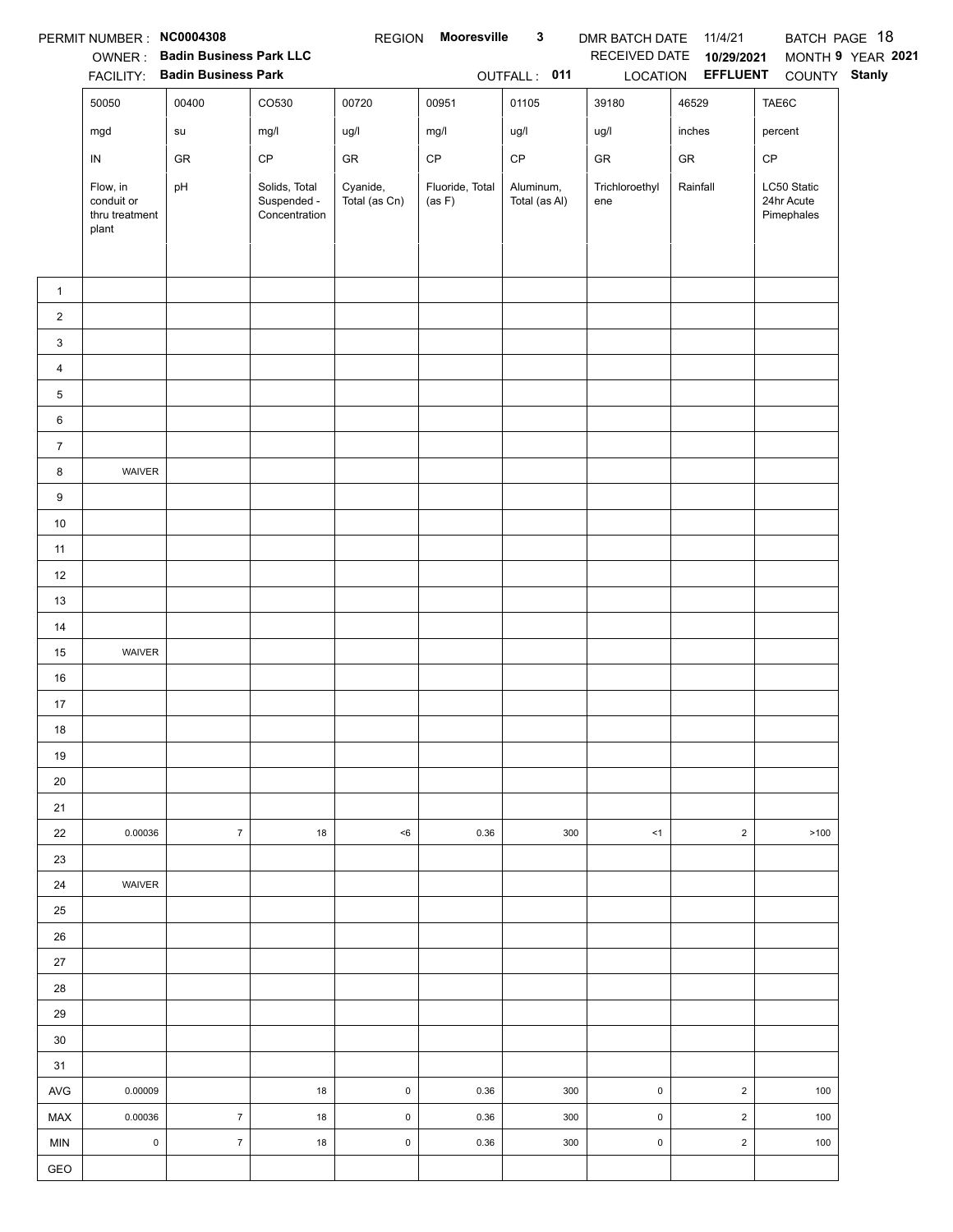|                         | PERMIT NUMBER: NC0004308                          | <b>OWNER: Badin Business Park LLC</b><br>FACILITY: Badin Business Park |                                               |                           | REGION Mooresville        | $\mathbf{3}$<br>OUTFALL: 012 | DMR BATCH DATE 11/4/21<br>LOCATION | RECEIVED DATE 10/29/2021<br><b>EFFLUENT</b>    | BATCH PAGE 19<br>MONTH 9 YEAR 2021<br>COUNTY Stanly |
|-------------------------|---------------------------------------------------|------------------------------------------------------------------------|-----------------------------------------------|---------------------------|---------------------------|------------------------------|------------------------------------|------------------------------------------------|-----------------------------------------------------|
|                         | 50050                                             | 00400                                                                  | CO530                                         | 00720                     | 00951                     | 01105                        | 39180                              | TGP3B                                          |                                                     |
|                         | mgd                                               | su                                                                     | mg/l                                          | ug/l                      | mg/l                      | ug/l                         | ug/l                               | pass/fail                                      |                                                     |
|                         | ${\sf IN}$                                        | GR                                                                     | $\mathsf{CP}$                                 | ${\sf GR}$                | $\mathsf{CP}$             | $\mathsf{CP}$                | GR                                 | $\mathsf{CP}$                                  |                                                     |
|                         | Flow, in<br>conduit or<br>thru treatment<br>plant | pH                                                                     | Solids, Total<br>Suspended -<br>Concentration | Cyanide,<br>Total (as Cn) | Fluoride, Total<br>(as F) | Aluminum,<br>Total (as Al)   | Trichloroethyl<br>ene              | Pass/Fail<br>Static<br>Renewal<br>7Day Chronic |                                                     |
|                         |                                                   |                                                                        | No Data                                       |                           | No Data                   | No Data                      |                                    | No Data                                        |                                                     |
| $\mathbf{1}$            |                                                   |                                                                        |                                               |                           |                           |                              |                                    |                                                |                                                     |
| $\overline{a}$          |                                                   |                                                                        |                                               |                           |                           |                              |                                    |                                                |                                                     |
| 3                       |                                                   |                                                                        |                                               |                           |                           |                              |                                    |                                                |                                                     |
| $\overline{\mathbf{4}}$ |                                                   |                                                                        |                                               |                           |                           |                              |                                    |                                                |                                                     |
| 5                       |                                                   |                                                                        |                                               |                           |                           |                              |                                    |                                                |                                                     |
| 6                       |                                                   |                                                                        |                                               |                           |                           |                              |                                    |                                                |                                                     |
| $\boldsymbol{7}$        |                                                   |                                                                        |                                               |                           |                           |                              |                                    |                                                |                                                     |
| 8                       | 0.000001                                          | $7.4\,$                                                                |                                               |                           |                           |                              |                                    |                                                |                                                     |
| 9                       | 0.000015                                          |                                                                        |                                               |                           |                           |                              | <1                                 |                                                |                                                     |
| $10$                    |                                                   |                                                                        |                                               |                           |                           |                              |                                    |                                                |                                                     |
| 11                      |                                                   |                                                                        |                                               |                           |                           |                              |                                    |                                                |                                                     |
| 12                      |                                                   |                                                                        |                                               |                           |                           |                              |                                    |                                                |                                                     |
| 13                      |                                                   |                                                                        |                                               |                           |                           |                              |                                    |                                                |                                                     |
| 14                      |                                                   |                                                                        |                                               |                           |                           |                              |                                    |                                                |                                                     |
| 15                      | 0.000002                                          |                                                                        |                                               | $6$                       |                           |                              |                                    |                                                |                                                     |
| 16                      |                                                   |                                                                        |                                               |                           |                           |                              |                                    |                                                |                                                     |
| 17                      |                                                   |                                                                        |                                               |                           |                           |                              |                                    |                                                |                                                     |
| 18                      |                                                   |                                                                        |                                               |                           |                           |                              |                                    |                                                |                                                     |
| 19                      |                                                   |                                                                        |                                               |                           |                           |                              |                                    |                                                |                                                     |
| 20                      |                                                   |                                                                        |                                               |                           |                           |                              |                                    |                                                |                                                     |
| 21                      |                                                   |                                                                        |                                               |                           |                           |                              |                                    |                                                |                                                     |
| 22                      |                                                   |                                                                        |                                               |                           |                           |                              |                                    |                                                |                                                     |
| 23                      |                                                   |                                                                        |                                               |                           |                           |                              |                                    |                                                |                                                     |
| 24                      | 0.003879                                          |                                                                        |                                               |                           |                           |                              |                                    |                                                |                                                     |
| 25                      |                                                   |                                                                        |                                               |                           |                           |                              |                                    |                                                |                                                     |
| 26                      |                                                   |                                                                        |                                               |                           |                           |                              |                                    |                                                |                                                     |
| 27                      |                                                   |                                                                        |                                               |                           |                           |                              |                                    |                                                |                                                     |
| 28                      |                                                   |                                                                        |                                               |                           |                           |                              |                                    |                                                |                                                     |
| 29                      |                                                   |                                                                        |                                               |                           |                           |                              |                                    |                                                |                                                     |
| 30                      |                                                   |                                                                        |                                               |                           |                           |                              |                                    |                                                |                                                     |
| 31                      |                                                   |                                                                        |                                               |                           |                           |                              |                                    |                                                |                                                     |
| <b>AVG</b>              | 0.000974                                          |                                                                        |                                               | $\pmb{0}$                 |                           |                              | $\pmb{0}$                          |                                                |                                                     |
| MAX                     | 0.003879                                          | $7.4$                                                                  |                                               | $\pmb{0}$                 |                           |                              | 0                                  |                                                |                                                     |
| <b>MIN</b>              | 0.000001                                          | $7.4$                                                                  |                                               | $\pmb{0}$                 |                           |                              | $\pmb{0}$                          |                                                |                                                     |
| GEO                     |                                                   |                                                                        |                                               |                           |                           |                              |                                    |                                                |                                                     |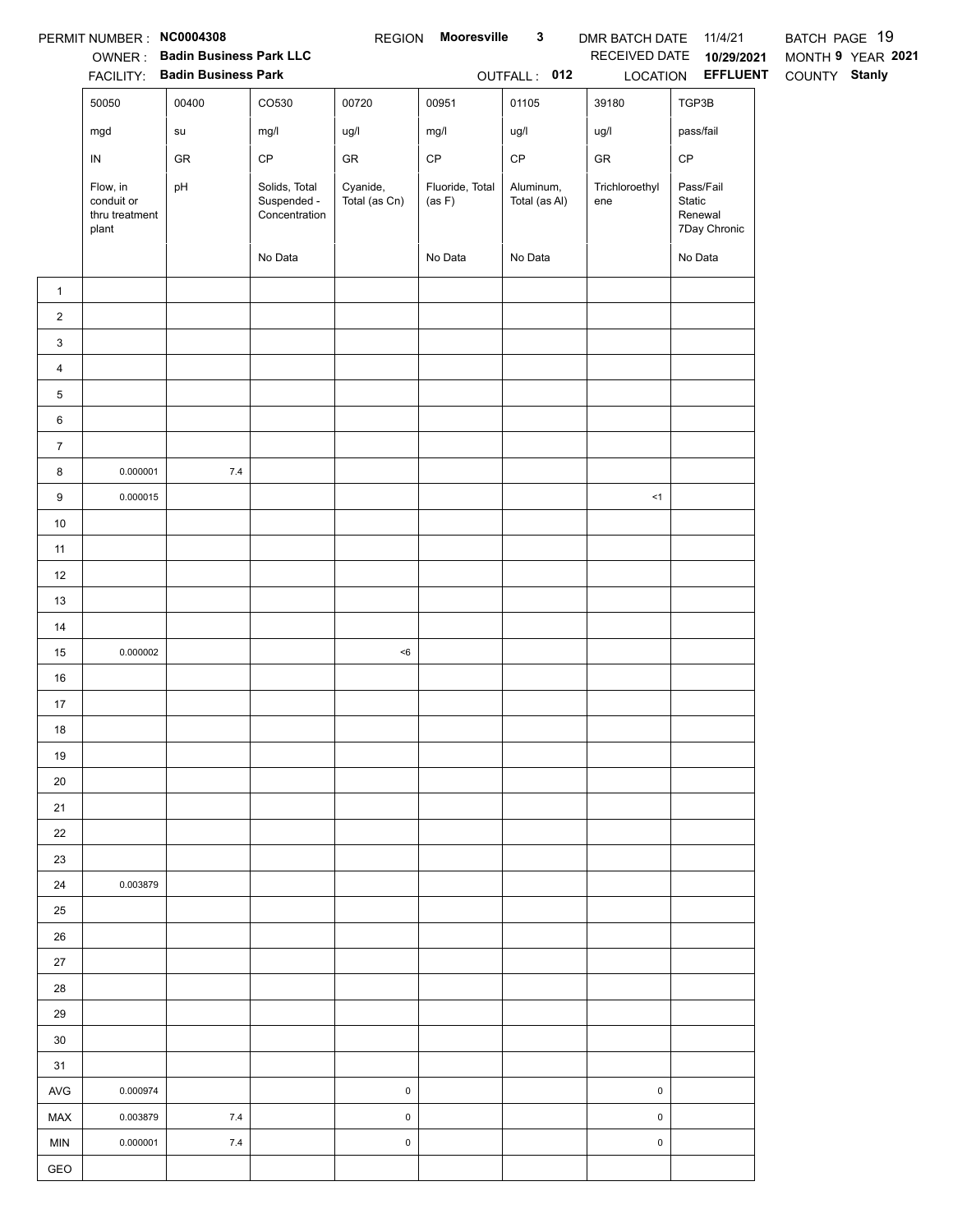|                | PERMIT NUMBER : NC0004308                         |                                          |       | <b>REGION</b>               | Mooresville                                   | $\mathbf{3}$              | DMR BATCH DATE 11/4/21    |                            |                                         | BATCH PAGE 20     |
|----------------|---------------------------------------------------|------------------------------------------|-------|-----------------------------|-----------------------------------------------|---------------------------|---------------------------|----------------------------|-----------------------------------------|-------------------|
|                |                                                   | OWNER: Badin Business Park LLC           |       |                             |                                               |                           | RECEIVED DATE             | 10/29/2021                 |                                         | MONTH 9 YEAR 2021 |
|                |                                                   | FACILITY: Badin Business Park            |       |                             |                                               | OUTFALL: 013              |                           | LOCATION EFFLUENT          | COUNTY Stanly                           |                   |
|                | 50050                                             | 00010                                    | 00400 | 50060                       | CO530                                         | 00720                     | 00951                     | 01105                      | TAE6C                                   |                   |
|                | mgd                                               | $\deg$ c                                 | su    | ug/l                        | mg/l                                          | ug/l                      | mg/l                      | ug/l                       | percent                                 |                   |
|                | IN                                                | GR                                       | GR    | GR                          | $\mathsf{CP}$                                 | ${\sf GR}$                | $\mathsf{CP}$             | CP                         | CP                                      |                   |
|                | Flow, in<br>conduit or<br>thru treatment<br>plant | Temperature,<br>Water Deg.<br>Centigrade | pH    | Chlorine, Total<br>Residual | Solids, Total<br>Suspended -<br>Concentration | Cyanide,<br>Total (as Cn) | Fluoride, Total<br>(as F) | Aluminum,<br>Total (as Al) | LC50 Static<br>24hr Acute<br>Pimephales |                   |
|                |                                                   | No Data                                  |       | No Data                     | No Data                                       |                           | No Data                   | No Data                    | No Data                                 |                   |
| $\mathbf{1}$   |                                                   |                                          |       |                             |                                               |                           |                           |                            |                                         |                   |
| $\overline{2}$ |                                                   |                                          |       |                             |                                               |                           |                           |                            |                                         |                   |
| 3              |                                                   |                                          |       |                             |                                               |                           |                           |                            |                                         |                   |
| 4              |                                                   |                                          |       |                             |                                               |                           |                           |                            |                                         |                   |
| 5              |                                                   |                                          |       |                             |                                               |                           |                           |                            |                                         |                   |
| 6              |                                                   |                                          |       |                             |                                               |                           |                           |                            |                                         |                   |
| $\overline{7}$ |                                                   |                                          |       |                             |                                               |                           |                           |                            |                                         |                   |
| 8              | 0.004896                                          |                                          | 7.9   |                             |                                               |                           |                           |                            |                                         |                   |
| 9              |                                                   |                                          |       |                             |                                               |                           |                           |                            |                                         |                   |
| $10\,$         |                                                   |                                          |       |                             |                                               |                           |                           |                            |                                         |                   |
| 11             |                                                   |                                          |       |                             |                                               |                           |                           |                            |                                         |                   |
| 12             |                                                   |                                          |       |                             |                                               |                           |                           |                            |                                         |                   |
| 13             |                                                   |                                          |       |                             |                                               |                           |                           |                            |                                         |                   |
| $14$           |                                                   |                                          |       |                             |                                               |                           |                           |                            |                                         |                   |
| 15             | 0.002909                                          |                                          |       |                             |                                               | < 6                       |                           |                            |                                         |                   |
| 16             |                                                   |                                          |       |                             |                                               |                           |                           |                            |                                         |                   |
| 17             |                                                   |                                          |       |                             |                                               |                           |                           |                            |                                         |                   |
| 18             |                                                   |                                          |       |                             |                                               |                           |                           |                            |                                         |                   |
| 19             |                                                   |                                          |       |                             |                                               |                           |                           |                            |                                         |                   |
| 20             |                                                   |                                          |       |                             |                                               |                           |                           |                            |                                         |                   |
| 21             |                                                   |                                          |       |                             |                                               |                           |                           |                            |                                         |                   |
| 22             |                                                   |                                          |       |                             |                                               |                           |                           |                            |                                         |                   |
| 23             |                                                   |                                          |       |                             |                                               |                           |                           |                            |                                         |                   |
| 24             | 0.007344                                          |                                          |       |                             |                                               |                           |                           |                            |                                         |                   |
| 25             |                                                   |                                          |       |                             |                                               |                           |                           |                            |                                         |                   |
| 26             |                                                   |                                          |       |                             |                                               |                           |                           |                            |                                         |                   |
| $27\,$         |                                                   |                                          |       |                             |                                               |                           |                           |                            |                                         |                   |
| 28             |                                                   |                                          |       |                             |                                               |                           |                           |                            |                                         |                   |
| 29             |                                                   |                                          |       |                             |                                               |                           |                           |                            |                                         |                   |
| 30             |                                                   |                                          |       |                             |                                               |                           |                           |                            |                                         |                   |
| 31             |                                                   |                                          |       |                             |                                               |                           |                           |                            |                                         |                   |
| AVG            | 0.00505                                           |                                          |       |                             |                                               | $\pmb{0}$                 |                           |                            |                                         |                   |
| <b>MAX</b>     | 0.007344                                          |                                          | 7.9   |                             |                                               | $\pmb{0}$                 |                           |                            |                                         |                   |
| <b>MIN</b>     | 0.002909                                          |                                          | 7.9   |                             |                                               | 0                         |                           |                            |                                         |                   |
| GEO            |                                                   |                                          |       |                             |                                               |                           |                           |                            |                                         |                   |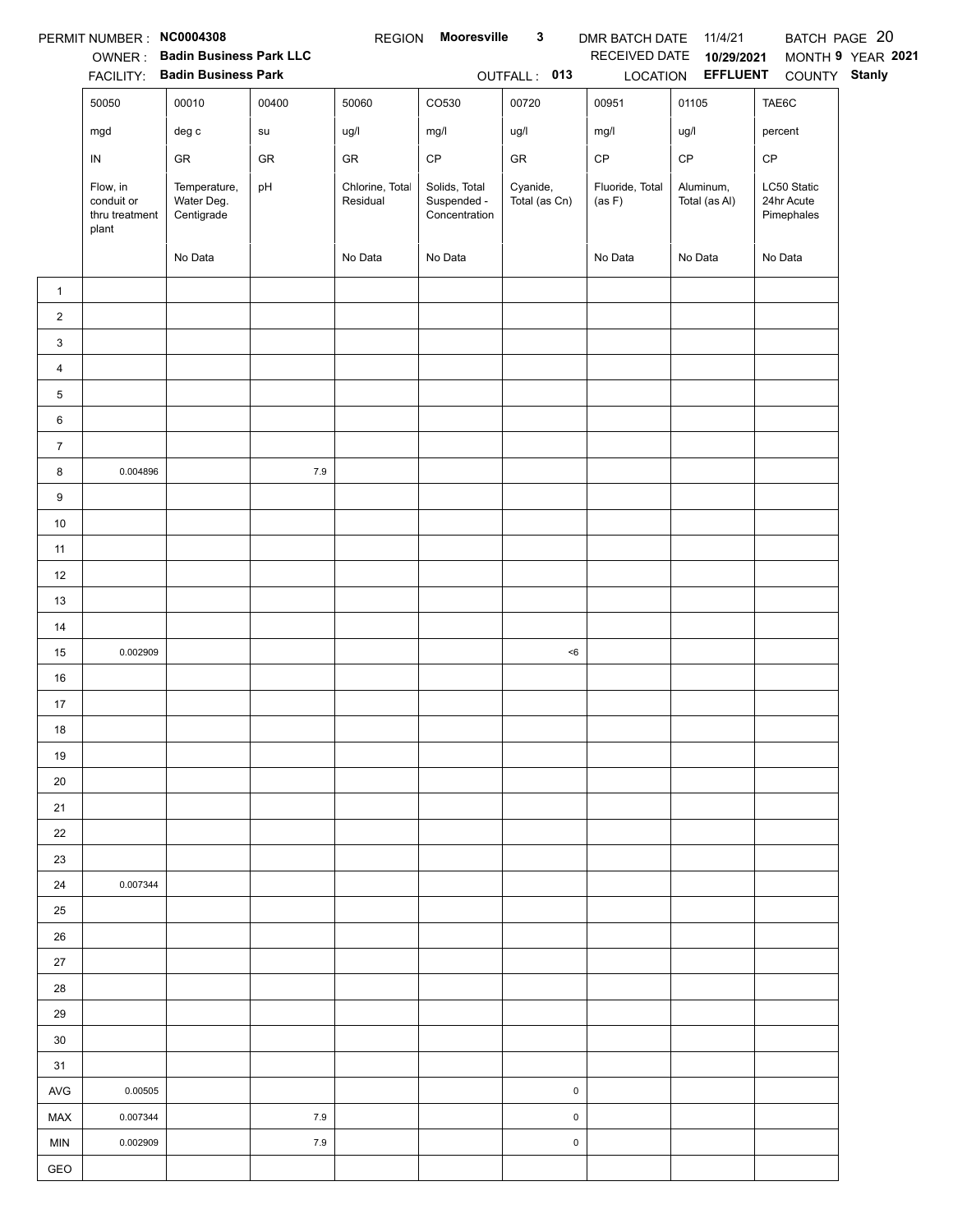|                | PERMIT NUMBER : NC0004308                         |                                                                 |                                               | <b>REGION</b>                                    | Mooresville               | $\mathbf{3}$                    | DMR BATCH DATE             | 11/4/21                                              |                                                | BATCH PAGE 21     |
|----------------|---------------------------------------------------|-----------------------------------------------------------------|-----------------------------------------------|--------------------------------------------------|---------------------------|---------------------------------|----------------------------|------------------------------------------------------|------------------------------------------------|-------------------|
|                |                                                   | OWNER: Badin Business Park LLC<br>FACILITY: Badin Business Park |                                               |                                                  |                           | Not Discharging<br>OUTFALL: 017 |                            | RECEIVED DATE 10/29/2021<br>LOCATION <b>EFFLUENT</b> | COUNTY Stanly                                  | MONTH 9 YEAR 2021 |
|                | 50050                                             | 00400                                                           | CO530                                         | 00340                                            | 00720                     | 00951                           | 01105                      | 46529                                                | TGP3B                                          |                   |
|                | mgd                                               | su                                                              | mg/l                                          | mg/l                                             | ug/l                      | mg/l                            | mg/l                       | inches                                               | pass/fail                                      |                   |
|                | ${\sf IN}$                                        | GR                                                              | CP                                            | GR                                               | GR                        | $\mathsf{CP}$                   | $\mathsf{CP}$              | ${\sf GR}$                                           | CP                                             |                   |
|                | Flow, in<br>conduit or<br>thru treatment<br>plant | pH                                                              | Solids, Total<br>Suspended -<br>Concentration | Oxygen<br>Demand,<br>Chem. (High<br>Level) (COD) | Cyanide,<br>Total (as Cn) | Fluoride, Total<br>(as F)       | Aluminum,<br>Total (as Al) | Rainfall                                             | Pass/Fail<br>Static<br>Renewal<br>7Day Chronic |                   |
|                |                                                   | No Data                                                         | No Data                                       | No Data                                          | No Data                   | No Data                         | No Data                    | No Data                                              | No Data                                        |                   |
| $\mathbf{1}$   |                                                   |                                                                 |                                               |                                                  |                           |                                 |                            |                                                      |                                                |                   |
| $\overline{2}$ |                                                   |                                                                 |                                               |                                                  |                           |                                 |                            |                                                      |                                                |                   |
| 3              |                                                   |                                                                 |                                               |                                                  |                           |                                 |                            |                                                      |                                                |                   |
| $\overline{4}$ |                                                   |                                                                 |                                               |                                                  |                           |                                 |                            |                                                      |                                                |                   |
| 5              |                                                   |                                                                 |                                               |                                                  |                           |                                 |                            |                                                      |                                                |                   |
| 6              |                                                   |                                                                 |                                               |                                                  |                           |                                 |                            |                                                      |                                                |                   |
| $\overline{7}$ |                                                   |                                                                 |                                               |                                                  |                           |                                 |                            |                                                      |                                                |                   |
| 8              | WAIVER                                            |                                                                 |                                               |                                                  |                           |                                 |                            |                                                      |                                                |                   |
| 9              |                                                   |                                                                 |                                               |                                                  |                           |                                 |                            |                                                      |                                                |                   |
| $10\,$         |                                                   |                                                                 |                                               |                                                  |                           |                                 |                            |                                                      |                                                |                   |
| 11             |                                                   |                                                                 |                                               |                                                  |                           |                                 |                            |                                                      |                                                |                   |
| 12             |                                                   |                                                                 |                                               |                                                  |                           |                                 |                            |                                                      |                                                |                   |
| 13             |                                                   |                                                                 |                                               |                                                  |                           |                                 |                            |                                                      |                                                |                   |
| 14             |                                                   |                                                                 |                                               |                                                  |                           |                                 |                            |                                                      |                                                |                   |
| 15             | WAIVER                                            |                                                                 |                                               |                                                  |                           |                                 |                            |                                                      |                                                |                   |
| 16             |                                                   |                                                                 |                                               |                                                  |                           |                                 |                            |                                                      |                                                |                   |
| 17             |                                                   |                                                                 |                                               |                                                  |                           |                                 |                            |                                                      |                                                |                   |
| 18             |                                                   |                                                                 |                                               |                                                  |                           |                                 |                            |                                                      |                                                |                   |
| 19             |                                                   |                                                                 |                                               |                                                  |                           |                                 |                            |                                                      |                                                |                   |
| 20             |                                                   |                                                                 |                                               |                                                  |                           |                                 |                            |                                                      |                                                |                   |
| 21             |                                                   |                                                                 |                                               |                                                  |                           |                                 |                            |                                                      |                                                |                   |
| 22             |                                                   |                                                                 |                                               |                                                  |                           |                                 |                            |                                                      |                                                |                   |
| 23             |                                                   |                                                                 |                                               |                                                  |                           |                                 |                            |                                                      |                                                |                   |
| 24             | WAIVER                                            |                                                                 |                                               |                                                  |                           |                                 |                            |                                                      |                                                |                   |
| 25             |                                                   |                                                                 |                                               |                                                  |                           |                                 |                            |                                                      |                                                |                   |
| 26             |                                                   |                                                                 |                                               |                                                  |                           |                                 |                            |                                                      |                                                |                   |
| 27             |                                                   |                                                                 |                                               |                                                  |                           |                                 |                            |                                                      |                                                |                   |
| 28             |                                                   |                                                                 |                                               |                                                  |                           |                                 |                            |                                                      |                                                |                   |
| 29             |                                                   |                                                                 |                                               |                                                  |                           |                                 |                            |                                                      |                                                |                   |
| 30             |                                                   |                                                                 |                                               |                                                  |                           |                                 |                            |                                                      |                                                |                   |
| 31             |                                                   |                                                                 |                                               |                                                  |                           |                                 |                            |                                                      |                                                |                   |
| <b>AVG</b>     | $\pmb{0}$                                         |                                                                 |                                               |                                                  |                           |                                 |                            |                                                      |                                                |                   |
| MAX            | $\mathsf{O}\xspace$                               |                                                                 |                                               |                                                  |                           |                                 |                            |                                                      |                                                |                   |
| <b>MIN</b>     | $\pmb{0}$                                         |                                                                 |                                               |                                                  |                           |                                 |                            |                                                      |                                                |                   |
| GEO            |                                                   |                                                                 |                                               |                                                  |                           |                                 |                            |                                                      |                                                |                   |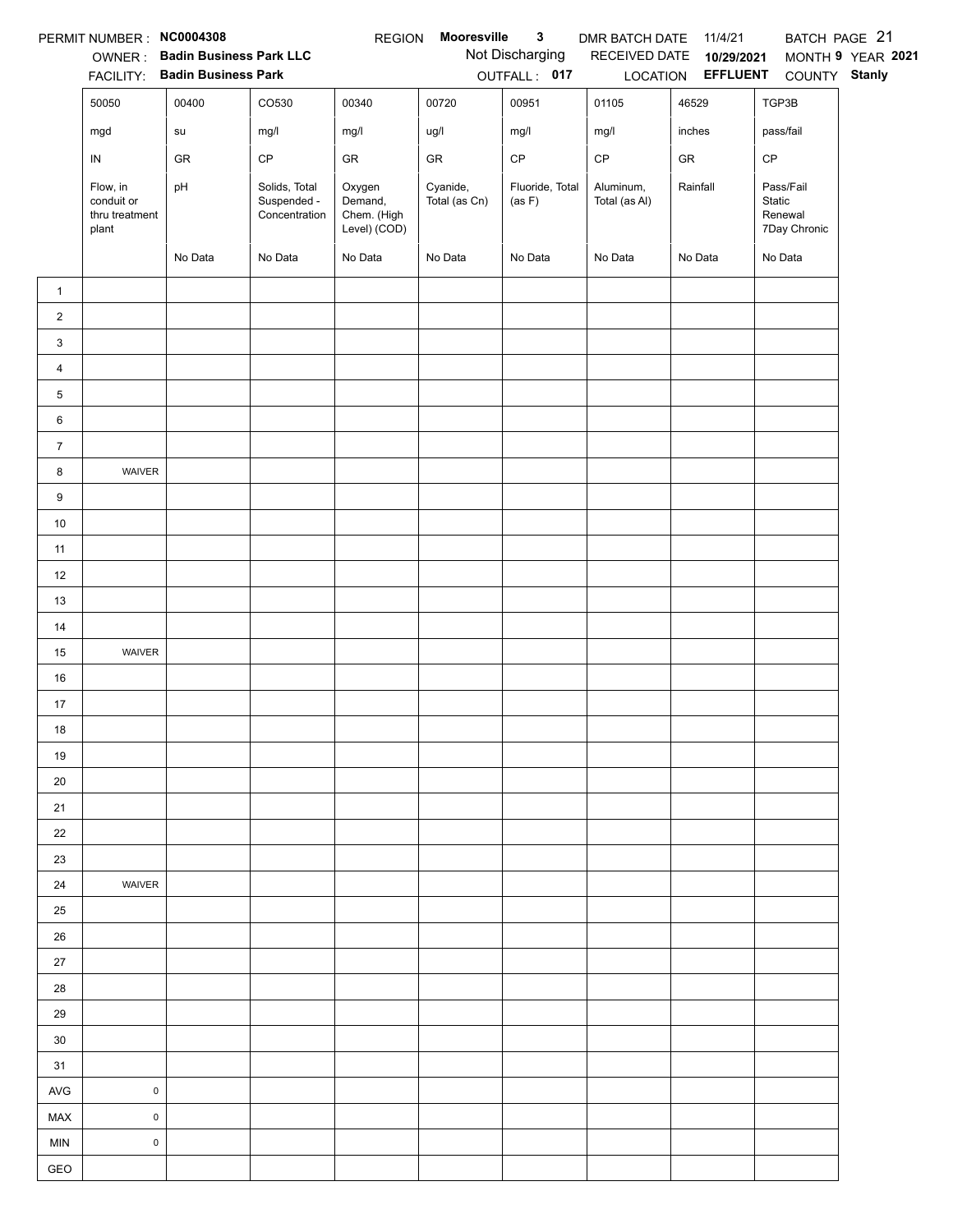|                | PERMIT NUMBER : NC0004308                |                                                                 |                                               | <b>REGION</b>                    | Mooresville               | $\mathbf{3}$                    | DMR BATCH DATE             | 11/4/21                                              |                                | BATCH PAGE 22     |
|----------------|------------------------------------------|-----------------------------------------------------------------|-----------------------------------------------|----------------------------------|---------------------------|---------------------------------|----------------------------|------------------------------------------------------|--------------------------------|-------------------|
|                |                                          | OWNER: Badin Business Park LLC<br>FACILITY: Badin Business Park |                                               |                                  |                           | Not Discharging<br>OUTFALL: 018 |                            | RECEIVED DATE 10/29/2021<br>LOCATION <b>EFFLUENT</b> | COUNTY Stanly                  | MONTH 9 YEAR 2021 |
|                | 50050                                    | 00400                                                           | CO530                                         | 00340                            | 00720                     | 00951                           | 01105                      | 46529                                                | TGP3B                          |                   |
|                | mgd                                      | su                                                              | mg/l                                          | mg/l                             | ug/l                      | mg/l                            | mg/l                       | inches                                               | pass/fail                      |                   |
|                | ${\sf IN}$                               | GR                                                              | CP                                            | GR                               | GR                        | $\mathsf{CP}$                   | $\mathsf{CP}$              | ${\sf GR}$                                           | CP                             |                   |
|                | Flow, in<br>conduit or<br>thru treatment | pH                                                              | Solids, Total<br>Suspended -<br>Concentration | Oxygen<br>Demand,<br>Chem. (High | Cyanide,<br>Total (as Cn) | Fluoride, Total<br>(as F)       | Aluminum,<br>Total (as Al) | Rainfall                                             | Pass/Fail<br>Static<br>Renewal |                   |
|                | plant                                    |                                                                 |                                               | Level) (COD)                     |                           |                                 |                            |                                                      | 7Day Chronic                   |                   |
|                |                                          | No Data                                                         | No Data                                       | No Data                          | No Data                   | No Data                         | No Data                    | No Data                                              | No Data                        |                   |
| $\mathbf{1}$   |                                          |                                                                 |                                               |                                  |                           |                                 |                            |                                                      |                                |                   |
| $\overline{2}$ |                                          |                                                                 |                                               |                                  |                           |                                 |                            |                                                      |                                |                   |
| 3              |                                          |                                                                 |                                               |                                  |                           |                                 |                            |                                                      |                                |                   |
| $\overline{4}$ |                                          |                                                                 |                                               |                                  |                           |                                 |                            |                                                      |                                |                   |
| 5              |                                          |                                                                 |                                               |                                  |                           |                                 |                            |                                                      |                                |                   |
| 6              |                                          |                                                                 |                                               |                                  |                           |                                 |                            |                                                      |                                |                   |
| $\overline{7}$ |                                          |                                                                 |                                               |                                  |                           |                                 |                            |                                                      |                                |                   |
| 8              | WAIVER                                   |                                                                 |                                               |                                  |                           |                                 |                            |                                                      |                                |                   |
| 9              |                                          |                                                                 |                                               |                                  |                           |                                 |                            |                                                      |                                |                   |
| $10\,$         |                                          |                                                                 |                                               |                                  |                           |                                 |                            |                                                      |                                |                   |
| 11             |                                          |                                                                 |                                               |                                  |                           |                                 |                            |                                                      |                                |                   |
| 12             |                                          |                                                                 |                                               |                                  |                           |                                 |                            |                                                      |                                |                   |
| 13             |                                          |                                                                 |                                               |                                  |                           |                                 |                            |                                                      |                                |                   |
| 14             |                                          |                                                                 |                                               |                                  |                           |                                 |                            |                                                      |                                |                   |
| 15             | WAIVER                                   |                                                                 |                                               |                                  |                           |                                 |                            |                                                      |                                |                   |
| 16<br>17       |                                          |                                                                 |                                               |                                  |                           |                                 |                            |                                                      |                                |                   |
|                |                                          |                                                                 |                                               |                                  |                           |                                 |                            |                                                      |                                |                   |
| 18<br>19       |                                          |                                                                 |                                               |                                  |                           |                                 |                            |                                                      |                                |                   |
| 20             |                                          |                                                                 |                                               |                                  |                           |                                 |                            |                                                      |                                |                   |
| 21             |                                          |                                                                 |                                               |                                  |                           |                                 |                            |                                                      |                                |                   |
| 22             |                                          |                                                                 |                                               |                                  |                           |                                 |                            |                                                      |                                |                   |
| 23             |                                          |                                                                 |                                               |                                  |                           |                                 |                            |                                                      |                                |                   |
| 24             | WAIVER                                   |                                                                 |                                               |                                  |                           |                                 |                            |                                                      |                                |                   |
| 25             |                                          |                                                                 |                                               |                                  |                           |                                 |                            |                                                      |                                |                   |
| 26             |                                          |                                                                 |                                               |                                  |                           |                                 |                            |                                                      |                                |                   |
| 27             |                                          |                                                                 |                                               |                                  |                           |                                 |                            |                                                      |                                |                   |
| 28             |                                          |                                                                 |                                               |                                  |                           |                                 |                            |                                                      |                                |                   |
| 29             |                                          |                                                                 |                                               |                                  |                           |                                 |                            |                                                      |                                |                   |
| 30             |                                          |                                                                 |                                               |                                  |                           |                                 |                            |                                                      |                                |                   |
| 31             |                                          |                                                                 |                                               |                                  |                           |                                 |                            |                                                      |                                |                   |
| <b>AVG</b>     | $\pmb{0}$                                |                                                                 |                                               |                                  |                           |                                 |                            |                                                      |                                |                   |
| MAX            | $\mathsf{O}\xspace$                      |                                                                 |                                               |                                  |                           |                                 |                            |                                                      |                                |                   |
| <b>MIN</b>     | $\pmb{0}$                                |                                                                 |                                               |                                  |                           |                                 |                            |                                                      |                                |                   |
| GEO            |                                          |                                                                 |                                               |                                  |                           |                                 |                            |                                                      |                                |                   |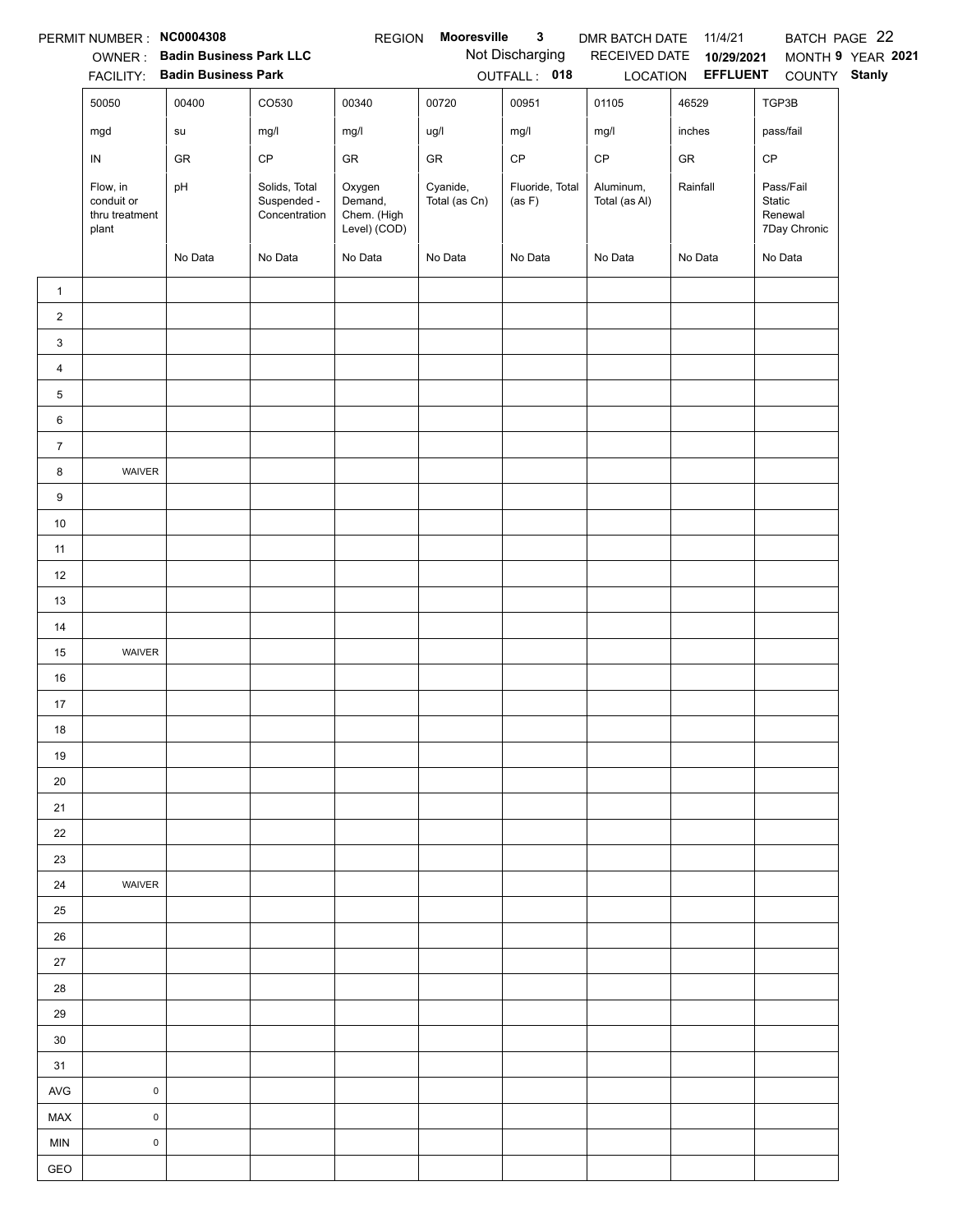|                | PERMIT NUMBER: NC0004308                          |                                |                                               | <b>REGION</b>                                    | Mooresville               | 3                         | DMR BATCH DATE             | 11/4/21                  |                                         | BATCH PAGE 23                                  |
|----------------|---------------------------------------------------|--------------------------------|-----------------------------------------------|--------------------------------------------------|---------------------------|---------------------------|----------------------------|--------------------------|-----------------------------------------|------------------------------------------------|
|                | OWNER:                                            | <b>Badin Business Park LLC</b> |                                               |                                                  |                           | Not Discharging           | RECEIVED DATE              | 10/29/2021               |                                         | MONTH 9 YEAR 2021                              |
|                | <b>FACILITY:</b>                                  | <b>Badin Business Park</b>     |                                               |                                                  |                           | OUTFALL: 019              |                            | LOCATION <b>EFFLUENT</b> | COUNTY Stanly                           |                                                |
|                | 50050                                             | 00400                          | CO530                                         | 00340                                            | 00720                     | 00951                     | 01105                      | 46529                    | TAE6C                                   | TGP3B                                          |
|                | mgd                                               | su                             | mg/l                                          | mg/l                                             | ug/l                      | mg/l                      | mg/l                       | inches                   | percent                                 | pass/fail                                      |
|                | IN                                                | GR                             | CP                                            | GR                                               | GR                        | CP                        | CP                         | GR                       | GR                                      | $\mathsf{CP}$                                  |
|                | Flow, in<br>conduit or<br>thru treatment<br>plant | pH                             | Solids, Total<br>Suspended -<br>Concentration | Oxygen<br>Demand,<br>Chem. (High<br>Level) (COD) | Cyanide,<br>Total (as Cn) | Fluoride, Total<br>(as F) | Aluminum,<br>Total (as Al) | Rainfall                 | LC50 Static<br>24hr Acute<br>Pimephales | Pass/Fail<br>Static<br>Renewal<br>7Day Chronic |
|                |                                                   | No Data                        | No Data                                       | No Data                                          | No Data                   | No Data                   | No Data                    | No Data                  | No Data                                 | No Data                                        |
| $\mathbf{1}$   |                                                   |                                |                                               |                                                  |                           |                           |                            |                          |                                         |                                                |
| $\overline{2}$ |                                                   |                                |                                               |                                                  |                           |                           |                            |                          |                                         |                                                |
| 3              |                                                   |                                |                                               |                                                  |                           |                           |                            |                          |                                         |                                                |
| $\overline{4}$ |                                                   |                                |                                               |                                                  |                           |                           |                            |                          |                                         |                                                |
| 5              |                                                   |                                |                                               |                                                  |                           |                           |                            |                          |                                         |                                                |
| 6              |                                                   |                                |                                               |                                                  |                           |                           |                            |                          |                                         |                                                |
| $\overline{7}$ |                                                   |                                |                                               |                                                  |                           |                           |                            |                          |                                         |                                                |
| 8              | WAIVER                                            |                                |                                               |                                                  |                           |                           |                            |                          |                                         |                                                |
| 9              |                                                   |                                |                                               |                                                  |                           |                           |                            |                          |                                         |                                                |
| 10             |                                                   |                                |                                               |                                                  |                           |                           |                            |                          |                                         |                                                |
| 11             |                                                   |                                |                                               |                                                  |                           |                           |                            |                          |                                         |                                                |
| 12             |                                                   |                                |                                               |                                                  |                           |                           |                            |                          |                                         |                                                |
| 13             |                                                   |                                |                                               |                                                  |                           |                           |                            |                          |                                         |                                                |
| 14             |                                                   |                                |                                               |                                                  |                           |                           |                            |                          |                                         |                                                |
| 15             |                                                   |                                |                                               |                                                  |                           |                           |                            |                          |                                         |                                                |
| 16             |                                                   |                                |                                               |                                                  |                           |                           |                            |                          |                                         |                                                |
| 17             |                                                   |                                |                                               |                                                  |                           |                           |                            |                          |                                         |                                                |
| 18             |                                                   |                                |                                               |                                                  |                           |                           |                            |                          |                                         |                                                |
| 19             | WAIVER                                            |                                |                                               |                                                  |                           |                           |                            |                          |                                         |                                                |
| 20             |                                                   |                                |                                               |                                                  |                           |                           |                            |                          |                                         |                                                |
| 21             |                                                   |                                |                                               |                                                  |                           |                           |                            |                          |                                         |                                                |
| 22             |                                                   |                                |                                               |                                                  |                           |                           |                            |                          |                                         |                                                |
| 23             |                                                   |                                |                                               |                                                  |                           |                           |                            |                          |                                         |                                                |
| 24             | WAIVER                                            |                                |                                               |                                                  |                           |                           |                            |                          |                                         |                                                |
| 25             |                                                   |                                |                                               |                                                  |                           |                           |                            |                          |                                         |                                                |
| $26\,$         |                                                   |                                |                                               |                                                  |                           |                           |                            |                          |                                         |                                                |
| 27             |                                                   |                                |                                               |                                                  |                           |                           |                            |                          |                                         |                                                |
| 28             |                                                   |                                |                                               |                                                  |                           |                           |                            |                          |                                         |                                                |
| 29             |                                                   |                                |                                               |                                                  |                           |                           |                            |                          |                                         |                                                |
| 30             |                                                   |                                |                                               |                                                  |                           |                           |                            |                          |                                         |                                                |
| 31             |                                                   |                                |                                               |                                                  |                           |                           |                            |                          |                                         |                                                |
| <b>AVG</b>     | $\pmb{0}$                                         |                                |                                               |                                                  |                           |                           |                            |                          |                                         |                                                |
| MAX            | $\mathsf 0$                                       |                                |                                               |                                                  |                           |                           |                            |                          |                                         |                                                |
| MIN            | $\pmb{0}$                                         |                                |                                               |                                                  |                           |                           |                            |                          |                                         |                                                |
| GEO            |                                                   |                                |                                               |                                                  |                           |                           |                            |                          |                                         |                                                |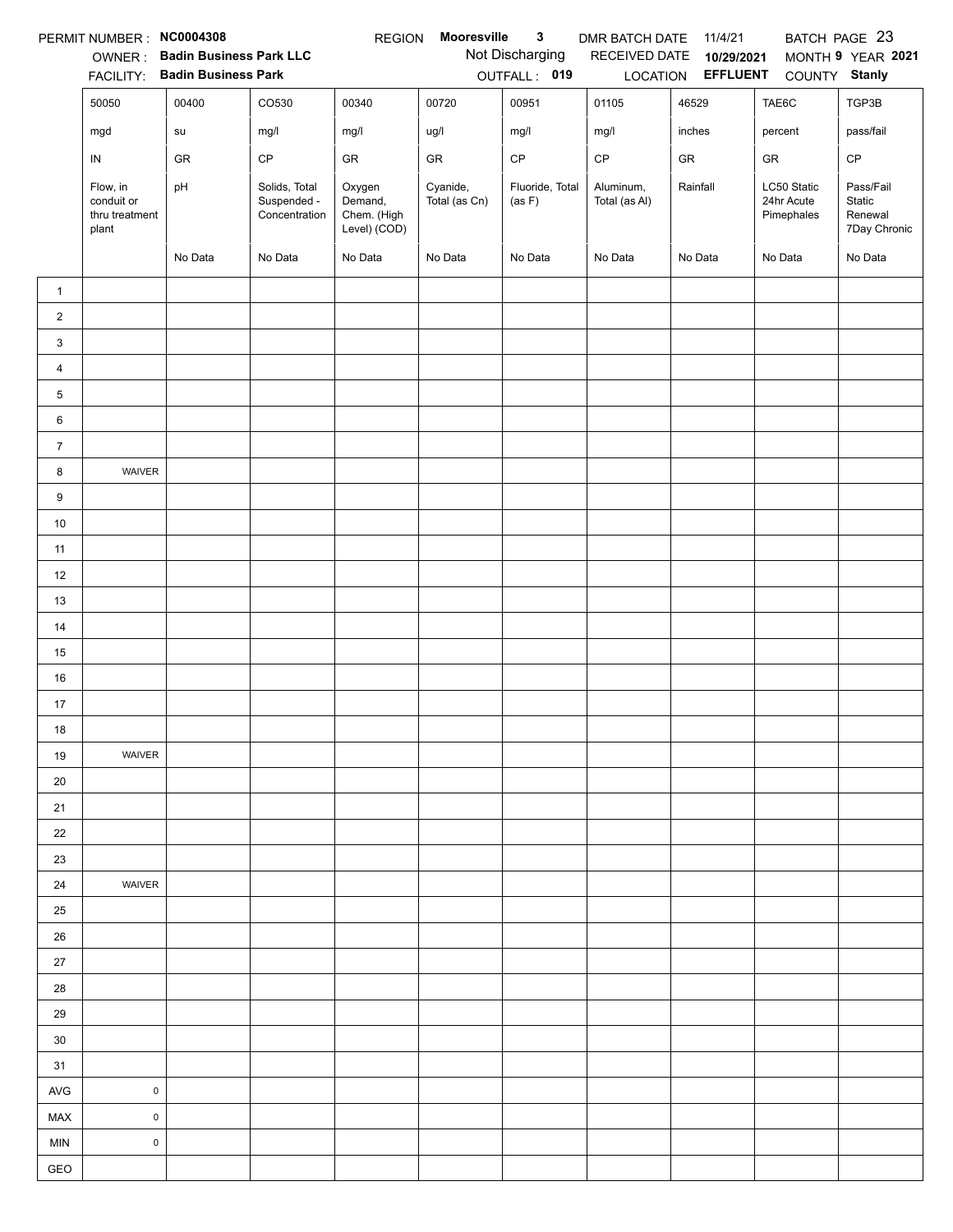|                | PERMIT NUMBER : NC0004308                         |                                        |                                               | <b>REGION</b>                                    | Mooresville               | $\mathbf{3}$              | DMR BATCH DATE             | 11/4/21                           |                                                | BATCH PAGE 24     |
|----------------|---------------------------------------------------|----------------------------------------|-----------------------------------------------|--------------------------------------------------|---------------------------|---------------------------|----------------------------|-----------------------------------|------------------------------------------------|-------------------|
|                |                                                   | OWNER: Badin Business Park LLC         |                                               |                                                  |                           | Not Discharging           |                            | RECEIVED DATE 10/29/2021          |                                                | MONTH 9 YEAR 2021 |
|                | 50050                                             | FACILITY: Badin Business Park<br>00400 | CO530                                         | 00340                                            | 00720                     | OUTFALL: 020<br>00951     | 01105                      | LOCATION <b>EFFLUENT</b><br>46529 | COUNTY Stanly<br>TGP3B                         |                   |
|                |                                                   |                                        |                                               |                                                  |                           |                           |                            |                                   |                                                |                   |
|                | mgd                                               | su                                     | mg/l                                          | mg/l                                             | ug/l                      | mg/l                      | mg/l                       | inches                            | pass/fail                                      |                   |
|                | ${\sf IN}$                                        | GR                                     | CP                                            | GR                                               | GR                        | $\mathsf{CP}$             | $\mathsf{CP}$              | ${\sf GR}$                        | CP                                             |                   |
|                | Flow, in<br>conduit or<br>thru treatment<br>plant | pH                                     | Solids, Total<br>Suspended -<br>Concentration | Oxygen<br>Demand,<br>Chem. (High<br>Level) (COD) | Cyanide,<br>Total (as Cn) | Fluoride, Total<br>(as F) | Aluminum,<br>Total (as Al) | Rainfall                          | Pass/Fail<br>Static<br>Renewal<br>7Day Chronic |                   |
|                |                                                   | No Data                                | No Data                                       | No Data                                          | No Data                   | No Data                   | No Data                    | No Data                           | No Data                                        |                   |
| $\mathbf{1}$   |                                                   |                                        |                                               |                                                  |                           |                           |                            |                                   |                                                |                   |
| $\overline{2}$ |                                                   |                                        |                                               |                                                  |                           |                           |                            |                                   |                                                |                   |
| 3              |                                                   |                                        |                                               |                                                  |                           |                           |                            |                                   |                                                |                   |
| $\overline{4}$ |                                                   |                                        |                                               |                                                  |                           |                           |                            |                                   |                                                |                   |
| 5              |                                                   |                                        |                                               |                                                  |                           |                           |                            |                                   |                                                |                   |
| 6              |                                                   |                                        |                                               |                                                  |                           |                           |                            |                                   |                                                |                   |
| $\overline{7}$ |                                                   |                                        |                                               |                                                  |                           |                           |                            |                                   |                                                |                   |
| 8              | WAIVER                                            |                                        |                                               |                                                  |                           |                           |                            |                                   |                                                |                   |
| 9              |                                                   |                                        |                                               |                                                  |                           |                           |                            |                                   |                                                |                   |
| $10\,$         |                                                   |                                        |                                               |                                                  |                           |                           |                            |                                   |                                                |                   |
| 11             |                                                   |                                        |                                               |                                                  |                           |                           |                            |                                   |                                                |                   |
| 12             |                                                   |                                        |                                               |                                                  |                           |                           |                            |                                   |                                                |                   |
| 13             |                                                   |                                        |                                               |                                                  |                           |                           |                            |                                   |                                                |                   |
| 14             |                                                   |                                        |                                               |                                                  |                           |                           |                            |                                   |                                                |                   |
| 15             | WAIVER                                            |                                        |                                               |                                                  |                           |                           |                            |                                   |                                                |                   |
| 16             |                                                   |                                        |                                               |                                                  |                           |                           |                            |                                   |                                                |                   |
| 17             |                                                   |                                        |                                               |                                                  |                           |                           |                            |                                   |                                                |                   |
| 18             |                                                   |                                        |                                               |                                                  |                           |                           |                            |                                   |                                                |                   |
| 19             |                                                   |                                        |                                               |                                                  |                           |                           |                            |                                   |                                                |                   |
| 20             |                                                   |                                        |                                               |                                                  |                           |                           |                            |                                   |                                                |                   |
| 21             |                                                   |                                        |                                               |                                                  |                           |                           |                            |                                   |                                                |                   |
| 22             |                                                   |                                        |                                               |                                                  |                           |                           |                            |                                   |                                                |                   |
| 23             |                                                   |                                        |                                               |                                                  |                           |                           |                            |                                   |                                                |                   |
| 24             | WAIVER                                            |                                        |                                               |                                                  |                           |                           |                            |                                   |                                                |                   |
| 25             |                                                   |                                        |                                               |                                                  |                           |                           |                            |                                   |                                                |                   |
| 26             |                                                   |                                        |                                               |                                                  |                           |                           |                            |                                   |                                                |                   |
| 27             |                                                   |                                        |                                               |                                                  |                           |                           |                            |                                   |                                                |                   |
| 28             |                                                   |                                        |                                               |                                                  |                           |                           |                            |                                   |                                                |                   |
| 29             |                                                   |                                        |                                               |                                                  |                           |                           |                            |                                   |                                                |                   |
| 30             |                                                   |                                        |                                               |                                                  |                           |                           |                            |                                   |                                                |                   |
| 31             |                                                   |                                        |                                               |                                                  |                           |                           |                            |                                   |                                                |                   |
| <b>AVG</b>     | $\pmb{0}$                                         |                                        |                                               |                                                  |                           |                           |                            |                                   |                                                |                   |
| MAX            | $\mathsf{O}\xspace$                               |                                        |                                               |                                                  |                           |                           |                            |                                   |                                                |                   |
| <b>MIN</b>     | $\pmb{0}$                                         |                                        |                                               |                                                  |                           |                           |                            |                                   |                                                |                   |
| GEO            |                                                   |                                        |                                               |                                                  |                           |                           |                            |                                   |                                                |                   |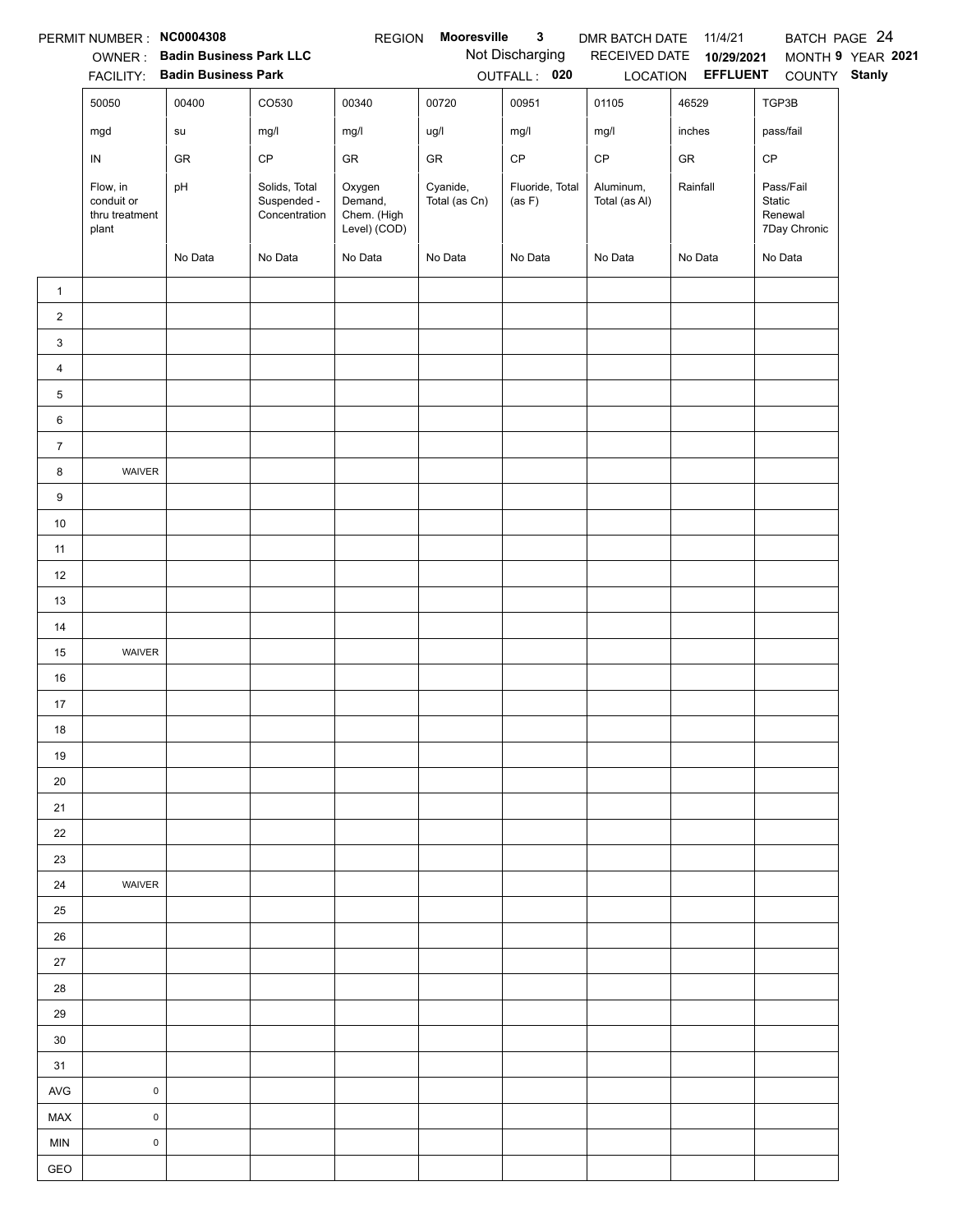|                | PERMIT NUMBER : NC0004308                         |                                |                                               | <b>REGION</b>                                    | Mooresville               | $\mathbf{3}$              | DMR BATCH DATE 11/4/21     |                          |                                                | BATCH PAGE 25     |
|----------------|---------------------------------------------------|--------------------------------|-----------------------------------------------|--------------------------------------------------|---------------------------|---------------------------|----------------------------|--------------------------|------------------------------------------------|-------------------|
|                |                                                   | OWNER: Badin Business Park LLC |                                               |                                                  |                           | Not Discharging           |                            | RECEIVED DATE 10/29/2021 |                                                | MONTH 9 YEAR 2021 |
|                |                                                   | FACILITY: Badin Business Park  |                                               |                                                  |                           | OUTFALL: 022              |                            | LOCATION <b>EFFLUENT</b> | COUNTY Stanly                                  |                   |
|                | 50050                                             | 00400                          | CO530                                         | 00340                                            | 00720                     | 00951                     | 01105                      | 46529                    | TGP3B                                          |                   |
|                | mgd                                               | ${\sf su}$                     | mg/l                                          | mg/l                                             | ug/l                      | mg/l                      | mg/l                       | inches                   | pass/fail                                      |                   |
|                | IN                                                | GR                             | $\mathsf{CP}$                                 | ${\sf GR}$                                       | ${\sf GR}$                | $\mathsf{CP}$             | $\mathsf{CP}$              | ${\sf GR}$               | $\mathsf{CP}$                                  |                   |
|                | Flow, in<br>conduit or<br>thru treatment<br>plant | pH                             | Solids, Total<br>Suspended -<br>Concentration | Oxygen<br>Demand,<br>Chem. (High<br>Level) (COD) | Cyanide,<br>Total (as Cn) | Fluoride, Total<br>(as F) | Aluminum,<br>Total (as Al) | Rainfall                 | Pass/Fail<br>Static<br>Renewal<br>7Day Chronic |                   |
|                |                                                   | No Data                        | No Data                                       | No Data                                          | No Data                   | No Data                   | No Data                    | No Data                  | No Data                                        |                   |
| $\mathbf{1}$   |                                                   |                                |                                               |                                                  |                           |                           |                            |                          |                                                |                   |
| $\overline{2}$ |                                                   |                                |                                               |                                                  |                           |                           |                            |                          |                                                |                   |
| 3              |                                                   |                                |                                               |                                                  |                           |                           |                            |                          |                                                |                   |
| $\overline{4}$ |                                                   |                                |                                               |                                                  |                           |                           |                            |                          |                                                |                   |
| 5              |                                                   |                                |                                               |                                                  |                           |                           |                            |                          |                                                |                   |
| 6              |                                                   |                                |                                               |                                                  |                           |                           |                            |                          |                                                |                   |
| $\overline{7}$ |                                                   |                                |                                               |                                                  |                           |                           |                            |                          |                                                |                   |
| 8              | WAIVER                                            |                                |                                               |                                                  |                           |                           |                            |                          |                                                |                   |
| 9              |                                                   |                                |                                               |                                                  |                           |                           |                            |                          |                                                |                   |
| $10\,$         |                                                   |                                |                                               |                                                  |                           |                           |                            |                          |                                                |                   |
| 11             |                                                   |                                |                                               |                                                  |                           |                           |                            |                          |                                                |                   |
| 12             |                                                   |                                |                                               |                                                  |                           |                           |                            |                          |                                                |                   |
| 13             |                                                   |                                |                                               |                                                  |                           |                           |                            |                          |                                                |                   |
| 14             |                                                   |                                |                                               |                                                  |                           |                           |                            |                          |                                                |                   |
| 15             | WAIVER                                            |                                |                                               |                                                  |                           |                           |                            |                          |                                                |                   |
| 16             |                                                   |                                |                                               |                                                  |                           |                           |                            |                          |                                                |                   |
| 17             |                                                   |                                |                                               |                                                  |                           |                           |                            |                          |                                                |                   |
| 18             |                                                   |                                |                                               |                                                  |                           |                           |                            |                          |                                                |                   |
| 19             |                                                   |                                |                                               |                                                  |                           |                           |                            |                          |                                                |                   |
| 20             |                                                   |                                |                                               |                                                  |                           |                           |                            |                          |                                                |                   |
| 21             |                                                   |                                |                                               |                                                  |                           |                           |                            |                          |                                                |                   |
| 22             |                                                   |                                |                                               |                                                  |                           |                           |                            |                          |                                                |                   |
| 23             |                                                   |                                |                                               |                                                  |                           |                           |                            |                          |                                                |                   |
| 24             | WAIVER                                            |                                |                                               |                                                  |                           |                           |                            |                          |                                                |                   |
| 25             |                                                   |                                |                                               |                                                  |                           |                           |                            |                          |                                                |                   |
| 26             |                                                   |                                |                                               |                                                  |                           |                           |                            |                          |                                                |                   |
| $27\,$         |                                                   |                                |                                               |                                                  |                           |                           |                            |                          |                                                |                   |
| 28             |                                                   |                                |                                               |                                                  |                           |                           |                            |                          |                                                |                   |
| 29             |                                                   |                                |                                               |                                                  |                           |                           |                            |                          |                                                |                   |
| 30             |                                                   |                                |                                               |                                                  |                           |                           |                            |                          |                                                |                   |
| 31             |                                                   |                                |                                               |                                                  |                           |                           |                            |                          |                                                |                   |
| AVG            | $\pmb{0}$                                         |                                |                                               |                                                  |                           |                           |                            |                          |                                                |                   |
| MAX            | $\mathsf 0$                                       |                                |                                               |                                                  |                           |                           |                            |                          |                                                |                   |
| <b>MIN</b>     | $\mathsf 0$                                       |                                |                                               |                                                  |                           |                           |                            |                          |                                                |                   |
| GEO            |                                                   |                                |                                               |                                                  |                           |                           |                            |                          |                                                |                   |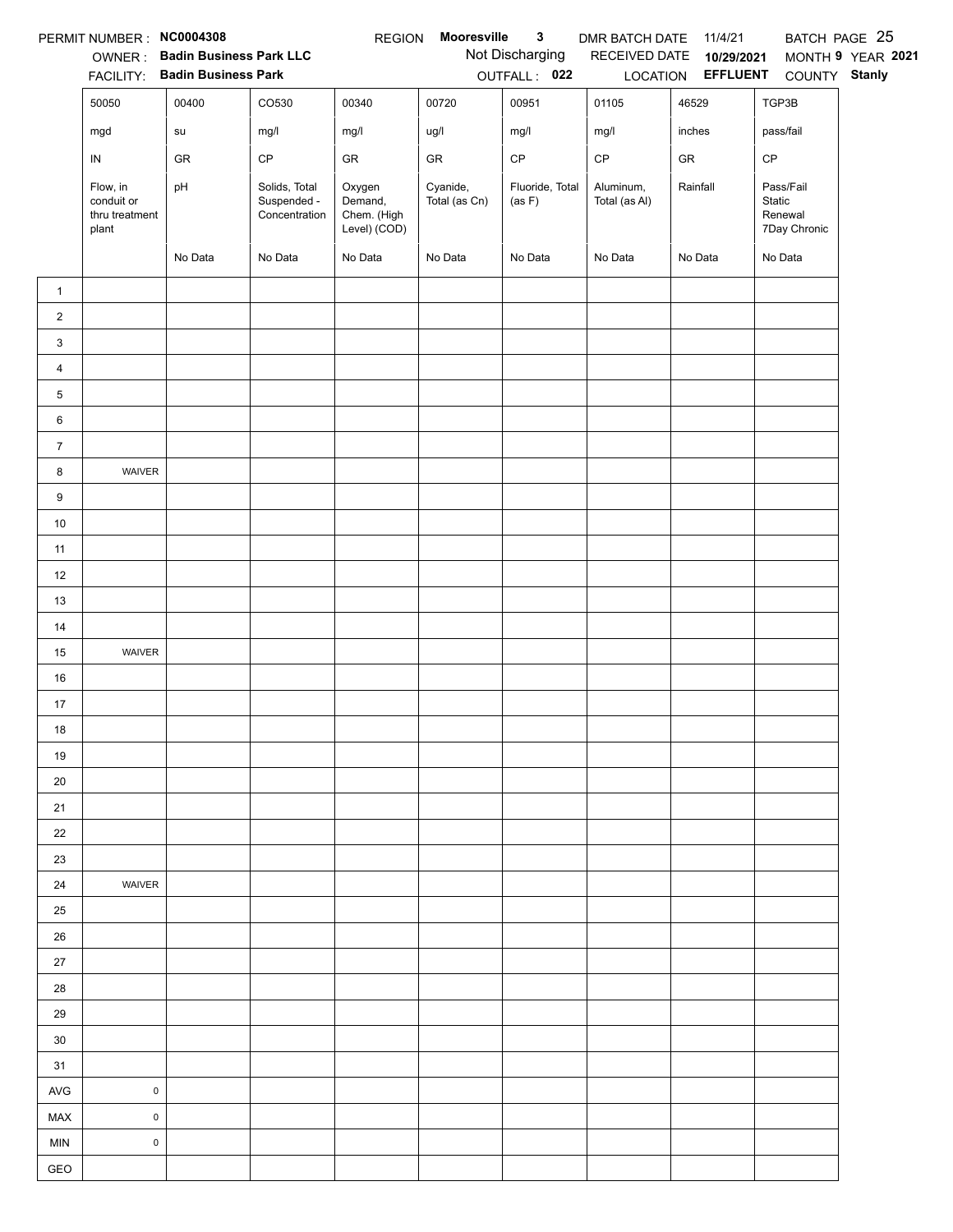|                  | PERMIT NUMBER : NC0004308             |                                                                 |                           |                       | REGION Mooresville | $\mathbf{3}$ | DMR BATCH DATE 11/4/21   |                                 | BATCH PAGE 26     |  |
|------------------|---------------------------------------|-----------------------------------------------------------------|---------------------------|-----------------------|--------------------|--------------|--------------------------|---------------------------------|-------------------|--|
|                  |                                       | OWNER: Badin Business Park LLC<br>FACILITY: Badin Business Park |                           |                       | OUTFALL: MZ1       |              | RECEIVED DATE 10/29/2021 | LOCATION DOWNSTRE COUNTY Stanly | MONTH 9 YEAR 2021 |  |
|                  | 00400                                 | 00720                                                           | 00951                     | 39180                 |                    |              |                          |                                 |                   |  |
|                  |                                       |                                                                 |                           |                       |                    |              |                          |                                 |                   |  |
|                  | $\operatorname{\mathsf{su}}\nolimits$ | ug/l                                                            | mg/l                      | ug/l                  |                    |              |                          |                                 |                   |  |
|                  | ${\sf GR}$                            | ${\sf GR}$                                                      | ${\sf GR}$                | ${\sf GR}$            |                    |              |                          |                                 |                   |  |
|                  | pH                                    | Cyanide,<br>Total (as Cn)                                       | Fluoride, Total<br>(as F) | Trichloroethyl<br>ene |                    |              |                          |                                 |                   |  |
|                  |                                       |                                                                 |                           |                       |                    |              |                          |                                 |                   |  |
|                  |                                       |                                                                 |                           |                       |                    |              |                          |                                 |                   |  |
|                  |                                       |                                                                 |                           |                       |                    |              |                          |                                 |                   |  |
| $\mathbf{1}$     |                                       |                                                                 |                           |                       |                    |              |                          |                                 |                   |  |
| $\overline{2}$   |                                       |                                                                 |                           |                       |                    |              |                          |                                 |                   |  |
| $\mathbf{3}$     |                                       |                                                                 |                           |                       |                    |              |                          |                                 |                   |  |
| $\overline{4}$   |                                       |                                                                 |                           |                       |                    |              |                          |                                 |                   |  |
| $\,$ 5 $\,$      |                                       |                                                                 |                           |                       |                    |              |                          |                                 |                   |  |
| $\,6$            |                                       |                                                                 |                           |                       |                    |              |                          |                                 |                   |  |
| $\overline{7}$   |                                       |                                                                 |                           |                       |                    |              |                          |                                 |                   |  |
| 8                | $6.9\,$                               | $<\!6$                                                          | 0.13                      | $\leq$ 1              |                    |              |                          |                                 |                   |  |
| $\boldsymbol{9}$ |                                       |                                                                 |                           |                       |                    |              |                          |                                 |                   |  |
| 10               |                                       |                                                                 |                           |                       |                    |              |                          |                                 |                   |  |
| 11               |                                       |                                                                 |                           |                       |                    |              |                          |                                 |                   |  |
| 12               |                                       |                                                                 |                           |                       |                    |              |                          |                                 |                   |  |
| 13               |                                       |                                                                 |                           |                       |                    |              |                          |                                 |                   |  |
| 14               |                                       |                                                                 |                           |                       |                    |              |                          |                                 |                   |  |
| 15<br>16         |                                       |                                                                 |                           |                       |                    |              |                          |                                 |                   |  |
| $17$             |                                       |                                                                 |                           |                       |                    |              |                          |                                 |                   |  |
| 18               |                                       |                                                                 |                           |                       |                    |              |                          |                                 |                   |  |
| 19               |                                       |                                                                 |                           |                       |                    |              |                          |                                 |                   |  |
| $20\,$           |                                       |                                                                 |                           |                       |                    |              |                          |                                 |                   |  |
| 21               |                                       |                                                                 |                           |                       |                    |              |                          |                                 |                   |  |
| $22\,$           |                                       |                                                                 |                           |                       |                    |              |                          |                                 |                   |  |
| 23               |                                       |                                                                 |                           |                       |                    |              |                          |                                 |                   |  |
| 24               |                                       |                                                                 |                           |                       |                    |              |                          |                                 |                   |  |
| $25\,$           |                                       |                                                                 |                           |                       |                    |              |                          |                                 |                   |  |
| 26               |                                       |                                                                 |                           |                       |                    |              |                          |                                 |                   |  |
| 27               |                                       |                                                                 |                           |                       |                    |              |                          |                                 |                   |  |
| 28               |                                       |                                                                 |                           |                       |                    |              |                          |                                 |                   |  |
| 29               |                                       |                                                                 |                           |                       |                    |              |                          |                                 |                   |  |
| $30\,$           |                                       |                                                                 |                           |                       |                    |              |                          |                                 |                   |  |
| 31               |                                       |                                                                 |                           |                       |                    |              |                          |                                 |                   |  |
| AVG              |                                       | $\mathbf 0$                                                     | 0.13                      | $\pmb{0}$             |                    |              |                          |                                 |                   |  |
| MAX              | 6.9                                   | $\pmb{0}$                                                       | 0.13                      | $\mathsf 0$           |                    |              |                          |                                 |                   |  |
| MIN              | 6.9                                   | $\mathbf 0$                                                     | 0.13                      | $\mathsf 0$           |                    |              |                          |                                 |                   |  |
| GEO              |                                       |                                                                 |                           |                       |                    |              |                          |                                 |                   |  |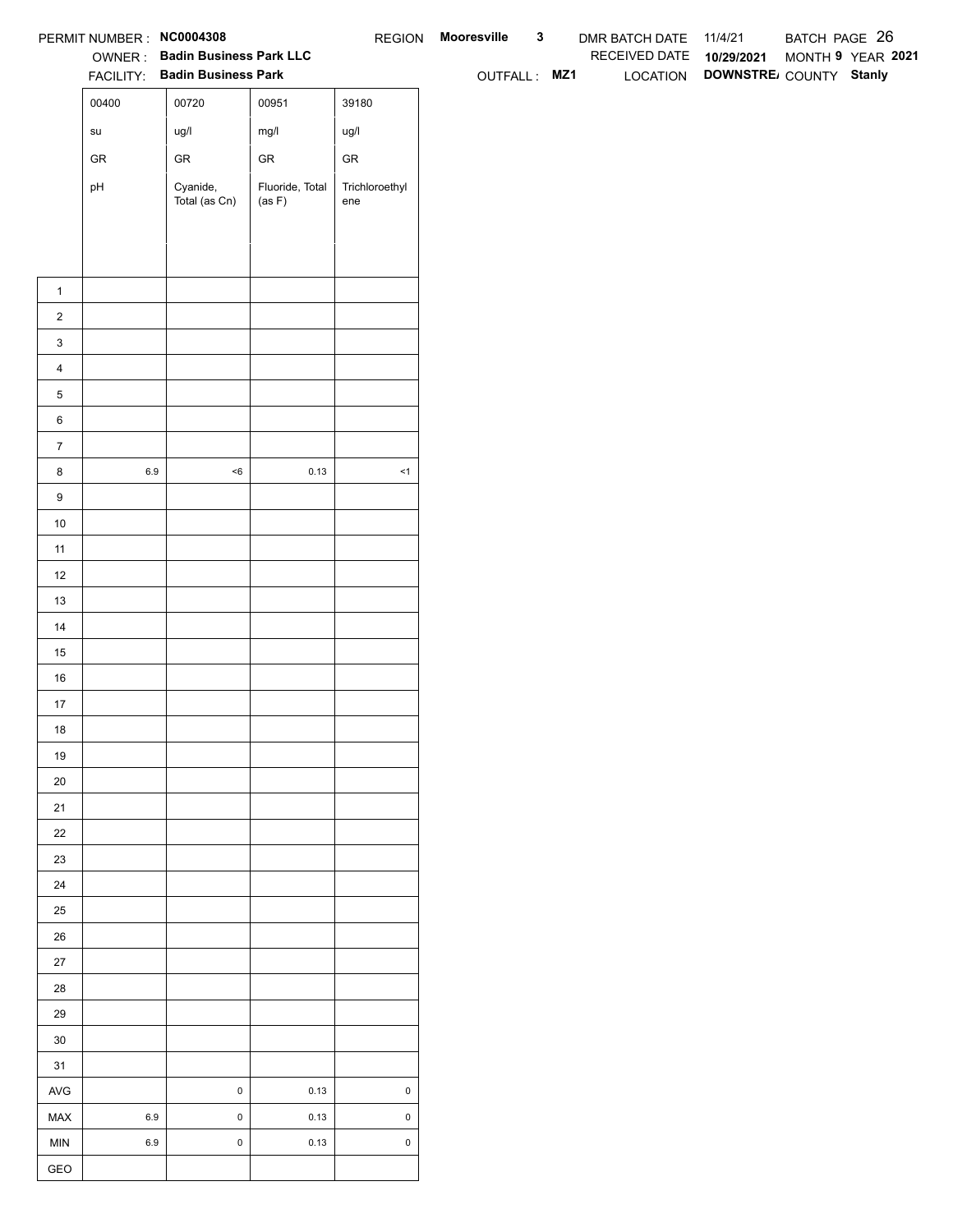| RECEIVED DATE 10/29/2021<br>OWNER: Badin Business Park LLC<br>LOCATION DOWNSTRE COUNTY Stanly<br>FACILITY: Badin Business Park<br>OUTFALL: MZ2<br>00400<br>00720<br>00951<br>39180<br>mg/l<br>ug/l<br>ug/l<br>$\operatorname{\mathsf{su}}\nolimits$<br>${\sf GR}$<br>${\sf GR}$<br>${\sf GR}$<br>${\sf GR}$<br>Fluoride, Total<br>Cyanide,<br>Trichloroethyl<br>pH<br>(as F)<br>Total (as Cn)<br>ene<br>$\mathbf{1}$<br>$\overline{2}$<br>$\mathbf{3}$<br>$\overline{4}$<br>$\mathbf 5$<br>$\,6\,$<br>$\overline{7}$<br>$6.9\,$<br>$<\!6$<br>50.1<br>$\leq$ 1<br>8<br>$\boldsymbol{9}$<br>10<br>11<br>12<br>13<br>14<br>15<br>$16\,$<br>17<br>18<br>19<br>$20\,$<br>21<br>22<br>23<br>24<br>$25\,$<br>$26\,$<br>$27\,$<br>28<br>29<br>$30\,$<br>31<br>$\mathbf 0$<br>$\mathsf{AVG}$<br>$\,0\,$<br>$\mathsf{O}\xspace$<br>$\mathbf 0$<br>$\mathbf 0$<br>$\mathsf 0$<br>6.9<br>MAX<br>$\pmb{0}$<br>$\mathsf{O}\xspace$<br>$\mathsf 0$<br>$6.9\,$<br>MIN<br>GEO | PERMIT NUMBER : NC0004308 |  | REGION Mooresville | $\mathbf{3}$ | DMR BATCH DATE 11/4/21 | BATCH PAGE 27     |  |
|--------------------------------------------------------------------------------------------------------------------------------------------------------------------------------------------------------------------------------------------------------------------------------------------------------------------------------------------------------------------------------------------------------------------------------------------------------------------------------------------------------------------------------------------------------------------------------------------------------------------------------------------------------------------------------------------------------------------------------------------------------------------------------------------------------------------------------------------------------------------------------------------------------------------------------------------------------------|---------------------------|--|--------------------|--------------|------------------------|-------------------|--|
|                                                                                                                                                                                                                                                                                                                                                                                                                                                                                                                                                                                                                                                                                                                                                                                                                                                                                                                                                              |                           |  |                    |              |                        | MONTH 9 YEAR 2021 |  |
|                                                                                                                                                                                                                                                                                                                                                                                                                                                                                                                                                                                                                                                                                                                                                                                                                                                                                                                                                              |                           |  |                    |              |                        |                   |  |
|                                                                                                                                                                                                                                                                                                                                                                                                                                                                                                                                                                                                                                                                                                                                                                                                                                                                                                                                                              |                           |  |                    |              |                        |                   |  |
|                                                                                                                                                                                                                                                                                                                                                                                                                                                                                                                                                                                                                                                                                                                                                                                                                                                                                                                                                              |                           |  |                    |              |                        |                   |  |
|                                                                                                                                                                                                                                                                                                                                                                                                                                                                                                                                                                                                                                                                                                                                                                                                                                                                                                                                                              |                           |  |                    |              |                        |                   |  |
|                                                                                                                                                                                                                                                                                                                                                                                                                                                                                                                                                                                                                                                                                                                                                                                                                                                                                                                                                              |                           |  |                    |              |                        |                   |  |
|                                                                                                                                                                                                                                                                                                                                                                                                                                                                                                                                                                                                                                                                                                                                                                                                                                                                                                                                                              |                           |  |                    |              |                        |                   |  |
|                                                                                                                                                                                                                                                                                                                                                                                                                                                                                                                                                                                                                                                                                                                                                                                                                                                                                                                                                              |                           |  |                    |              |                        |                   |  |
|                                                                                                                                                                                                                                                                                                                                                                                                                                                                                                                                                                                                                                                                                                                                                                                                                                                                                                                                                              |                           |  |                    |              |                        |                   |  |
|                                                                                                                                                                                                                                                                                                                                                                                                                                                                                                                                                                                                                                                                                                                                                                                                                                                                                                                                                              |                           |  |                    |              |                        |                   |  |
|                                                                                                                                                                                                                                                                                                                                                                                                                                                                                                                                                                                                                                                                                                                                                                                                                                                                                                                                                              |                           |  |                    |              |                        |                   |  |
|                                                                                                                                                                                                                                                                                                                                                                                                                                                                                                                                                                                                                                                                                                                                                                                                                                                                                                                                                              |                           |  |                    |              |                        |                   |  |
|                                                                                                                                                                                                                                                                                                                                                                                                                                                                                                                                                                                                                                                                                                                                                                                                                                                                                                                                                              |                           |  |                    |              |                        |                   |  |
|                                                                                                                                                                                                                                                                                                                                                                                                                                                                                                                                                                                                                                                                                                                                                                                                                                                                                                                                                              |                           |  |                    |              |                        |                   |  |
|                                                                                                                                                                                                                                                                                                                                                                                                                                                                                                                                                                                                                                                                                                                                                                                                                                                                                                                                                              |                           |  |                    |              |                        |                   |  |
|                                                                                                                                                                                                                                                                                                                                                                                                                                                                                                                                                                                                                                                                                                                                                                                                                                                                                                                                                              |                           |  |                    |              |                        |                   |  |
|                                                                                                                                                                                                                                                                                                                                                                                                                                                                                                                                                                                                                                                                                                                                                                                                                                                                                                                                                              |                           |  |                    |              |                        |                   |  |
|                                                                                                                                                                                                                                                                                                                                                                                                                                                                                                                                                                                                                                                                                                                                                                                                                                                                                                                                                              |                           |  |                    |              |                        |                   |  |
|                                                                                                                                                                                                                                                                                                                                                                                                                                                                                                                                                                                                                                                                                                                                                                                                                                                                                                                                                              |                           |  |                    |              |                        |                   |  |
|                                                                                                                                                                                                                                                                                                                                                                                                                                                                                                                                                                                                                                                                                                                                                                                                                                                                                                                                                              |                           |  |                    |              |                        |                   |  |
|                                                                                                                                                                                                                                                                                                                                                                                                                                                                                                                                                                                                                                                                                                                                                                                                                                                                                                                                                              |                           |  |                    |              |                        |                   |  |
|                                                                                                                                                                                                                                                                                                                                                                                                                                                                                                                                                                                                                                                                                                                                                                                                                                                                                                                                                              |                           |  |                    |              |                        |                   |  |
|                                                                                                                                                                                                                                                                                                                                                                                                                                                                                                                                                                                                                                                                                                                                                                                                                                                                                                                                                              |                           |  |                    |              |                        |                   |  |
|                                                                                                                                                                                                                                                                                                                                                                                                                                                                                                                                                                                                                                                                                                                                                                                                                                                                                                                                                              |                           |  |                    |              |                        |                   |  |
|                                                                                                                                                                                                                                                                                                                                                                                                                                                                                                                                                                                                                                                                                                                                                                                                                                                                                                                                                              |                           |  |                    |              |                        |                   |  |
|                                                                                                                                                                                                                                                                                                                                                                                                                                                                                                                                                                                                                                                                                                                                                                                                                                                                                                                                                              |                           |  |                    |              |                        |                   |  |
|                                                                                                                                                                                                                                                                                                                                                                                                                                                                                                                                                                                                                                                                                                                                                                                                                                                                                                                                                              |                           |  |                    |              |                        |                   |  |
|                                                                                                                                                                                                                                                                                                                                                                                                                                                                                                                                                                                                                                                                                                                                                                                                                                                                                                                                                              |                           |  |                    |              |                        |                   |  |
|                                                                                                                                                                                                                                                                                                                                                                                                                                                                                                                                                                                                                                                                                                                                                                                                                                                                                                                                                              |                           |  |                    |              |                        |                   |  |
|                                                                                                                                                                                                                                                                                                                                                                                                                                                                                                                                                                                                                                                                                                                                                                                                                                                                                                                                                              |                           |  |                    |              |                        |                   |  |
|                                                                                                                                                                                                                                                                                                                                                                                                                                                                                                                                                                                                                                                                                                                                                                                                                                                                                                                                                              |                           |  |                    |              |                        |                   |  |
|                                                                                                                                                                                                                                                                                                                                                                                                                                                                                                                                                                                                                                                                                                                                                                                                                                                                                                                                                              |                           |  |                    |              |                        |                   |  |
|                                                                                                                                                                                                                                                                                                                                                                                                                                                                                                                                                                                                                                                                                                                                                                                                                                                                                                                                                              |                           |  |                    |              |                        |                   |  |
|                                                                                                                                                                                                                                                                                                                                                                                                                                                                                                                                                                                                                                                                                                                                                                                                                                                                                                                                                              |                           |  |                    |              |                        |                   |  |
|                                                                                                                                                                                                                                                                                                                                                                                                                                                                                                                                                                                                                                                                                                                                                                                                                                                                                                                                                              |                           |  |                    |              |                        |                   |  |
|                                                                                                                                                                                                                                                                                                                                                                                                                                                                                                                                                                                                                                                                                                                                                                                                                                                                                                                                                              |                           |  |                    |              |                        |                   |  |
|                                                                                                                                                                                                                                                                                                                                                                                                                                                                                                                                                                                                                                                                                                                                                                                                                                                                                                                                                              |                           |  |                    |              |                        |                   |  |
|                                                                                                                                                                                                                                                                                                                                                                                                                                                                                                                                                                                                                                                                                                                                                                                                                                                                                                                                                              |                           |  |                    |              |                        |                   |  |
|                                                                                                                                                                                                                                                                                                                                                                                                                                                                                                                                                                                                                                                                                                                                                                                                                                                                                                                                                              |                           |  |                    |              |                        |                   |  |
|                                                                                                                                                                                                                                                                                                                                                                                                                                                                                                                                                                                                                                                                                                                                                                                                                                                                                                                                                              |                           |  |                    |              |                        |                   |  |
|                                                                                                                                                                                                                                                                                                                                                                                                                                                                                                                                                                                                                                                                                                                                                                                                                                                                                                                                                              |                           |  |                    |              |                        |                   |  |
|                                                                                                                                                                                                                                                                                                                                                                                                                                                                                                                                                                                                                                                                                                                                                                                                                                                                                                                                                              |                           |  |                    |              |                        |                   |  |